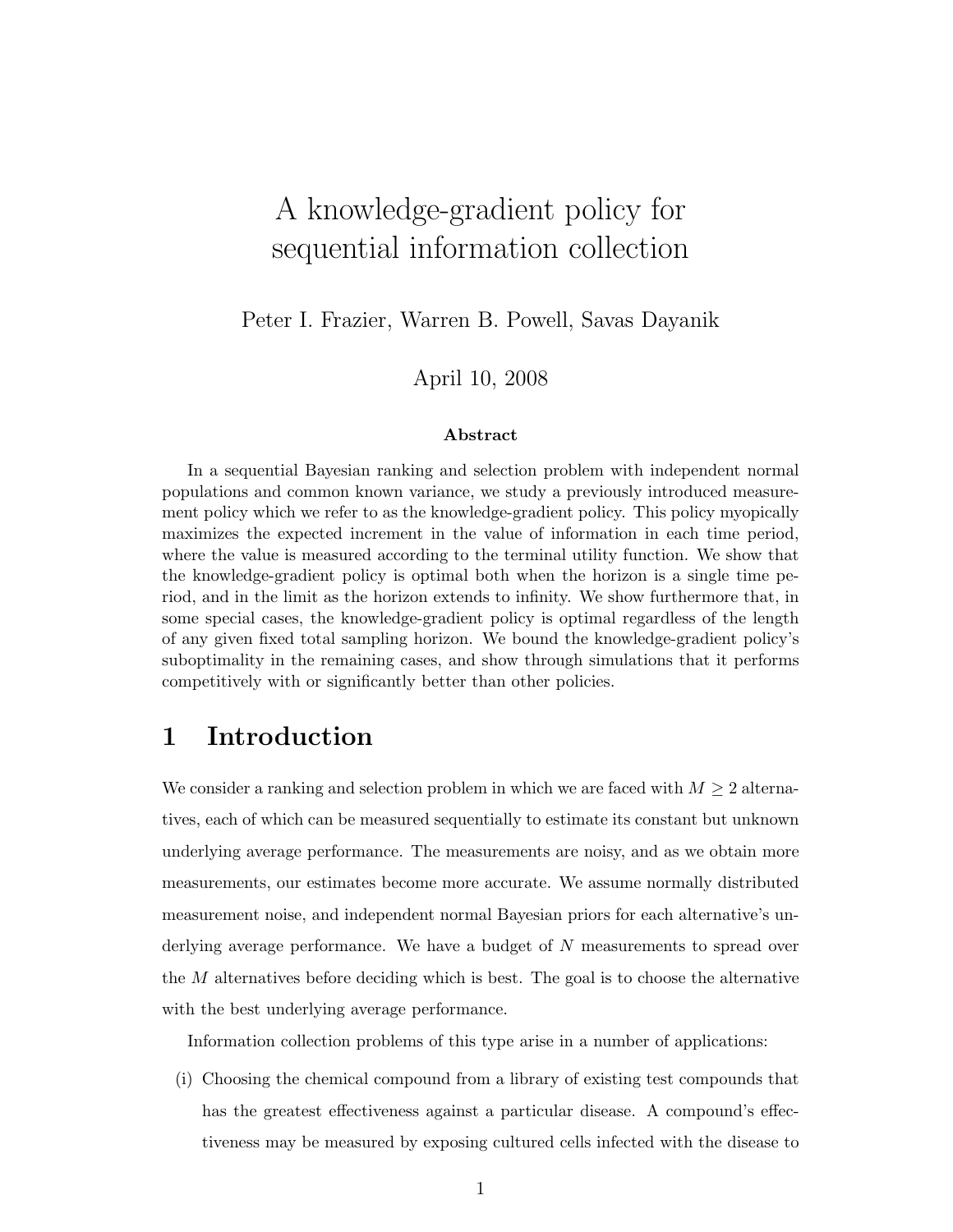<span id="page-1-0"></span>the compound and observing the result. The compound found most effective will be developed into a drug for treating the disease.

- (ii) Choosing the most efficient of several alternative assembly line configurations. We may spend a certain short amount of time testing different configurations, but once we put one particular configuration into production, that choice will remain in production for a period of several years.
- (iii) Selecting the best of several policies applied to a stochastic Markov decision process. The policies may only be evaluated through Monte Carlo simulation so a method of ranking and selection is needed to determine which policy is best. This selection may be as part of a larger algorithm for finding the optimal policy as in Evolutionary Policy Iteration [\(Chang et al.](#page-40-0) [\(2007\)](#page-40-0)).

In this article we study a measurement policy introduced in [Gupta and Miescke](#page-42-0) [\(1996\)](#page-42-0) under the name of the  $(R_1, \ldots, R_1)$  policy, and referred to herein as the knowledgegradient (KG) policy. We briefly describe this policy and leave further description for section [4.1.](#page-12-0) Let  $\mu_x^n$  and  $(\sigma_x^n)^2$  denote the mean and variance of the posterior predictive distribution for the unknown value of alternative  $x$  after the first  $n$  measurements. Then the KG policy is the policy that chooses its  $(n + 1)$ st measurement  $X^{KG}((\mu_1^n, \sigma_1^n), \ldots, (\mu_M^n, \sigma_M^n))$  from within  $\{1, \ldots, M\}$  to maximize the single-period expected increase in value,  $\mathbb{E}_n \left[ \left( \max_{x'} \mu_{x'}^{n+1} \right) - \left( \max_{x'} \mu_{x'}^{n} \right) \right]$  where  $\mathbb{E}_n$  indicates the conditional expectation with respect to what is known after the first  $n$  measurements. That is,

$$
X^{KG}((\mu_1^n, \sigma_1^n), \ldots, (\mu_M^n, \sigma_M^n)) \in \underset{x^n \in \{1, \ldots, M\}}{\arg \max} \mathbb{E}_n \left[ (\max_{x'} \mu_{x'}^{n+1}) - (\max_{x'} \mu_{x'}^n) \right].
$$

In this expression the expectation is implicitly a function of  $x^n$ , the measurement decision at time n. If the maximum is attained by more than one alternative then we choose the one with the smallest index. As the terminal reward is given by  $\max_{x=1,\dots,M} \mu_x^N$ , this policy is like a gradient ascent algorithm on a utility surface with domain parameterized by the state of knowledge  $((\mu_1, \sigma_1), \ldots, (\mu_M, \sigma_M))$ . It may also be viewed as a single-step Bayesian look-ahead policy.

In this work we continue the analysis of [Gupta and Miescke](#page-42-0) [\(1996\)](#page-42-0). We demonstrate that the knowledge-gradient policy, introduced there as the most rudimentary of a collection of potential policies and studied for its simplicity but neglected thereafter, is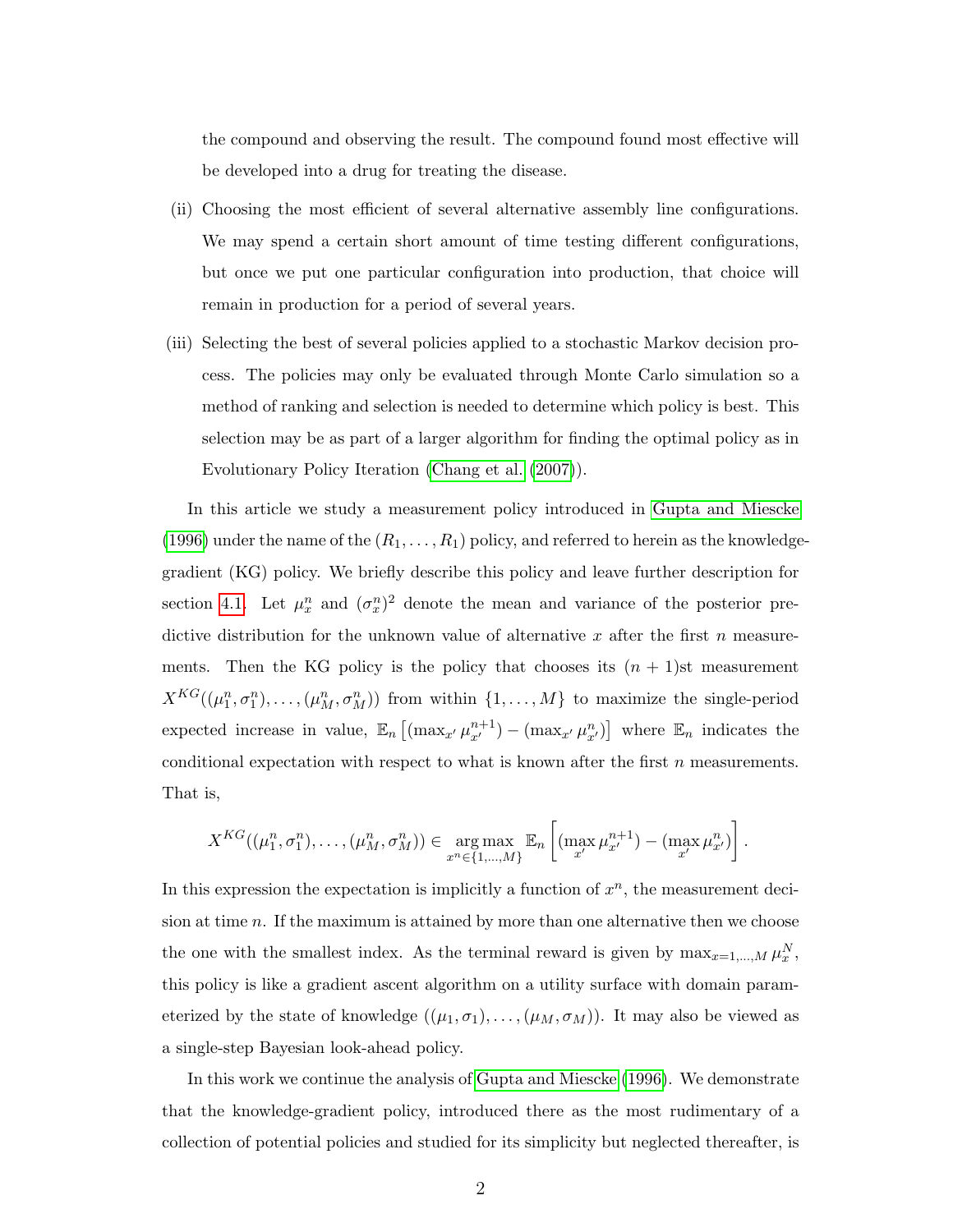<span id="page-2-0"></span>actually a powerful and efficient tool for ranking and selection that should be considered for application alongside current state-of-the-art policies. As discussed in detail in section [2](#page-3-0) below, a number of other sequential Bayesian look-ahead policies have been derived in the years by solving a sequence of single-stage optimization problems just as the knowledge-gradient policy does, and, among these, the optimal computing budget allocation for linear loss of [He et al.](#page-42-1) [\(2007\)](#page-42-1) and the LL(S) policy of [Chick and Inoue](#page-41-0) [\(2001b\)](#page-41-0) assume situations most similar to the one assumed here. The knowledgegradient policy differs, however, from these other policies in that it solves its singlestage problem exactly while the other policies must use approximations. We believe that solving the look-ahead problem exactly offers an advantage.

After formulating the problem in section [3](#page-5-0) and defining the policy in section [4,](#page-11-0) we show in section [5](#page-16-0) that the KG policy is optimal in the limit as  $N \to \infty$  in the sense that the policy incurs no opportunity cost in the limit as infinitely many measurements are allowed. Also, by its construction and as noted in [Gupta and Miescke](#page-42-0) [\(1996\)](#page-42-0), KG is optimal when there is only one measurement remaining. This provides optimality guarantees at two extremes:  $N$  large and  $N$  small. While many policies are asymptotically optimal without performing particularly well in the finite sample case, a policy with both kinds of optimality satisfies a more stringent performance check. For example, the equal-allocation policy is asymptotically optimal, but is not optimal when  $N = 1$  except in certain special cases, and performs poorly overall. In the other extreme, myopic policies for generic Markov decision processes often perform poorly because they ignore long-term rewards. By being optimal for both  $N = 1$  and  $N = \infty$ , KG avoids the problem that most afflicts other myopic policies, while retaining single-sample optimality.

In accord with our belief that optimality at two extremes suggests good performance in the region between, we provide a bound on the policy's suboptimality for finite  $N$  in section [6.](#page-18-0) In section [7](#page-19-0) we introduce the KG persistence property and use it to show both optimality for the case when  $M = 2$  and for a further special case in which the means and variances are ordered. Our proof that KG is optimal when  $M = 2$ confirms a claim made by [Gupta and Miescke](#page-41-1) [\(1994\)](#page-41-1), who showed its optimality among deterministic policies for  $M = 2$ , but did not offer a formal proof for optimality among sequential policies. Finally, in section [8,](#page-23-0) we demonstrate in numerical experiments that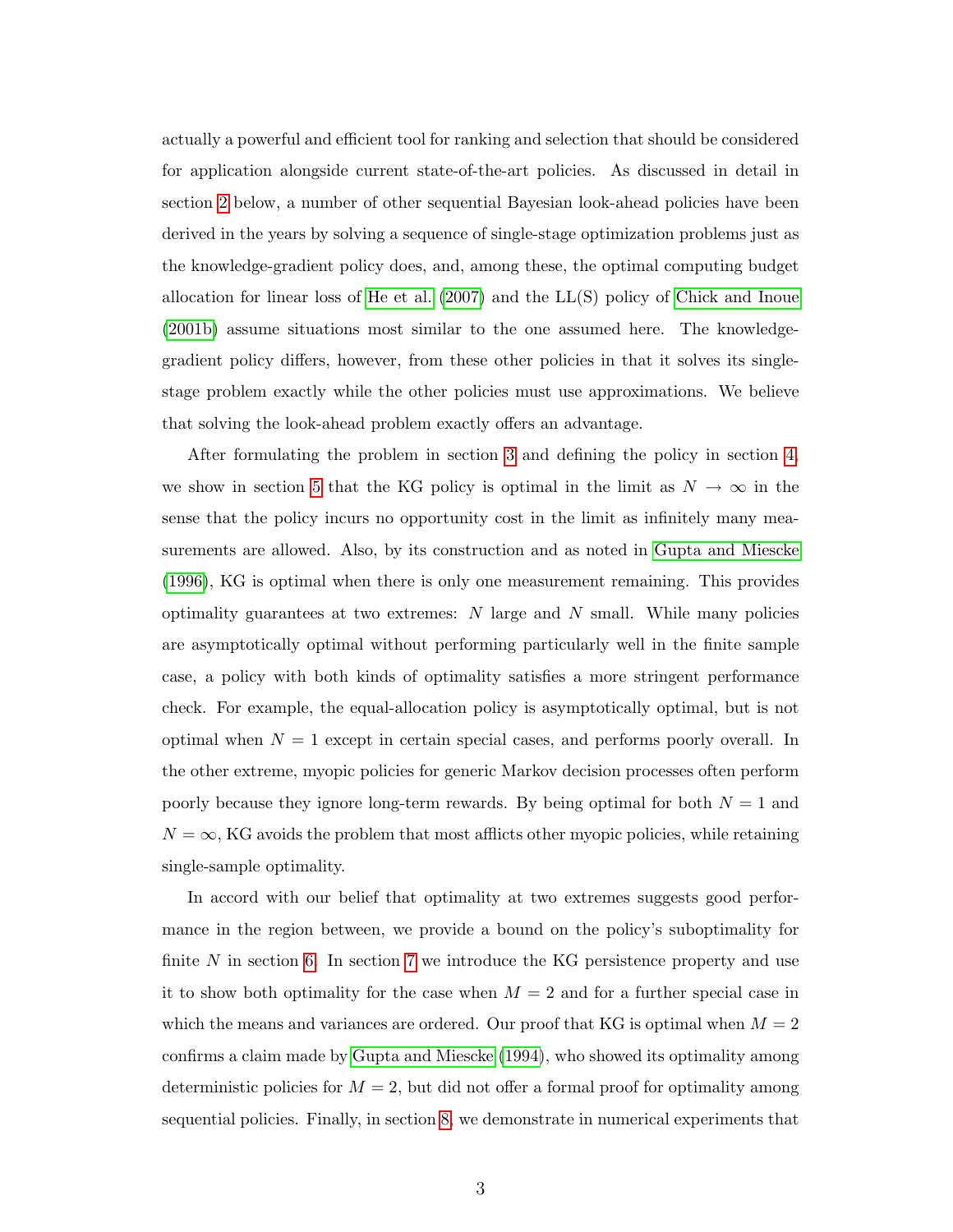<span id="page-3-1"></span>KG performs competitively against the other policies discussed here. In particular, the KG policy is best according to the measure of average performance across a number of randomly generated problems, and the margin by which it outperforms the best competing policies on the most favorable problems is significantly larger than the margin by which it is outperformed on the most unfavorable problems.

## <span id="page-3-0"></span>2 Literature Review

The KG policy was introduced in [Gupta and Miescke](#page-42-0) [\(1996\)](#page-42-0) as the simplest of a collection of look-ahead policies, and was studied because its simplicity provided tractability, but this simple policy has been seldom studied or applied in the years since. Instead, a number of more complex Bayesian look-ahead policies have been introduced. A series of researches beginning with [Chen](#page-40-1) [\(1995\)](#page-40-1) and continuing with [Chen et al.](#page-40-2) [\(1996,](#page-40-2) [1997,](#page-41-2) [2000a](#page-41-3)[,b,](#page-41-4) [2003\)](#page-41-5) proposed and then refined a family of policies known as the Optimal Computing Budget Allocation (OCBA). These policies are derived by formulating a static optimization problem in which one chooses the measurements to maximize the probability of later correctly selecting the best alternative. OCBA policies solve this optimization problem by approximating the objective function with various bounds, relaxations, and by assuming that the predictive mean will remain unchanged by measurement. They then solve the approximate problem using gradient ascent, greedy heuristics, or with an asymptotic solution that is exact in the limit as the number of measurements in the second stage is large. All OCBA policies assume normal samples with known sampling variance but in practice one may estimate this variance through sampling.

Any OCBA policy can be extended to multi-stage or fully sequential problems by performing the second stage of the two-stage policy repeatedly, at each stage calling all previous measurements the first stage and the set of measurements to be taken next the second stage. It is in this extension that one sees the similarity to the onestep Bayesian look-ahead approach of KG, which extends the one-stage policy which is optimal with one measurement remaining to a sequential policy by supposing at each point in time that the current measurement will be the last.

The OCBA policies mentioned above are designed to maximize the probability of correctly selecting the best alternative, while KG is designed to maximize the expected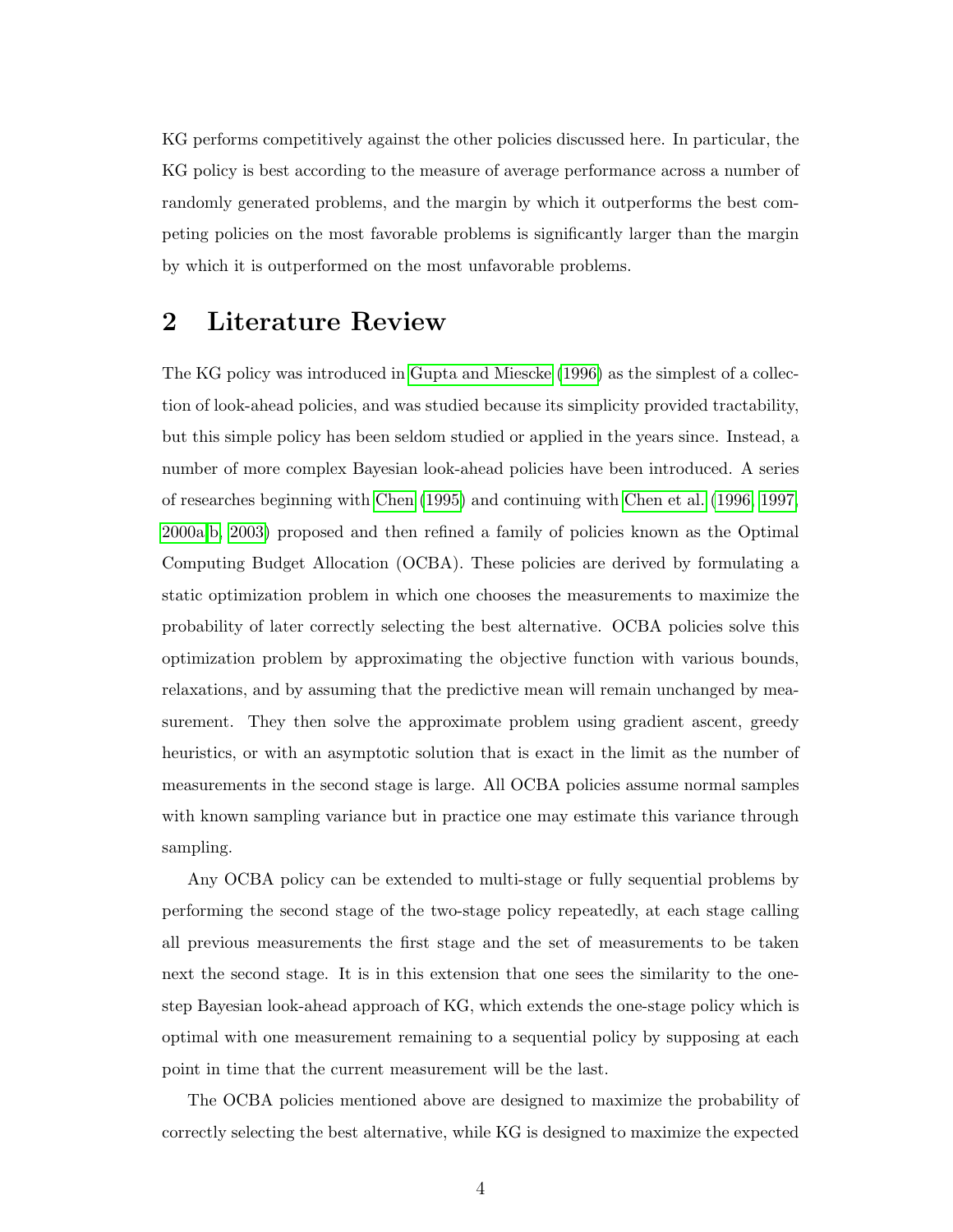<span id="page-4-0"></span>value of the chosen alternative. These different objective functions are also termed 0−1 loss and linear loss respectively. They are similar but not identical; 0−1 loss perhaps being more appropriate when knowledge of the identity of the best is intrinsically valuable (and where accidentally choosing the second best is nearly as harmful as choosing the worst), and linear loss being more appropriate when value is obtained directly by implementing the chosen alternative.

Recently [He et al.](#page-42-1) [\(2007\)](#page-42-1) introduced an OCBA policy designed to minimize expected linear loss. Although more similar to KG than other OCBA policies, it differs in that it uses the Bonferroni inequality to approximate the linear loss objective function for a single stage, and then solves the approximate problem using a second approximation which is accurate in the limit as the second stage is large. This is in contrast to KG, which solves the single-stage problem exactly. The [He et al.](#page-42-1) [\(2007\)](#page-42-1) OCBA policy does not assume like the other OCBA approaches that the posterior predictive mean is equal to the prior predictive mean, and in this regard is more similar to the approach of [Chick](#page-41-0) [and Inoue](#page-41-0) [\(2001b\)](#page-41-0) discussed below.

A set of Bayesian look-ahead ranking and selection policies distinct from OCBA were introduced in [Chick and Inoue](#page-41-0) [\(2001b\)](#page-41-0). They differ by not assuming the predictive means equal through time, and by allowing the sampling variance to be unknown. This causes the posterior predictive mean to be student-t distributed, inducing an optimization problem governing the second stage allocation with a somewhat different objective function than that in OCBA formulations. This objective function, corresponding to expected loss, is bounded below, and this lower bound is then approximately minimized. The resulting solution minimizes the lower bound exactly in the limit as sampling costs are small, or as the number second-stage measurements is large.

Six policies are derived in total by considering both 0−1 and linear loss under three different settings: two-stage measurements with a budget constraint; two-stage without a budget constraint; and sequential. Among these policies, the one most similar to KG is LL(S), which uses linear loss in a sequential setting, allocating  $\tau$  measurements at a time.

In [Chick et al.](#page-41-6) [\(2007\)](#page-41-6) an unknown-variance version of the KG policy was developed under the name  $LL_1$ . The authors compared  $LL_1$  to  $LL(S)$  using Monte Carlo simulations and found that  $LL_1$  performed well for a small sampling budget, but degraded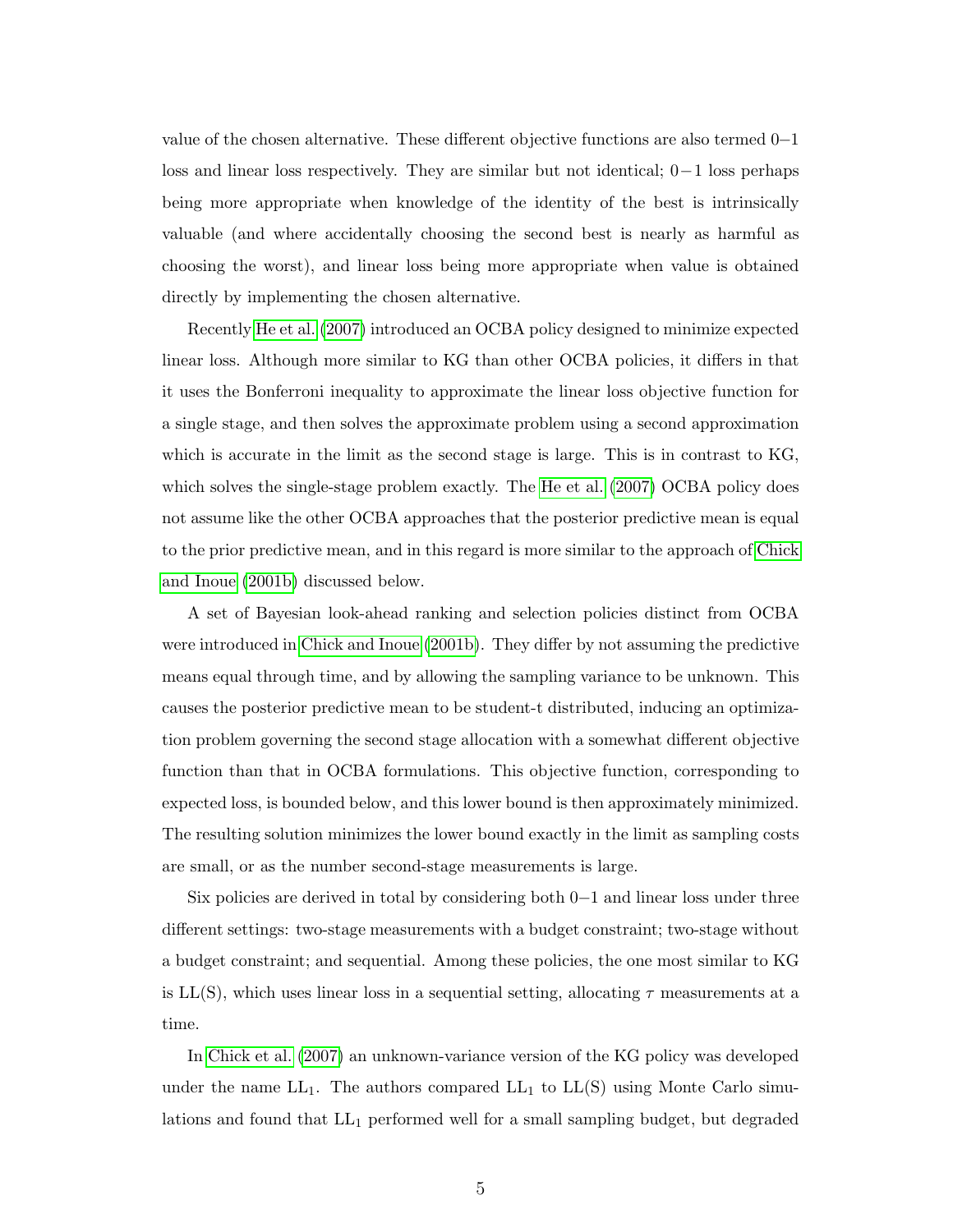<span id="page-5-2"></span>in performance as the sampling budget increased. We briefly discuss how these results relate to our own in Section [8.](#page-23-0)

In addition to the Bayesian approaches to sequentially ranking and selecting normal populations described thus far, a substantial amount of progress has been made using a frequentist approach. We do not review this literature in detail, and only state that an overview may be found in [Bechhofer et al.](#page-40-3) [\(1995\)](#page-40-3), and that a more recent policy which performs quite well in the multi-stage setting with normal rewards is given in [Kim and Nelson](#page-42-2) [\(2001,](#page-42-2) [2006b\)](#page-42-3). Other sequential and staged policies for independent normal rewards with frequentist guarantees include those in [Paulson](#page-42-4) [\(1964\)](#page-42-4), [Rinott](#page-43-0) [\(1978\)](#page-43-0), [Hartmann](#page-42-5) [\(1991\)](#page-42-5), [Paulson](#page-42-6) [\(1994\)](#page-42-6), and [Nelson et al.](#page-42-7) [\(2001\)](#page-42-7).

Sequential tests also exist which choose measurements based upon confidence bounds for the value  $Y_x$ . Such tests include interval estimation [\(Kaelbling](#page-42-8) [\(1993\)](#page-42-8)), which was developed for on-line bandit-style learning in a reinforcement learning setting, and upper confidence bound estimation [\(Chang et al.](#page-40-0) [\(2007\)](#page-40-0)), which was developed for estimating value functions for Markov decision processes. Both tests form frequentist confidence intervals for each  $Y_x$  and then select the alternative with the largest upper bound on its confidence interval for measurement. Such policies have general applicability beyond the independent normal setting discussed here.

### <span id="page-5-0"></span>3 Problem formulation

We state a formal model for our problem, including transition and objective functions. We then formulate the problem as a dynamic program.

### <span id="page-5-1"></span>3.1 A formal model

Let  $(\Omega, \mathcal{F}, \mathbb{P})$  be a probability space and let  $\{1, \ldots, M\}$  be the set of alternatives. For each  $x \in \{1, ..., M\}$  define a random variable  $Y_x$  to be the true underlying value of alternative  $x$ . We assume a Bayesian setting for the problem in which we have a multivariate normal prior predictive distribution for the random vector  $Y$ , and we further assume that the components of Y are independent under the prior, and that  $\max_{x=1,\dots,M} |Y_x|$  is integrable. We will be allotted exactly N measurements, and time will be indexed using n with the first measurement decision made at time  $0$ . At each time  $0 \leq n \leq N$ , we choose an alternative  $x^n$  to measure. Let  $\varepsilon^{n+1}$  be the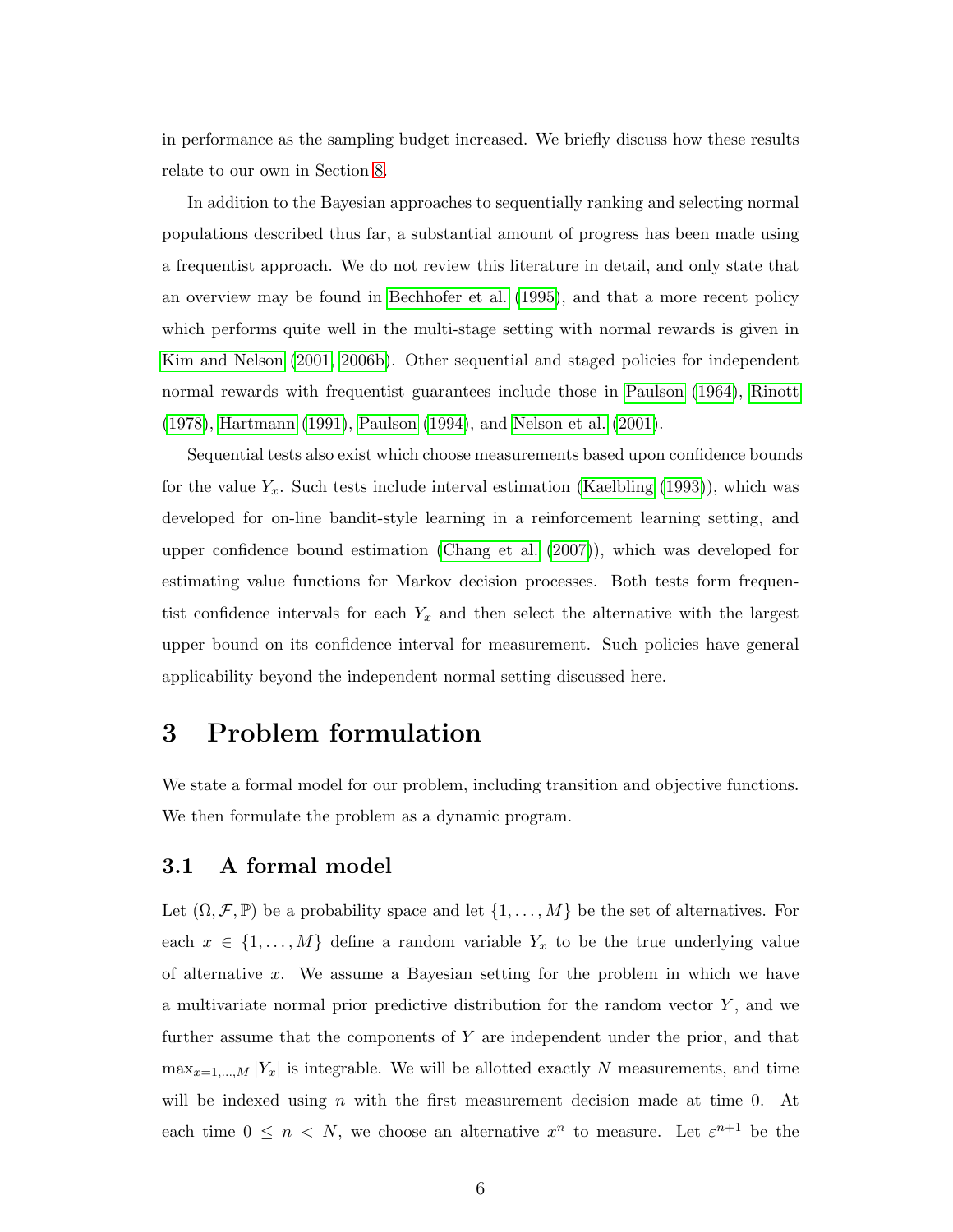measurement error, which we assume is normally distributed with mean 0 and a finite known variance  $(\sigma^{\varepsilon})^2$  that is the same across all alternatives. We also assume that errors are independent of each other and of the random vector  $Y$ . Then define  $\hat{y}^{n+1} = Y_x + \varepsilon^{n+1}$  to be the measurement value observed. At time N, we choose an implementation decision  $x^N$  based on the measurements recorded, and we receive an implementation reward  $\hat{y}^{N+1}$ . We assume that the reward is unbiased, so that  $\hat{y}^{N+1}$ satisfies  $\mathbb{E}[\hat{y}^{N+1}|Y,x^N] = Y_{x^N}$ . Define the filtration  $(\mathcal{F}^n)_{n=0}^N$  by letting  $\mathcal{F}^n$  be the sigma-algebra generated by  $x^0, \hat{y}^1, x^1, \ldots x^{n-1}, \hat{y}^n$ . We will use the notation  $\mathbb{E}_n[\cdot]$  to indicate  $\mathbb{E}[\cdot | \mathcal{F}^n]$ , the conditional expectation taken with respect to  $\mathcal{F}^n$ . Measurement and implementation decisions  $x^n$  are restricted to be  $\mathcal{F}^n$ -measurable so that decisions may only depend on measurements observed and decisions made in the past.

Let  $\mu^0 := \mathbb{E}[Y]$  and  $\Sigma^0 := \text{Cov}[Y]$  be the mean and covariance of the predictive distribution for Y so that Y has prior predictive distribution  $\mathcal{N}(\mu^0, \Sigma^0)$  and  $\Sigma^0$ is a diagonal covariance matrix. Note that our assumed integrability of  $\max_x |Y_x|$ is equivalent to assuming integrability of every  $Y_x$  because  $|Y_{x'}| \leq \max_x |Y_x|$  and  $\max_x |Y_x| \leq |Y_1| + \ldots + |Y_M|$ , which is equivalent to assuming  $\Sigma_{xx}^0$  finite for every  $x$ .

We will use Bayes' rule to form a sequence of posterior predictive distributions for Y from this prior and the successive measurements. Let  $\mu^n := \mathbb{E}_n[Y]$  be the mean vector and  $\Sigma^n := \text{Cov}[Y | \mathcal{F}^n]$  the covariance matrix of the predictive distribution after *n* measurements have been made. Because the error term  $\varepsilon^{n+1}$  is independent and normally distributed, the predictive distribution for  $Y$  will remain normal with independent components, and  $\Sigma<sup>n</sup>$  will be diagonal almost surely. We write  $(\sigma_x^n)^2$  to refer to the diagonal component  $\Sigma_{xx}^n$  of the covariance matrix. Then  $Y_x \sim \mathcal{N}(\mu_x^n, (\sigma_x^n)^2)$ conditionally on  $\mathcal{F}^n$ . We will also write  $\beta_x^n := (\sigma_x^n)^{-2}$  to refer to the precision of the predictive distribution for  $Y_x$ ,  $\beta^n := (\beta_1^n, \dots, \beta_M^n)$  to refer to the vector of precisions, and  $\beta^{\epsilon} := (\sigma^{\epsilon})^{-2}$  to refer to the measurement precision. Note that  $\sigma^{\epsilon} < \infty$  implies  $\beta^{\epsilon} > 0$ .

Our goal will be to choose the measurement policy  $(x^0, \ldots, x^{N-1})$  and implementation decision  $x^N$  that maximizes  $\mathbb{E}[Y_{x^N}]$ . The implementation decision  $x^N$  that maximizes  $\mathbb{E}_N[Y_{x^N}] = \mu_x^N$  is any element of  $\arg \max_x \mu_x^N$  and the value achieved is  $\max_x \mu_x^N$ . Thus, letting  $\Pi$  be the set of measurement strategies  $\pi = (x^0, \ldots, x^{N-1})$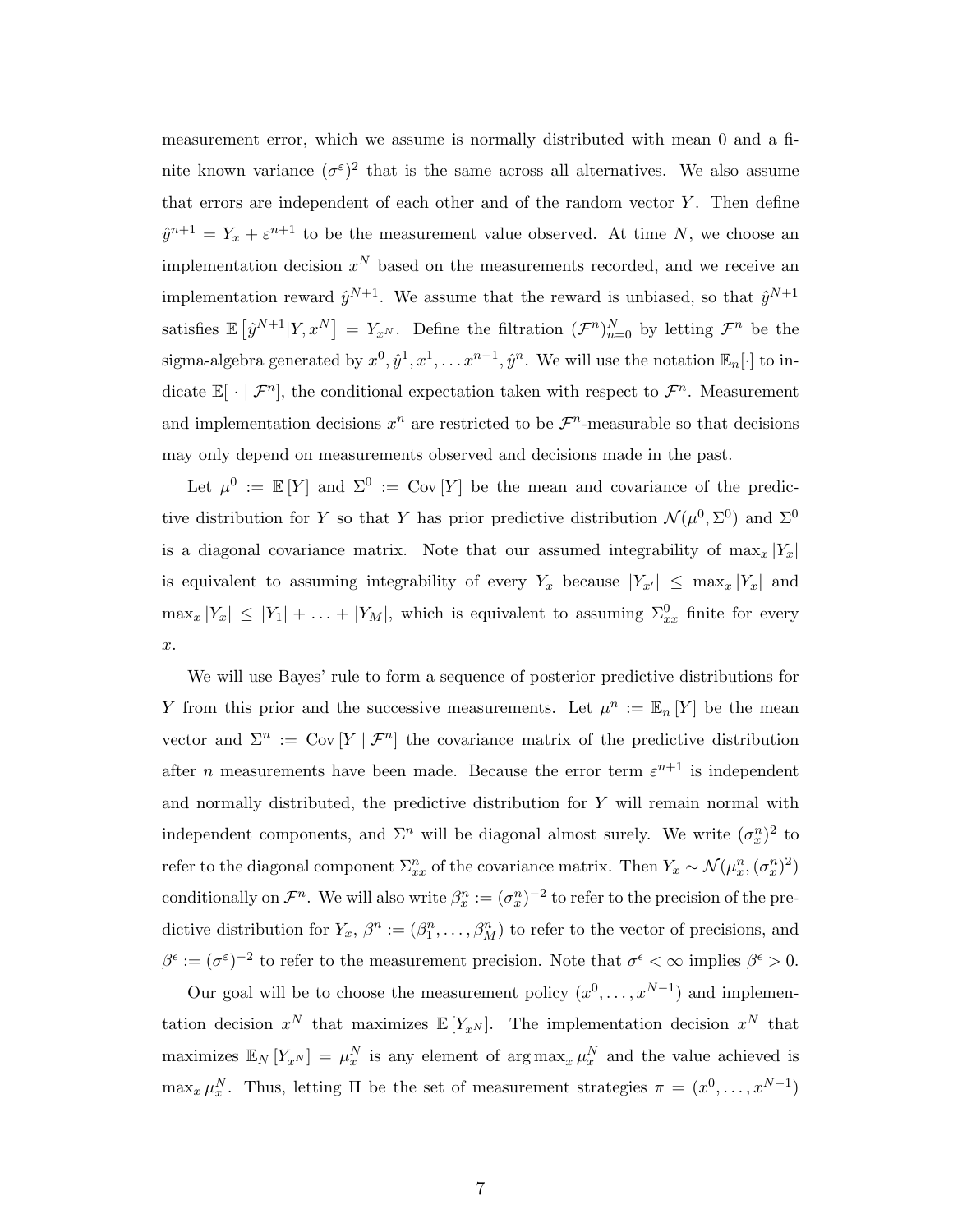adapted to the filtration, we may write our problem's objective function as

<span id="page-7-0"></span>
$$
\sup_{\pi \in \Pi} \mathbb{E}^{\pi} \left[ \max_{x} \mu_x^N \right]. \tag{1}
$$

#### 3.2 State space and transition function

Our state space is the space of all possible predictive distributions for  $Y$ . It can be shown by induction that these are all multivariate normal with independent components. We formally define the state space S by  $\mathbb{S} := \mathbb{R}^M \times (0, \infty]^M$  and it consists of points  $s = (\mu, \beta)$  where, for each  $x \in \{1, ..., M\}$ ,  $\mu_x$  and  $\beta_x$  are respectively the mean and precision of a normal distribution. We will write  $S^n := (\mu^n, \beta^n)$  to refer to the state at time n. The notation  $S<sup>n</sup>$  will refer to a random variable while s will refer to a fixed point in the state space.

Fix a time *n*. We use Bayes' rule to update the predictive distribution of  $Y_x$ conditioned on  $\mathcal{F}^n$  to reflect the observation  $\hat{y}^{n+1} = Y_x + \varepsilon^{n+1}$ , obtaining a posterior predictive distribution conditioned on  $\mathcal{F}^{n+1}$ . Since  $\varepsilon^{n+1}$  is an independent normal random variable, and the family of normal distributions is closed under sampling, the posterior predictive distribution is also normal. Thus our posterior predictive distribution for  $Y_x$  is  $\mathcal{N}(\mu_x^{n+1}, 1/\beta_x^{n+1})$ , and writing it as a function of the prior and the observation reduces to writing  $\mu^{n+1}$  and  $\beta^{n+1}$  as functions of  $\mu^n$ ,  $\beta^n$ , and  $\hat{y}^{n+1}$ . Bayes' rule tells us these functions are

$$
\mu_x^{n+1} = \begin{cases}\n\left[\beta_x^n \mu_x^n + \beta^\epsilon \hat{y}^{n+1}\right] / \beta_x^{n+1}, & \text{if } x^n = x, \\
\mu_x^n, & \text{otherwise,} \n\end{cases}
$$
\n(2)

$$
\beta_x^{n+1} = \begin{cases} \beta_x^n + \beta^{\epsilon}, & \text{if } x^n = x, \\ \beta_x^n, & \text{otherwise.} \end{cases}
$$
 (3)

Conditionally on  $\mathcal{F}^n$ , the random variable  $\mu^{n+1}$  has a multivariate normal distribution whose mean and variance we can compute. First, we use the tower property of conditional expectation and the definitions of  $\mu^n$  and  $\mu^{n+1}$  as the predictive means of Y given  $\mathcal{F}^n$  and  $\mathcal{F}^{n+1}$ , respectively, to write  $\mathbb{E}_n \left[ \mu^{n+1} \right] = \mathbb{E}_n \left[ \mathbb{E}_{n+1} \left[ Y \right] \right] = \mathbb{E}_n \left[ Y \right] = \mu^n$ . Then we compute the variance of  $\mu^{n+1}$  component-wise. For those alternatives  $x \neq x^n$ that we do not measure, our posterior is equal to our prior and  $\mu^{n+1} = \mu^n$ . This shows that  $Var\left[\mu_x^{n+1} \mid \mathcal{F}^n\right] = 0$  if  $x \neq x^n$ . For  $x = x^n$  this variance is generally positive. Let us define

$$
\tilde{\sigma}_x^n := \sqrt{Var\left[\mu_x^{n+1} \mid \mathcal{F}^n, x^n = x\right]},\tag{4}
$$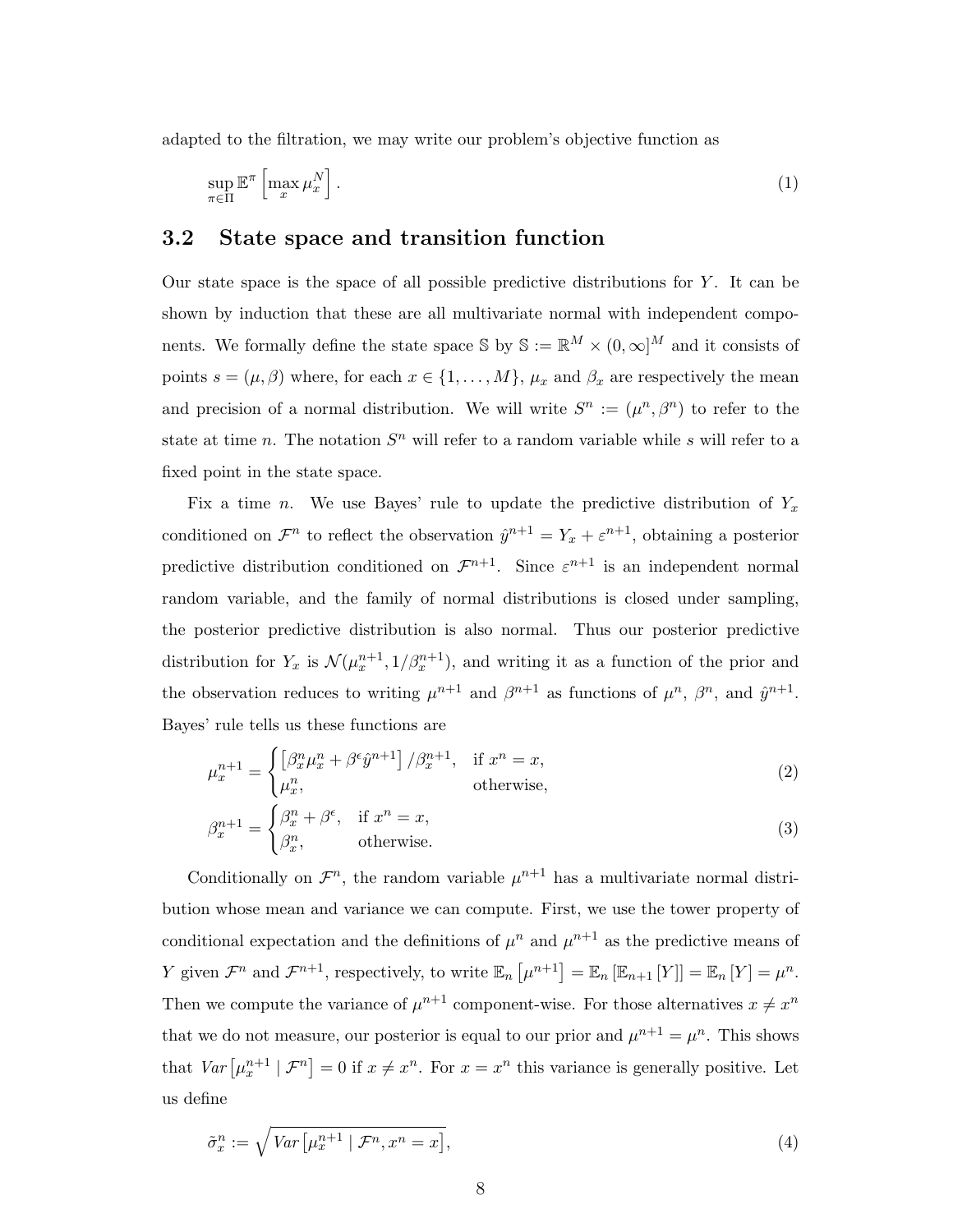so that  $(\tilde{\sigma}_x^n)^2$  is equal to  $Var\left[\mu_x^{n+1} \mid \mathcal{F}^n, x^n = x\right]$ . This variance may be interpreted as the variance of the *change* in the predictive mean  $\mu_x^{n+1} - \mu_x^n$  caused by a measurement as  $Var\left[\mu_x^{n+1} \mid \mathcal{F}^n, x^n = x\right] = Var\left[\mu_x^{n+1} - \mu_x^n \mid \mathcal{F}^n, x^n = x\right]$ . As shown in the following proposition, it is also equal to the reduction in predictive variance, i.e. the reduction in "uncertainty," caused by a measurement.

<span id="page-8-0"></span>**Proposition 3.1.** For every  $x = 1, ..., M$ , we have  $(\tilde{\sigma}_x^n)^2 = (\sigma_x^n)^2 - (\sigma_x^{n+1})^2$ .

Proof. We begin with the relation

$$
(\mu_x^{n+1} - Y_x) = (\mu_x^{n+1} - \mu_x^n) + (\mu_x^n - Y_x).
$$

Squaring both sides, taking the expectation with respect to  $\mathcal{F}^{n+1}$ , and noting that  $(\sigma_x^{n+1})^2 = \mathbb{E}_{n+1} [(Y_x - \mu_x^{n+1})^2]$  gives  $n+1$ n 2 n  $n+1$ n  $n+1$ n

$$
(\sigma_x^{n+1})^2 = \mathbb{E}_{n+1} [(\mu_x^n - Y_x)^2] + 2\mathbb{E}_{n+1} [(\mu_x^n - Y_x)(\mu_x^{n+1} - \mu_x^n)] + \mathbb{E}_{n+1} [(\mu_x^{n+1} - \mu_x^n)^2]
$$
  
=  $\mathbb{E}_{n+1} [(\mu_x^n - Y_x)^2] + 2(\mu_x^n - \mu_x^{n+1})(\mu_x^{n+1} - \mu_x^n) + (\mu_x^{n+1} - \mu_x^n)^2$   
=  $\mathbb{E}_{n+1} [(\mu_x^n - Y_x)^2] - (\mu_x^{n+1} - \mu_x^n)^2$ .

Since  $\sigma_x^{n+1} \in \mathcal{F}^n$ , we may take the expectation with respect to  $\mathcal{F}^n$  to get

$$
(\sigma_x^{n+1})^2 = \mathbb{E}_n [\mathbb{E}_{n+1} [(\mu_x^n - Y_x)^2]] - \mathbb{E}_n [(\mu_x^{n+1} - \mu_x^n)^2]
$$
  
=  $\mathbb{E}_n [(\mu_x^n - Y_x)^2] - \mathbb{E}_n [(\mu_x^{n+1} - \mu_x^n)^2]$   
=  $(\sigma_x^n)^2 - (\tilde{\sigma}_x^n)^2$ .  $\square$ 

To more easily compute  $\tilde{\sigma}_x^n$ , define a function  $\tilde{\sigma} : (0, \infty] \mapsto [0, \infty)$  by

$$
\tilde{\sigma}(\beta_x) = \sqrt{(\beta_x)^{-1} - (\beta_x + \beta^{\epsilon})^{-1}}.
$$
\n(5)

Then we have that  $\tilde{\sigma}_x^n = \tilde{\sigma}(\beta_x^n)$  by Proposition [3.1](#page-8-0) applied to the identities  $(\sigma_x^{n+1})^2 = (\beta_x^{n+1})^{-1} = (\beta_x^n + \beta^{\epsilon})^{-1}$  and  $(\sigma_x^n)^2 = (\beta_x^n)^{-1}$ .

<span id="page-8-1"></span>**Remark 3.1.** For  $\beta_x \in (0, \infty)$ , we have that  $(\tilde{\sigma}(\beta_x))^2 = \beta^{\epsilon}/[(\beta_x + \beta^{\epsilon})\beta_x]$  is strictly decreasing in  $\beta_x$ , and thus so is  $\tilde{\sigma}(\beta_x)$ .

Since  $\mu_{x}^{n+1}$  is a normal random variable with conditional mean  $\mu_{x}^{n}$  and conditional variance  $(\tilde{\sigma}(\beta_{x}^{n}))^{2}$  under  $\mathcal{F}^{n}$ , we can write in terms of an  $\mathcal{F}^{n}$  adapted sequence  $Z^1, \ldots, Z^N$  of standard normal random variables,

$$
\mu^{n+1} = \mu^n + \tilde{\sigma}(\beta_{x^n}^n) Z^{n+1} e_{x^n}, \tag{6}
$$

$$
\beta^{n+1} = \beta^n + \beta^{\epsilon} e_{x^n},\tag{7}
$$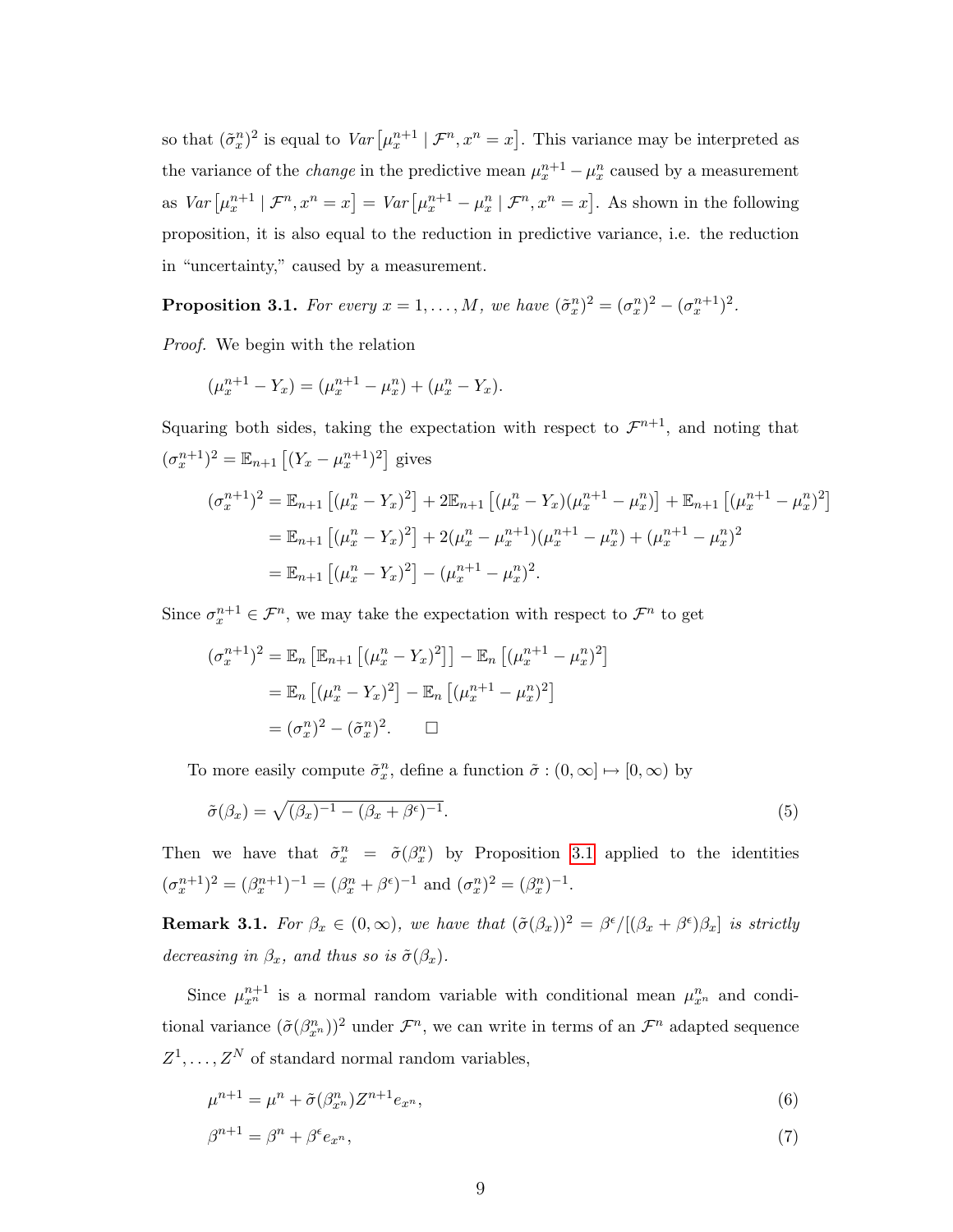where  $e_x$  is a vector in  $\mathbb{R}^M$  with all components zero except for component x, which is equal to 1. We also define a function  $T : \mathbb{S} \times \{1, \ldots, M\} \times \mathbb{R} \mapsto \mathbb{S}$  by

<span id="page-9-0"></span>
$$
T((\mu,\beta),x,z) := (\mu + \tilde{\sigma}(\beta_x)ze_x, \beta + \beta^{\epsilon}e_x),
$$
\n(8)

so that  $S^{n+1} = T(S^n, x^n, Z^{n+1})$ . This is our transition function.

We briefly recall and summarize the random variables which play a role in the measurement process. The underlying and unknown value of alternative  $x$  is denoted  $Y_x$ , and is randomly fixed at the beginning of the measurement process. At time n,  $\mu_x^n$ is our best estimate of  $Y_x$  and  $\beta_x^n$  is the precision with which we make this estimate. The result of our time *n* measurement causes us to update this estimate to  $\mu_x^{n+1}$ , which we now know with precision  $\beta_x^{n+1}$ . This change from  $\mu_x^n$  to  $\mu_x^{n+1}$  is random, and furthermore is normally distributed with mean 0 and standard deviation  $\tilde{\sigma}(\beta_x^n)$  when we measure alternative x.

One may think of  $Y_x$  as fixed and of  $\mu_x^n$  as converging toward  $Y_x$  while  $\beta_x^n$  converges to infinity under some appropriately exploratory sampling strategy. It is also appropriate, however, to fix  $\mu_x^n$  and  $\beta_x^n$  (this is the essential content of conditioning on  $\mathcal{F}^n$ ) and think of  $Y_x$  as an unknown quantity. From this viewpoint,  $Y_x$  is random, and furthermore is normally distributed with predictive mean  $\mu_x^n$  and precision  $\beta_x^n$ . This randomness does not imply that  $Y_x$  need be chosen again according to the predictive normal distribution, but instead the predictive normal distribution only quantifies our uncertain knowledge of the value  $Y_x$  adopted when it was first chosen.

### 3.3 Dynamic program

We apply a dynamic programming approach to our problem. In this approach, the value function is defined as the value of the optimal policy given a particular state  $S<sup>n</sup>$  at a particular time n, and may also be determined recursively through Bellman's equation. If the value function can be computed efficiently, the optimal policy may then also be computed from it. Although in this problem the "curse of dimensionality" makes direct computation of the value function difficult even for  $M$  as small as 3, the dynamic programming principle still provides a valuable method for studying the problem.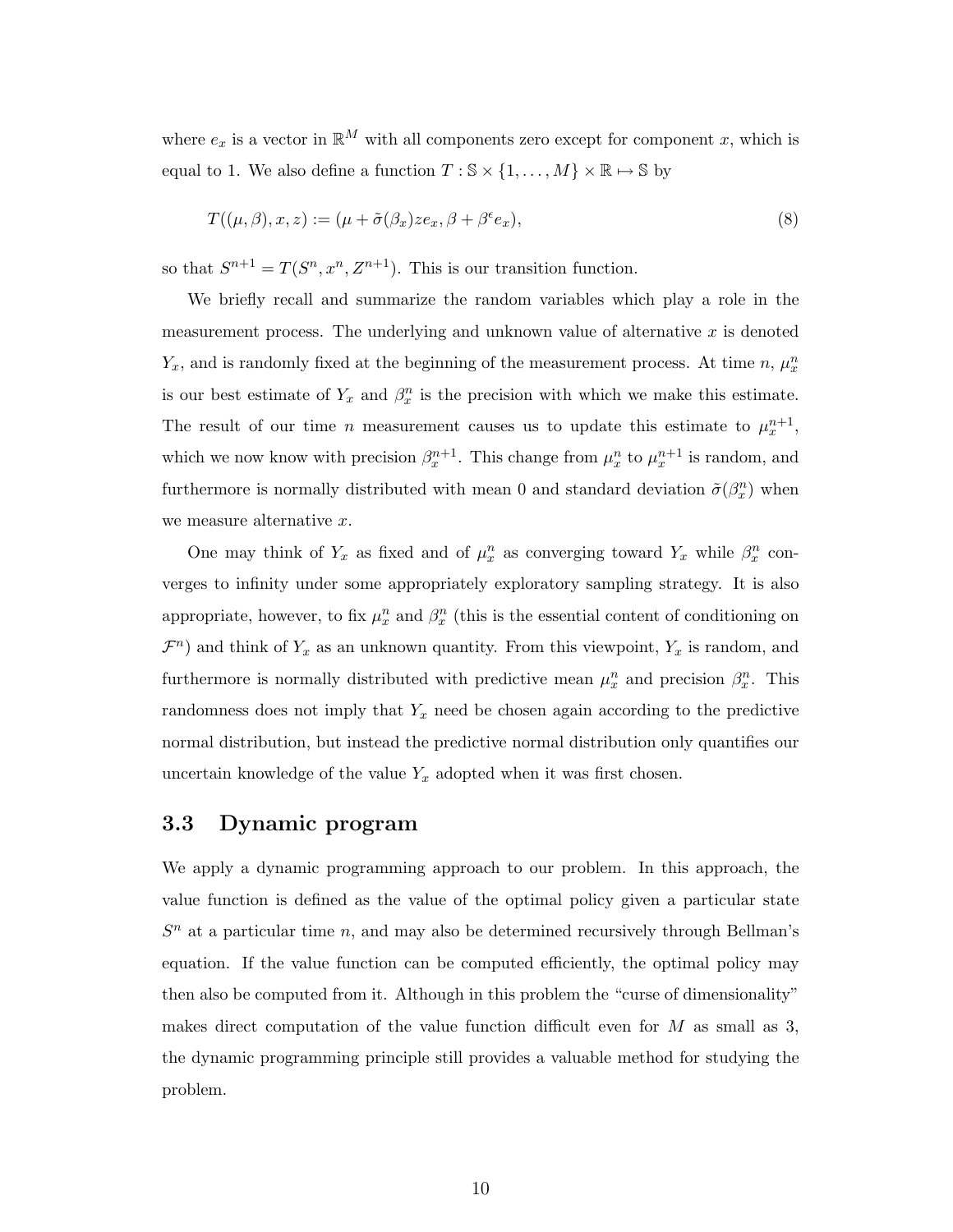The terminal value function  $V^N : \mathbb{S} \mapsto \mathbb{R}$  is given by [\(1\)](#page-7-0) as

$$
V^N(s) := \max_{x \in \{1, \dots, M\}} \mu_x \quad \text{for every } s = (\mu, \beta) \in \mathbb{S}.
$$
 (9)

The dynamic programming principle tells us that the value function at any other time  $0 \leq n < N$  is given recursively by

<span id="page-10-5"></span><span id="page-10-4"></span>
$$
V^{n}(s) = \max_{x \in \{1, \dots, M\}} \mathbb{E}\left[V^{n+1}(T(s, x, Z^{n+1}))\right], \ s \in \mathbb{S}.
$$
 (10)

We define the Q-factors,  $Q^n : \mathbb{S} \times \{1, ..., M\} \mapsto \mathbb{R}$ , as

$$
Q^{n}(s,x) := \mathbb{E}\left[V^{n+1}(T(s,x,Z^{n+1}))\right], \ s \in \mathbb{S},\tag{11}
$$

and the dynamic programming principle tells us that any policy whose measurement decisions satisfy

<span id="page-10-1"></span>
$$
X^{*n}(s) \in \underset{x \in \{1, \dots, M\}}{\text{arg max}} Q^n(s, x), \ s \in \mathbb{S}
$$
\n
$$
(12)
$$

is optimal. Finally, we define the value of a measurement policy  $\pi \in \Pi$  as

<span id="page-10-2"></span>
$$
V^{n,\pi}(s) := \mathbb{E}^{\pi} \left[ V^N(S^N) \mid S^n = s \right], \ s \in \mathbb{S}.
$$
\n
$$
(13)
$$

This same object might also be thought of as the reward-to-go from state s at time  $n$ under policy  $\pi$ .

Later we will need several preliminary results concerning the benefit of measurement. First, the following proposition states that, under the optimal policy, it is always better to make a measurement than to measure nothing at all. Here, the value of measuring alternative x when  $S^n = s$  at time n is  $Q^n(s, x)$  and the value of making no measurement is  $V^{n+1}(s)$ . The proof is left until the appendix.

<span id="page-10-0"></span>**Proposition 3.2.**  $Q^n(s,x) \geq V^{n+1}(s)$  for every  $0 \leq n \leq N$ ,  $s \in \mathbb{S}$ , and  $x \in \{1, ..., M\}.$ 

We see as a corollary to this proposition that the optimal policy will never measure an alternative with zero variance (i.e., with infinite precision) unless all the other alternatives also have zero variance. In other words, there is no value to measuring something that we know perfectly. This is stated precisely in the following corollary.

<span id="page-10-3"></span>Corollary 3.1. Let  $i, j \in \{1, ..., M\}$ ,  $n < N$ , and  $s = (\mu, \beta) \in \mathbb{S}$ . If  $\beta_j = \infty$ , then  $Q^n(s, i) \geq Q^n(s, j).$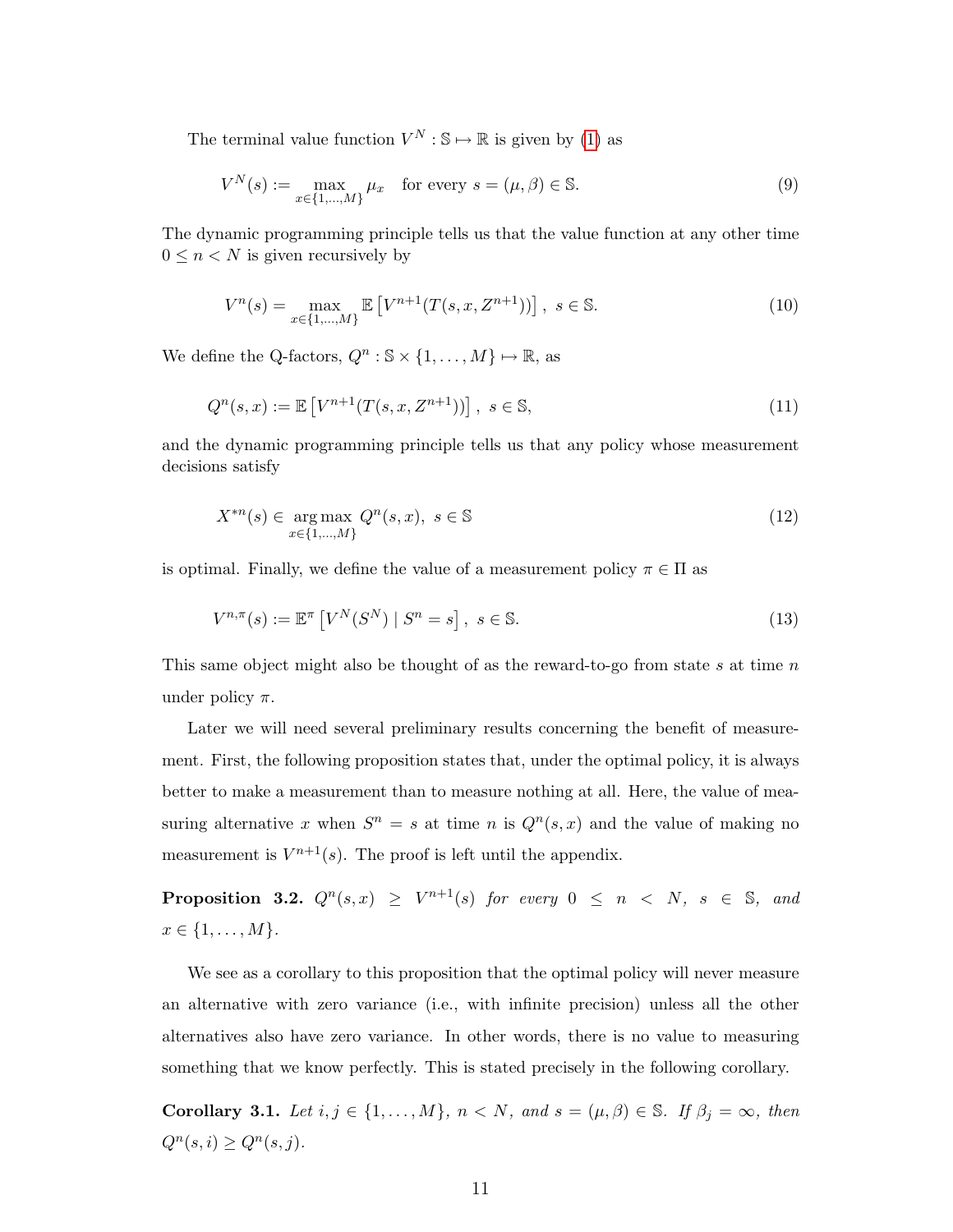<span id="page-11-3"></span>*Proof.* Since  $\tilde{\sigma}(\beta_j) = \tilde{\sigma}(\infty) = 0$  and  $\beta_j + \beta^{\epsilon} = \beta_j$ ,

$$
T(s, j, Z^{n+1}) = (\mu + \tilde{\sigma}(\beta_j)Z^{n+1}e_j, \beta + \beta^{\epsilon}e_j) = (\mu, \beta) = s.
$$

Then, by Proposition [3.2,](#page-10-0)

$$
Q^{n}(s, j) = \mathbb{E}\left[V^{n+1}(T(s, j, Z^{n+1}))\right] = V^{n+1}(s) \le Q^{n}(s, i). \qquad \Box
$$

We also have a second corollary to the proposition. Proposition [3.2](#page-10-0) allowed arbitrarily specifying the alternative to which the extra measurement would be applied, while this corollary points out that the extra measurement may be made according to the optimal policy, in which case  $Q^n(s, x)$  is equal to  $V^n(s)$ . We will use this corollary in section [6](#page-18-0) to bound the suboptimality of KG.

<span id="page-11-1"></span>**Corollary 3.2.**  $V^{n+1}(s) \leq V^n(s)$  for all states  $s \in \mathbb{S}$ .

*Proof.* In Proposition [3.2,](#page-10-0) take the extra measurement x to be the measurement made by the optimal policy in state s.  $\Box$ 

Let us say that a policy  $\pi$  is *stationary* if  $X^{\pi,n}(s) = X^{\pi,0}(s)$  for all  $s \in \mathbb{S}$  and all  $n = 1, \ldots, N-1$ . In this case we denote  $X^{\pi,n}$  simply by  $X^{\pi}$ . Corollary [3.2](#page-11-1) showed that the value of the optimal policy increases as more measurements are allowed, and we will see in Theorem [3.1](#page-11-2) below that this monotonicity also holds for stationary policies.

<span id="page-11-2"></span>**Theorem 3.1.**  $V^{\pi,n}(s) \geq V^{\pi,n+1}(s)$  for every stationary policy  $\pi$  and every state  $s \in \mathbb{S}$ .

The proof is left until the appendix. We will need this theorem when showing both asymptotic optimality and bounded suboptimality of KG.

# <span id="page-11-0"></span>4 The knowledge-gradient policy

In our problem, the entire reward is received after the final measurement. We may formulate an equivalent problem in which the reward is given in pieces over time, but the total reward given is identical. We define the KG policy as that policy which maximizes the single period reward under this alternate formulation. We will see later that this KG policy is optimal in several cases and has bounded suboptimality in all others. This policy was first introduced in [Gupta and Miescke](#page-42-0) [\(1996\)](#page-42-0) under the name of the  $(R_1, \ldots, R_1)$  policy.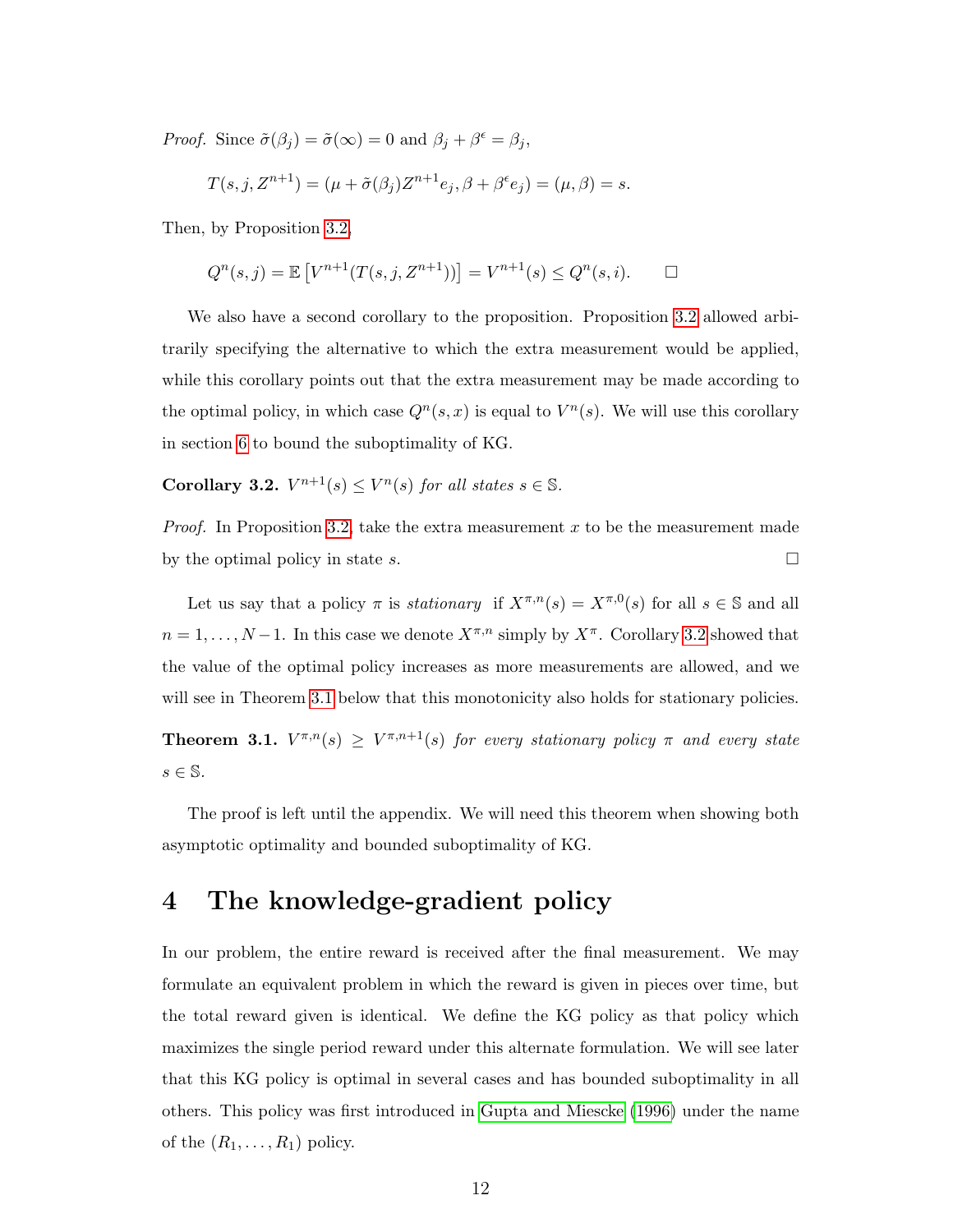### <span id="page-12-4"></span><span id="page-12-0"></span>4.1 Definition

The problem given by [\(1\)](#page-7-0) has a terminal reward  $V^N(S^N) := \max_x \mu_x^N$ , but no rewards at any other times. We restructure these rewards by writing  $V^N(S^N)$  as a telescoping sequence,

$$
\max_x \mu_x^N = [V^N(S^N) - V^N(S^{N-1})] + \ldots + [V^N(S^{n+1}) - V^N(S^n)] + V^N(S^n).
$$

Thus, the problem that provides single period reward  $V^N(S^n)$  at time n and  $V^N(S^k) - V^N(S^{k-1})$  at times  $k = n+1, \ldots, N$  is equivalent to problem [\(1\)](#page-7-0) because the total reward provided is the same in each case. The KG policy  $\pi^{KG}$  is defined as the policy that chooses its measurements to maximize the expectation of the single period reward provided under this alternate formulation,  $\mathbb{E}_n \left[ V^N(T(S^n, x, Z^{n+1})) - V^N(S^n) \right]$ . Since the  $(Z^n)_{n=1}^N$  are i.i.d. normal random variables, we may take Z to be a generic standard normal random variable and write the decision function of the KG policy  $X^{KG}: \mathbb{S} \mapsto \{1, \ldots, M\}$  as

<span id="page-12-2"></span>
$$
X^{KG}(s) \in \underset{x \in \{1, \ldots, M\}}{\arg \max} \mathbb{E}\left[V^{N}(T(s, x, Z)) - V^{N}(s)\right] \quad \text{for every } s \in \mathbb{S},\tag{14}
$$

where ties in the arg max are broken by choosing the alternative with the smaller index. Note that KG is stationary in time so we drop the time index n when we write  $X^{KG}$ . Since  $V^N(s)$  does not depend on x, the KG policy may be rewritten as

<span id="page-12-1"></span>
$$
X^{KG}(s) \in \underset{x \in \{1, \ldots, M\}}{\arg \max} \mathbb{E}\left[V^{N}(T(s, x, Z))\right] = \underset{x \in \{1, \ldots, M\}}{\arg \max} Q^{N-1}(s, x). \tag{15}
$$

<span id="page-12-3"></span>Remark 4.1. As noted in [Gupta and Miescke](#page-42-0) [\(1996\)](#page-42-0), KG is optimal by construction when  $N = 1$ . This is because  $V^{N-1} = V^{KG,N-1}$  by [\(12\)](#page-10-1) and [\(15\)](#page-12-1), where  $V^{KG,n}$ denotes the value of the KG policy at time n and is defined according to [\(13\)](#page-10-2) with the policy  $\pi$  fixed to KG.

If we think of  $V^N(\cdot)$  as a utility function, or as a measure of the amount of "knowledge" contained in a state, we see from [\(14\)](#page-12-2) that the knowledge-gradient policy chooses its decisions in the direction of steepest expected ascent of this measure. This is the reason behind the name knowledge-gradient policy. One may also view it as a single-step look-ahead policy.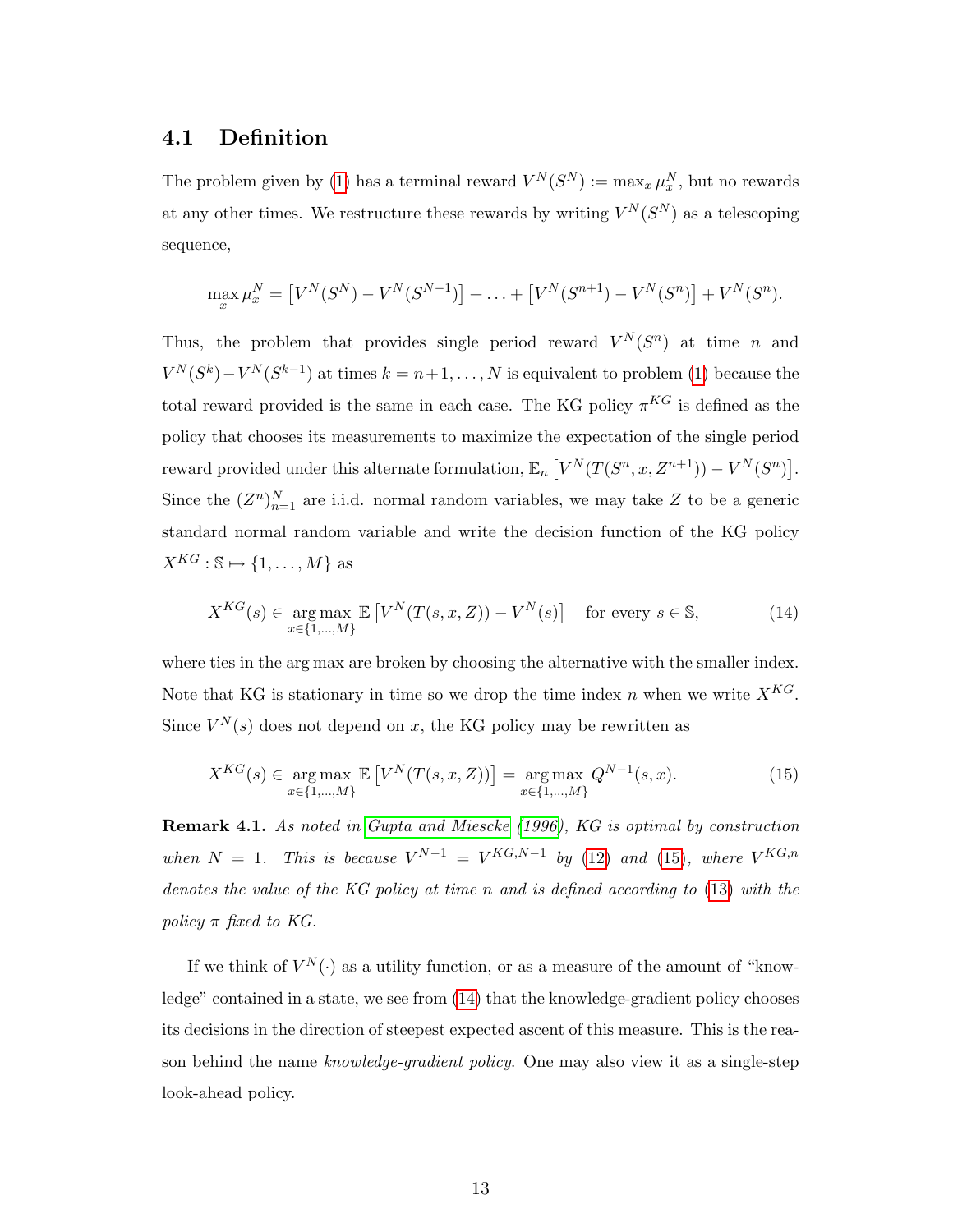### <span id="page-13-4"></span>4.2 Computation

It was already known in [Gupta and Miescke](#page-42-0) [\(1996\)](#page-42-0) that an exact and computationally tractable expression exists for  $X^{KG}$ . We present it here.

For each  $x \in \{1, ..., M\}$  define a function  $\zeta_x : \mathbb{S} \mapsto [0, \infty)$  by

$$
\zeta_x(s) := -\left| \frac{\mu_x - \max_{x' \neq x} \mu_{x'}}{\tilde{\sigma}(\beta_x)} \right|.
$$
\n(16)

Except for the sign,  $\zeta_x(S^n)$  is the minimum distance, in terms of the number of standard deviations  $\tilde{\sigma}(\beta_x^n)$ , that a measurement of alternative x must alter  $\mu_x^{n+1}$  from its premeasurement value of  $\mu_x^n$  to make  $\arg \max_{x'} \mu_{x'}^{n+1} \neq \arg \max_{x'} \mu_{x'}^n$  — that is, to change the identity of the alternative with the largest conditional expected value. In addition, define the function  $f : \mathbb{R} \mapsto \mathbb{R}$  as

<span id="page-13-2"></span>
$$
f(z) := z\Phi(z) + \varphi(z),\tag{17}
$$

where  $\Phi(z)$  is the normal cumulative distribution function and  $\varphi(z)$  is the normal probability density function. Then the following theorem provides an efficient way to compute KG's decisions. The proof may be found in the appendix.

<span id="page-13-3"></span>**Theorem 4.1.** For every  $s = (\mu, \beta) \in \mathbb{S}$ , we have

$$
Q^{N-1}(s,x) = \max_{x'} \mu_{x'} + \tilde{\sigma}(\beta_x) f(\zeta_x(s)),
$$
\n(18)

<span id="page-13-1"></span><span id="page-13-0"></span>
$$
X^{KG}(s) \in \underset{x \in \{1, \ldots, M\}}{\arg \max} \tilde{\sigma}(\beta_x) f(\zeta_x(s)). \tag{19}
$$

with ties broken by choosing the alternative with the smallest index.

The term  $Q^{N-1}(s,x) - \max_{x'} \mu_{x'} = \tilde{\sigma}(\beta_x) f(\zeta_x(s))$  is in some sense the expected value of the information that would be obtained by measuring alternative  $x$ , and is sometimes called the "expected value of information" or EVI, e.g., in [Chick and Inoue](#page-41-0) [\(2001b\)](#page-41-0) and [Chick et al.](#page-41-6) [\(2007\)](#page-41-6).

Computation of the KG policy via [\(19\)](#page-13-0) scales linearly with the number of alternatives M. This compares well with other policies that might be used on this problem. To compute the KG policy at time n, we must first find the largest and second largest  $\mu_x^n$  across all alternatives x, which will be used to compute  $\zeta_x^n := \zeta_x(S^n)$ . This may be implemented either by an initial pass through the alternatives at each time period, or by storing and updating the two values across time periods. Once we have the largest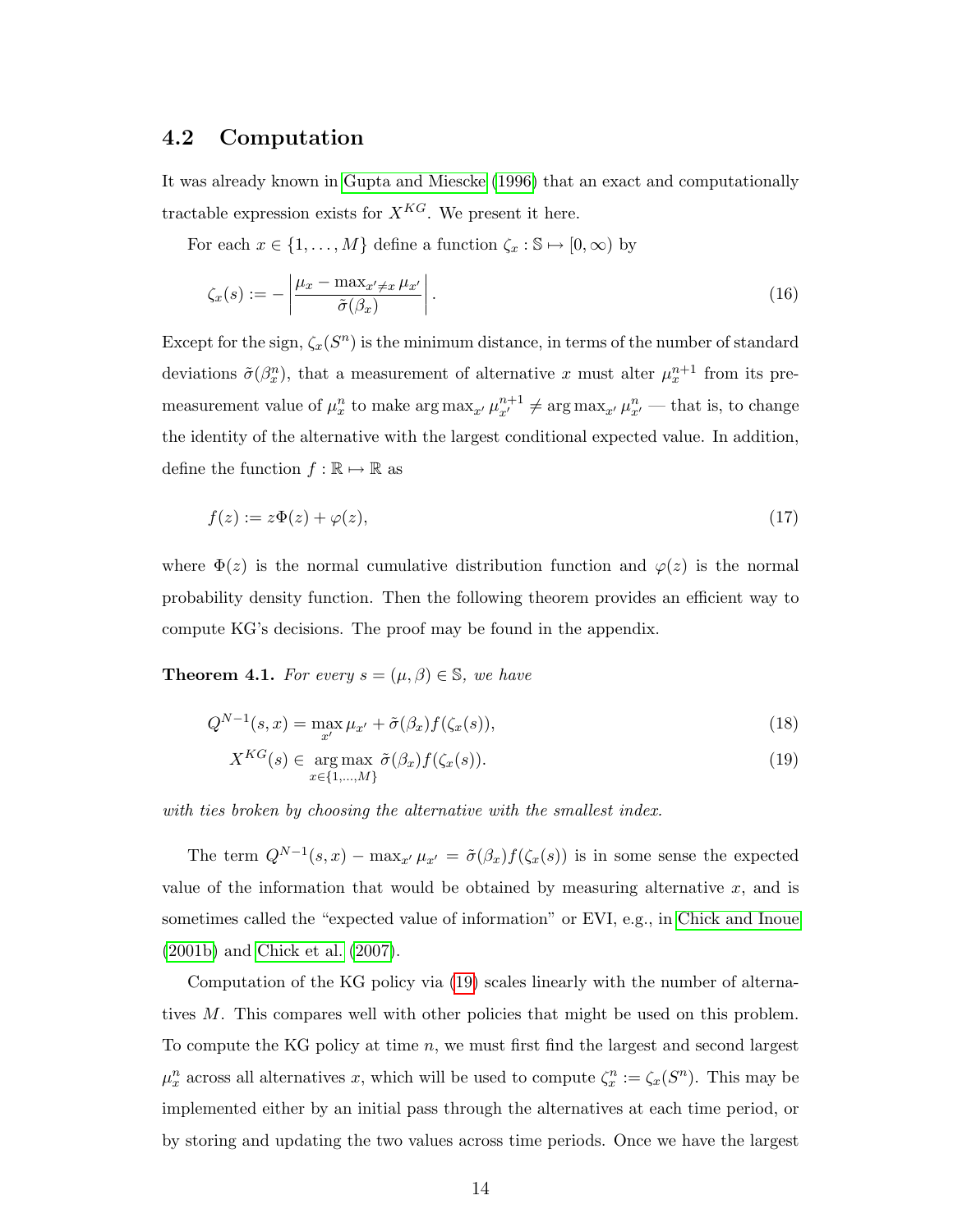<span id="page-14-2"></span>and second largest  $\mu_x^n$ , we iterate through the alternatives, calculating  $\tilde{\sigma}(\beta_x^n) f(\zeta_x^n)$  for each one, and returning the alternative with the largest value for this expression. This iteration may be streamlined by recomputing the expression only for those alternatives that changed  $\zeta_x^n$  or  $\beta_x^n$  from the previous iteration.

The following remark, which is an easily obtained consequence of Theorems 1 and 2 in [Gupta and Miescke](#page-42-0) [\(1996\)](#page-42-0) and may also be obtained directly from [\(18\)](#page-13-1), may also be used to accelerate the computation of the KG policy by eliminating some alternatives from consideration. It is also useful for proving later results. It states that if an alternative dominates another in both mean and variance, then of the two, KG prefers the dominating alternative.

<span id="page-14-0"></span>**Remark 4.2.** For every  $s = (\mu, \beta) \in \mathbb{S}$  such that  $\mu_j \geq \mu_i$  and  $\beta_j \leq \beta_i$  we have  $Q^{N-1}(s, j) \geq Q^{N-1}(s, i).$ 

Finally, during computation, we may also use the following remark to eliminate some alternatives from consideration, again improving the speed with which we may compute the KG policy.

<span id="page-14-1"></span>**Remark 4.3.** Take  $n = N - 1$  in Corollary [3.1.](#page-10-3) If  $\beta_j = \infty$  for some  $j \in \{1, ..., M\}$ (that is, if the predictive distribution  $\mathcal{N}(\mu_j, 1/\beta_j)$  for  $Y_j$  is a point mass), then  $Q^{N-1}(S, i) \ge Q^{N-1}(S, j)$  for every  $i \in \{1, ..., M\}$ .

Thus, KG will never measure an alternative with zero variance unless every alternative has zero variance. Corollary [3.1](#page-10-3) shows that the optimal policy shares this behavior of preferring not to measure any alternative whose true value is known perfectly.

#### 4.3 Behavior

KG balances two considerations when it chooses its measurement decisions. First, it prefers to measure those alternatives about which comparatively little is known. These alternatives x are the ones whose predictive distributions have large variance  $(\sigma_x^n)^2$  or equivalently with small precision  $\beta_x^n$ . Thus, we have that if KG prefers to measure some alternative  $i$  over another alternative  $j$ , then it would still prefer to measure alternative i over j if the predictive variance of i were increased.

Second, KG prefers to measure alternatives x with  $|\mu_x^n - \max_{x' \neq x} \mu_{x'}^n|$  close to 0. We call  $-|\mu_x^n - \max_{x'\neq x} \mu_{x'}^n|$  the unnormalized influence and  $\zeta_x^n = -|\mu_x^n - \max_{x'\neq x} \mu_{x'}^n|/\tilde{\sigma}(\beta_x^n)$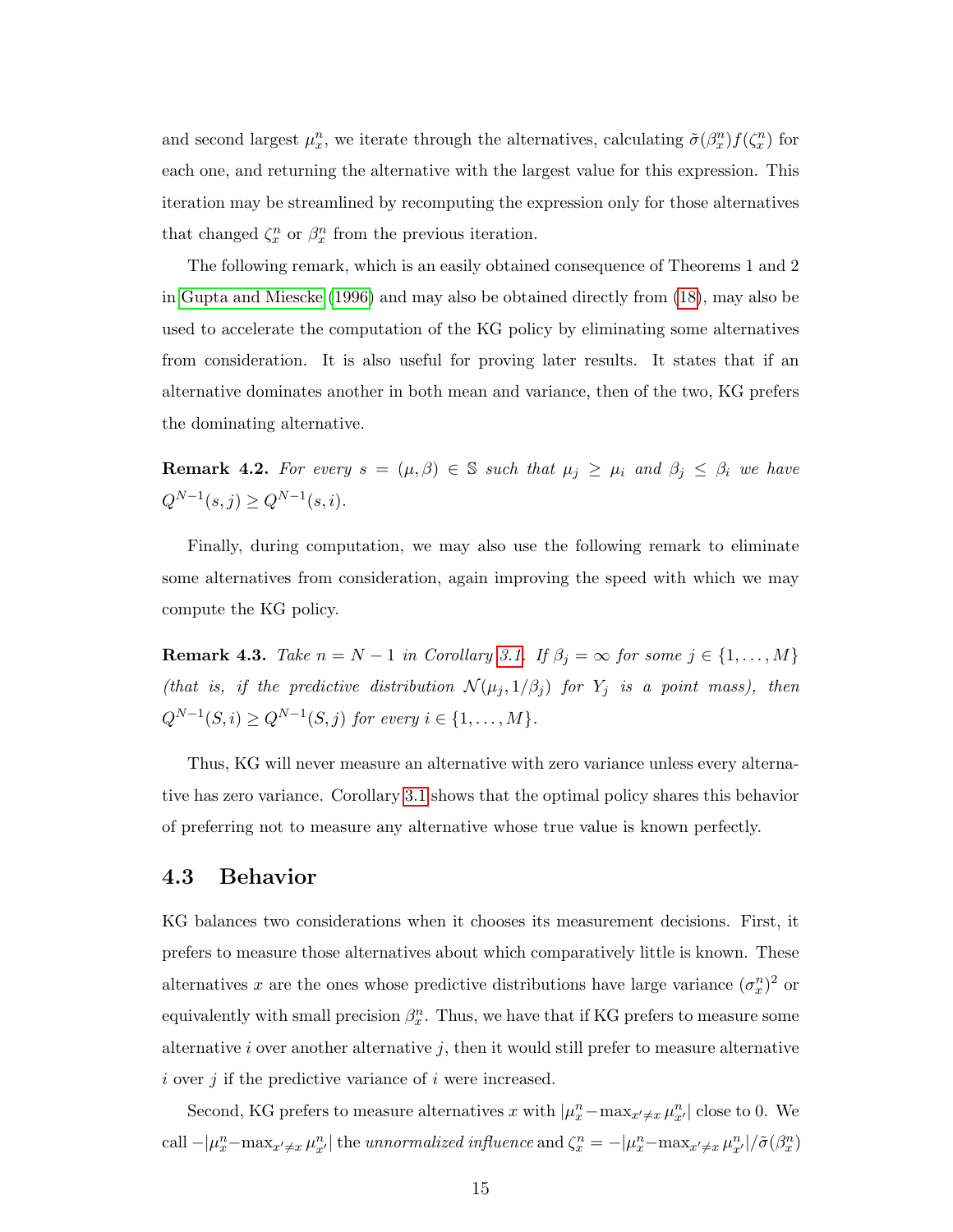the normalized influence, or simply the influence, of alternative x, where  $\tilde{\sigma}(\beta_x^n)$  is understood as a normalization term because predictions for different alternatives have different variances and comparison does not make sense unless we standardize these differences. Measurements of alternatives with large influence are more likely to cause a change in the optimal implementation decision; that is, to cause  $\arg \max_{x'} \mu_{x'}^n \neq$  $\arg \max_{x'} \mu_{x'}^{n+1}$ . KG's preference for small predictive precision and large influence are formalized in Propositions [4.1](#page-15-0) and [4.2,](#page-15-1) but first we calculate the derivative of  $f$ , as defined in [\(17\)](#page-13-2), in a lemma.

<span id="page-15-2"></span>**Lemma 4.1.** We have  $f'(z) = \Phi(z) \geq 0$  for every  $z \in \mathbb{R}$ .

*Proof.* First note that  $\frac{d}{dz}e^{-z^2/2} = -ze^{-z^2/2}$ , showing that  $\varphi'(z) = -z\varphi(z)$ . From this we see that f has non-negative derivative  $f'(z) = \Phi(z) + z\varphi(z) - z\varphi(z) = \Phi(z)$ .  $\Box$ 

<span id="page-15-0"></span>**Proposition 4.1.** Let states  $s = (\mu, \beta) \in \mathbb{S}$ ,  $s' = (\mu', \beta') \in \mathbb{S}$ , and alternatives  $i, j \in \{1, ..., M\}$  satisfy the following criteria:  $\zeta_i(s') > \zeta_i(s)$ ,  $\zeta_j(s') = \zeta_j(s)$ ,  $\beta'_i < \beta_i$ , and  $\beta'_j = \beta_j$ . If  $Q^{N-1}(s, i) > Q^{N-1}(s, j)$ , then  $Q^{N-1}(s', i) > Q^{N-1}(s', j)$ .

*Proof.* First,  $\tilde{\sigma}(\beta_i') \geq \tilde{\sigma}(\beta_i)$  by Remark [3.1](#page-8-1) and  $f(\zeta_i(s')) \geq f(\zeta_i(s))$  by Lemma [4.1.](#page-15-2) By [\(18\)](#page-13-1),  $Q^{N-1}(s', i) > Q^{N-1}(s, i)$ . Also, the equalities  $\tilde{\sigma}(\beta_j') = \tilde{\sigma}(\beta_j)$  and  $f(\zeta_j(s')) = f(\zeta_j(s))$  imply through [\(18\)](#page-13-1) that  $Q^{N-1}(s',j) = Q^{N-1}(s,j)$ . Thus, if  $Q^{N-1}(s,i) > Q^{N-1}(s,j)$ , then  $Q^{N-1}(s',i) \ge Q^{N-1}(s,i) > Q^{N-1}(s,j) = Q^{N-1}(s',j)$ .  $\Box$ 

<span id="page-15-1"></span>**Proposition 4.2.** If alternative i and state  $s = (\mu, \beta)$  are such that  $\zeta_i(s) \geq \zeta_j(s)$  and  $\beta_i < \beta_j$  for every alternative  $j \neq i$ , then  $X^{KG}(s) = i$ .

*Proof.* Let j be an alternative different from i. Then  $\tilde{\sigma}(\beta_i) > \tilde{\sigma}(\beta_j)$  by Remark [3.1](#page-8-1) and  $f(\zeta_i(s)) \geq f(\zeta_j(s))$  by Lemma [4.1.](#page-15-2) This implies that  $Q^{N-1}(s,i) > Q^{N-1}(s,j)$  by Proposition [4.1.](#page-15-0) Since this is true for all  $j \neq i$ , we have that  $i = \arg \max_j Q^{N-1}(s, j) = X^{KG}(s)$  where the arg max is unique.

<span id="page-15-3"></span>It is also interesting to note that increasing the predictive mean of a single alternative usually, but not universally, encourages KG to measure it. Thus, having a large predictive mean is similar, but not identical, to having a large unnormalized influence. We formalize this in the following proposition.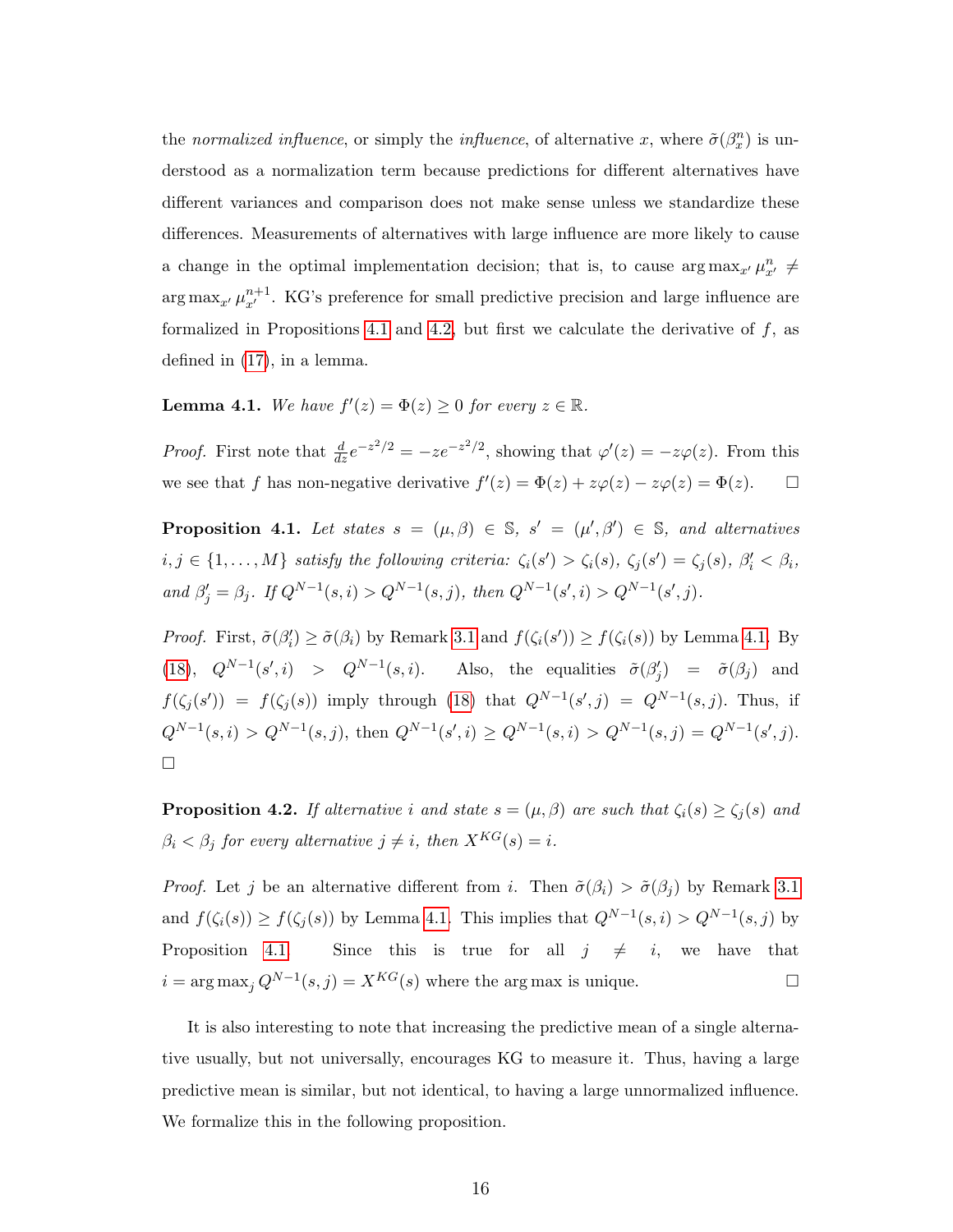<span id="page-16-1"></span>**Proposition 4.3.** If KG prefers alternative i in state  $(\mu, \beta)$ , then it also prefers the same alternative i in state  $(\mu + ae_i, \beta)$  for all positive real numbers a such that  $\mu_i + a \leq$  $\max_x \mu_x$ , *i.e.*, for  $0 \le a \le -\mu_i + \max_x \mu_x$ .

We leave the proof until the appendix.

## <span id="page-16-0"></span>5 Asymptotic optimality

In this section we show that the KG policy is asymptotically optimal in the limit as the number of measurements N grows large. This means that, given the opportunity to measure infinitely often, KG will discover which alternative is best. In some sense, this is a convergence result because it shows that the policy's estimate of which alternative is best will converge to the alternative that is truly best.

The KG policy is not alone in possessing this property. Indeed, the following well-known policies are all asymptotically optimal: the equal-allocation policy which distributes its measurements in a round-robin fashion equally among the alternatives; the uniform exploration policy which randomly chooses its measurements with equal probability across the alternatives; and the Boltzmann exploration policy discussed later in section [8](#page-23-0) which randomly chooses its measurements according to exponentially weighted probabilities.

These policies differ from KG in that they explore for exploration's sake and for the long-term benefit it provides, while KG is purely myopic. Moreover, we argue that KG's asymptotic optimality is notable exactly because the policy is entirely myopic, maximizing its single-period expected reward without regard for the long-term. This is not generally the case with myopic policies for other problems. That a myopic policy is also optimal in the long-term shows that this ranking and selection problem has a special structure, and it foreshadows what is further suggested by our numerical experiments: that this myopic policy, KG, performs quite well in many cases which are neither myopic nor asymptotic.

In addition, one policy, interval estimation, performs very well in our numerical experiments but is not asymptotically optimal as in some cases it "sticks", measuring one alternative only and obtaining its true value perfectly without learning about the others [\(Kaelbling](#page-42-8) [\(1993\)](#page-42-8)). Indeed, one can construct cases in which this policy's performance is arbitrarily bad compared to any asymptotically optimal policy. Although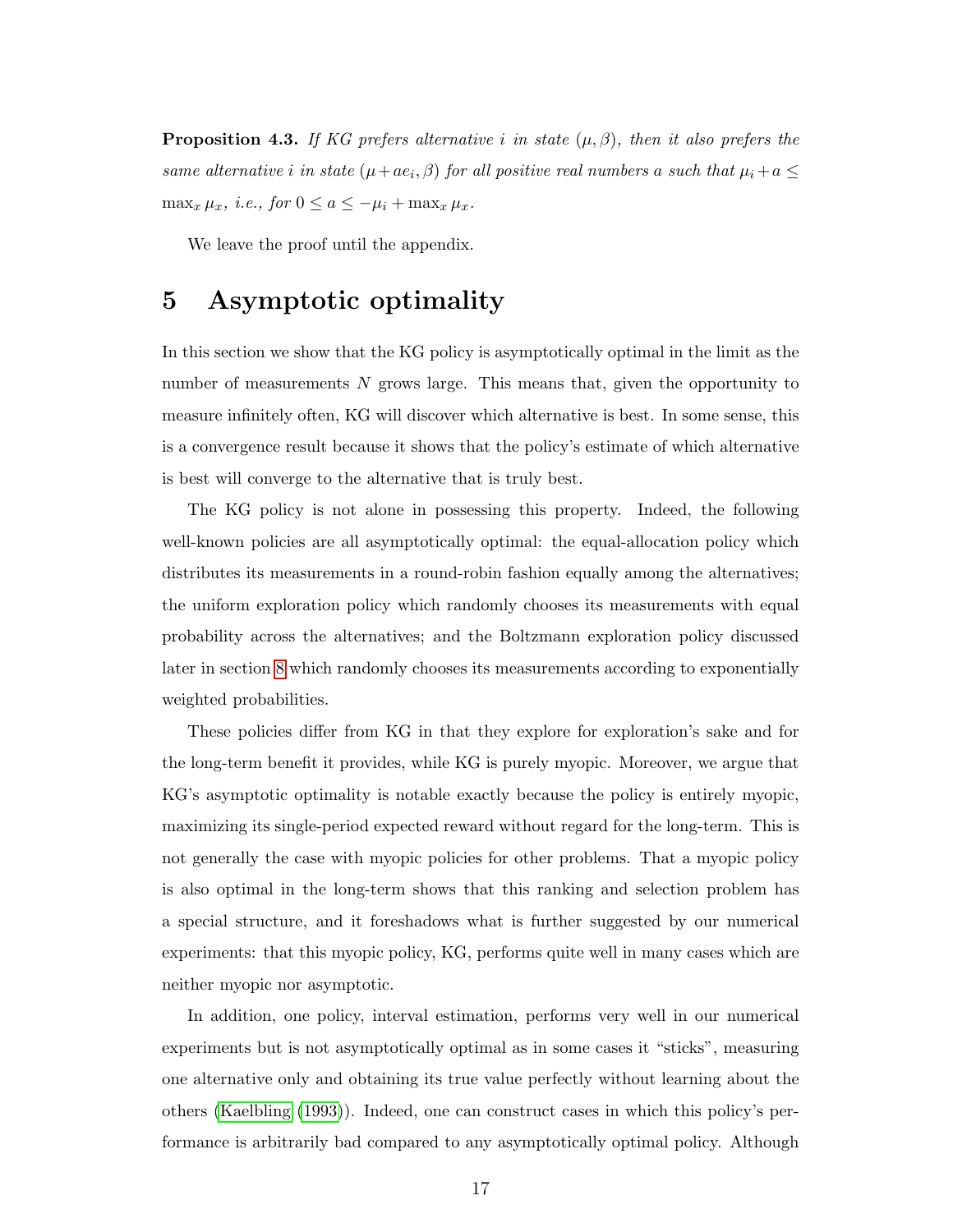<span id="page-17-1"></span>a policy's asymptotic optimality is not evidence of quality by itself, its absence should raise concern among those who might use a policy lacking it. Finally, a natural question is whether other policies, such as those in the OCBA family and those proposed in [Chick and Inoue](#page-41-0) [\(2001b\)](#page-41-0), are asymptotically optimal. This question is currently open as these other policies are more complex and require more care during analysis than does KG. Nevertheless, we believe that the proof techniques applied here may be extended to show that many other Bayesian look-ahead policies are also asymptotically optimal.

To show that KG is asymptotically optimal, we begin by showing in Proposition [5.1](#page-17-0) that the asymptotic value of a policy is well defined and bounded above by the value  $\mathbb{E} \max_x Y_x$  of learning every alternative exactly. Then we show in Proposition [5.2](#page-18-1) that this value is achieved by any stationary policy that measures every alternative infinitely often. Thus, any stationary policy that samples every alternative infinitely often is asymptotically optimal. Finally, we show in Theorem [5.1](#page-18-2) that KG is asymptotically optimal. The proof centers on the notion that, as the number of times an alternative is measured increases, the variance of the value of that alternative shrinks toward 0. Eventually, that variance will be so low that KG will prefer to measure another alternative. This argument is used to show that KG samples every alternative infinitely often, and thus is asymptotically optimal.

Since we will be varying the number  $N$  of measurements allowed, we use the notation  $V^0$  ( $\cdot$ ; N) to denote the value function at time 0 when the problem's terminal time is N. We then define the *asymptotic value function*  $V(\cdot; \infty)$  by the limit  $V(s; \infty) := \lim_{N \to \infty} V^0(s; N)$  for  $s \in \mathbb{S}$ . Similarly, we denote the *asymptotic value func*tion for stationary policy  $\pi$  by  $V^{\pi}(\cdot;\infty)$  and define it by  $V^{\pi}(s;\infty) := \lim_{N\to\infty} V^{\pi,0}(s;N)$ for  $s \in \mathbb{S}$ . Proposition [5.1](#page-17-0) shows that both limits exist.

If  $V^{\pi}(s; \infty)$  is equal to  $V(s; \infty)$  for every  $s \in \mathbb{S}$ , then  $\pi$  is said to be asymptotically *optimal.* In particular, if a stationary policy  $\pi$  achieves the upper bound  $U(\cdot)$  on  $V(\cdot; \infty)$  shown in Proposition [5.1,](#page-17-0) then  $\pi$  must be asymptotically optimal. We will use this later to show that KG is asymptotically optimal. The proof of Proposition [5.1](#page-17-0) may be found in the appendix.

<span id="page-17-0"></span>**Proposition 5.1.** Let  $s \in \mathbb{S}$ . Then the limit  $V(s; \infty)$  exists and is bounded above by

$$
U(s) := \mathbb{E}\left[\max_{x} Y_x \mid S^0 = s\right] < \infty,\tag{20}
$$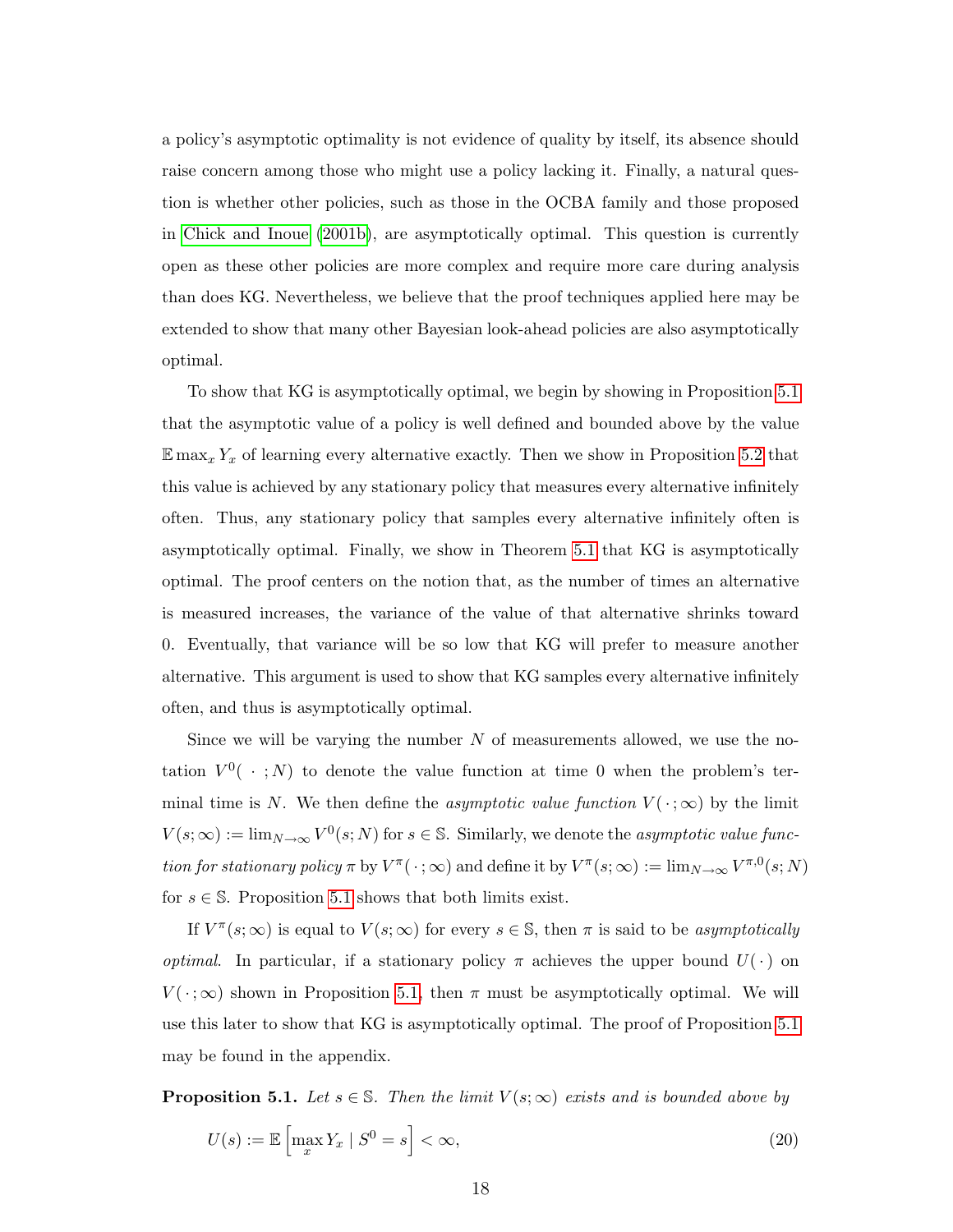where we recall that  ${Y_x}_{x \in \{1,...,M\}}$  are independent and  $Y_x \sim \mathcal{N}(\mu_x^0, (\beta_x^0)^{-1})$ . Furthermore,  $V^{\pi}(s; \infty)$  exists and is finite for every stationary policy  $\pi$ .

For any finite terminal time N we define the random variable  $\eta_x^N$  as the number of times that alternative  $x$  is measured up to but not including the terminal time  $N$ . We also define  $\eta_x^{\infty}$  as the limit of the  $\eta_x^N$ ; namely,

$$
\eta^N_x:=\sum_{k=1}^N 1_{\{x^k=x\}}\quad\text{and}\quad \eta^{\infty}_x:=\lim_{N\to\infty}\eta^N_x.
$$

The limit  $\eta_x^{\infty}$  exists because  $\eta_x^N$  is non-decreasing in N almost surely. Note that we allow the limit  $\eta_x^{\infty}$  to be infinite.

Proposition [5.2](#page-18-1) formalizes the idea that if we measure every alternative infinitely often, then we eventually learn the true value of every alternative. This implies asymptotic optimality. We then use Proposition [5.2](#page-18-1) in the proof of Theorem [5.1](#page-18-2) to show that KG is asymptotically optimal. The proofs for both Theorem [5.1](#page-18-2) and Proposition [5.2](#page-18-1) may be found in the appendix.

<span id="page-18-1"></span>**Proposition 5.2.** If  $\pi$  is a stationary policy under which  $\eta_x^{\infty} = \infty$  almost surely for every x, then  $\pi$  is asymptotically optimal.

<span id="page-18-2"></span>**Theorem 5.1.** The KG policy is asymptotically optimal and has value  $U(S^0)$ .

# <span id="page-18-0"></span>6 Bound on suboptimality

We have shown that KG is optimal when  $N = 1$  and in the limit as  $N \to \infty$ . In this section we address the range of  $N$  between these extremes by bounding  $KG$ 's suboptimality in this region. This bound will be tight for small  $N$  and will grow as  $N$ increases.

We begin with a theorem that implies our bound as a corollary. This theorem shows that there is a limit on how much we may learn through any single measurement.

<span id="page-18-3"></span>**Theorem 6.1.** Let  $s = (\mu, \beta) \in \mathbb{S}$  and  $c = (2\pi)^{-1/2} \max_x \tilde{\sigma}(\beta_x)$ . Then

$$
V^{n}(s) \le V^{N-1}(s) + c(N - n - 1).
$$

The proof may be found in the appendix. We combine this result with Theorem [3.1](#page-11-2) to bound KG's suboptimality. Here,  $V^{KG,n}(s)$  is the value of the KG policy at time n when  $S^n = s$ .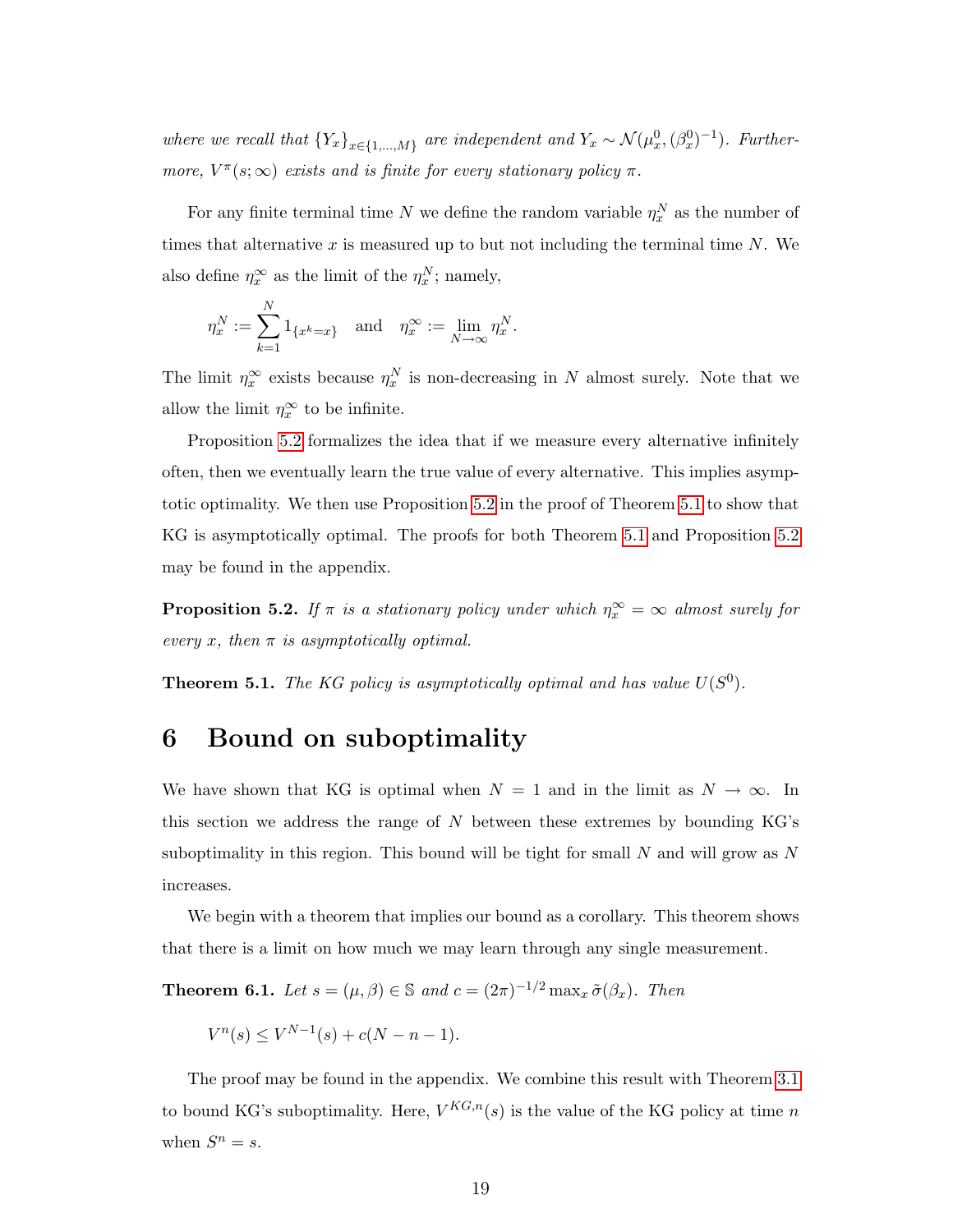**Corollary 6.1.** Let  $s = (\mu, \beta) \in \mathbb{S}$  and  $c = (2\pi)^{-1/2} \max_x \tilde{\sigma}(\beta_x)$ . Then

$$
V^n(s) - V^{KG,n}(s) \le c(N - n - 1).
$$

*Proof.* By Remark [4.1,](#page-12-3) we have  $V^{N-1}(s) = V^{KG,N-1}(s)$ . From Theorem [3.1](#page-11-2) we have  $V^{KG,N-1}(s) \leq V^{KG,n}(s)$ . Substituting the inequality  $V^{N-1}(s) \leq V^{KG,n}(s)$  into The-orem [6.1](#page-18-3) shows the corollary.  $\Box$ 

### <span id="page-19-0"></span>7 Optimality for finite horizon special cases

We saw in Remark [4.1](#page-12-3) that KG is optimal when  $N = 1$ . We will show that KG is optimal in two other special cases: first, when there are only two alternatives to measure; second, when the measurements are free from noise,  $(\sigma^{\varepsilon})^2 = 0$ , and when the parameters of the time 0 prior can be ordered by  $\mu_1^0 \ge \mu_2^0 \ge \ldots \ge \mu_M^0$  and  $\sigma_{11}^0 \geq \sigma_{22}^0 \geq \ldots \geq \sigma_{MM}^0$ . Before showing optimality under these conditions, we first define and discuss a property called the KG persistence property. This property is useful because it provides a sufficient condition for optimality.

### 7.1 Persistence of the knowledge-gradient policy

Proofs of the optimality of the KG policy in these special cases is based on the KG persistence property. A problem setting is said to have the KG persistence property if, operating the problem under some policy other than KG, an alternative preferred by KG will remain preferred until the alternative is measured. Below, in Theorem [7.1,](#page-19-1) we show that if a problem setting has the KG persistence property, then KG is optimal in that problem setting. Before stating this theorem, we formally define the KG persistence property and an associated term, "covering of the future."

**Definition 7.1.** A sequence of subsets of  $\mathbb{S}$ ,  $\{\mathbb{S}^n\}_{n=k}^N$ , is called a covering of the future from k if  $T(s, x, Z^{n+1}) \in \mathbb{S}^{n+1}$  almost surely for every  $s \in \mathbb{S}^n$ ,  $x \in \{1, ..., M\}$ , and  $n \in \{k, \ldots, N-1\}.$ 

**Definition 7.2.** We say that the KG persistence property holds on a covering  $\{\mathbb{S}^n\}_{n=k}^N$ of the future from k if  $X^{KG}(T(s,x,Z^{n+1})) = X^{KG}(s)$  almost surely for every  $s \in \mathbb{S}^n$ ,  $x \neq X^{KG}(s)$ , and  $n \in \{k, ..., N - 1\}.$ 

<span id="page-19-1"></span>This KG persistence property gives us a sufficient condition for the optimality of the KG policy, as stated in the following theorem.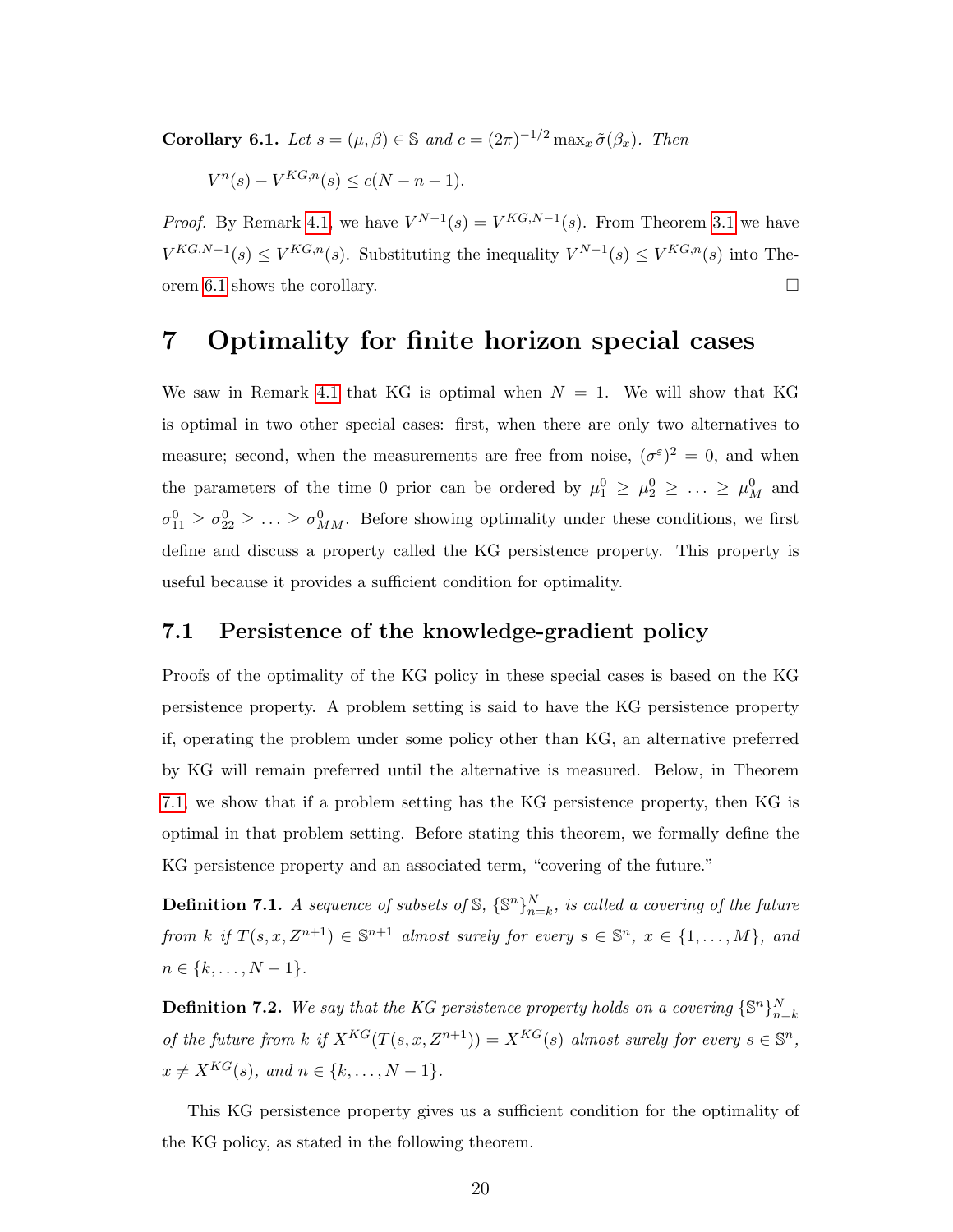<span id="page-20-1"></span>**Theorem 7.1.** If the KG persistence property holds on a covering  $\{\mathbb{S}^n\}_{n=k}^N$  of the future from k for some  $k \in \{0...N-1\}$ , then  $V^{KG,k}(s) = V^k(s)$  for every  $s \in \mathbb{S}^k$ .

We leave the proof until the appendix, but we give a sketch here. Consider a time  $n < N - 1$  and the alternative that KG prefers. If the problem setting has the KG persistence property, then, even if we do not measure that alternative now, KG will continue to prefer it until we reach the final measurement  $N-1$ . At this measurement, KG is optimal by construction and so it is now provably optimal to measure this persistent alternative. Thus, there exists an optimal policy that measures the persistent alternative almost surely, and by the temporal symmetry in the model, there exists an optimal policy that measures the persistent alternative immediately at time n. This argument is used with induction to show that there exists an optimal policy making the same measurements as KG.

#### 7.2 Optimality for two alternatives

We use the KG persistence principle to show that KG is optimal when there are exactly two alternatives to consider, i.e.,  $M = 2$ . In this case we will see that the optimal policy is one that, at each decision point, measures the alternative with the largest variance. This policy is actually deterministic, and it was shown in [Gupta and Miescke](#page-41-1) [\(1994\)](#page-41-1) that this policy is optimal among the class of deterministic policies. Theorem [7.2](#page-21-0) extends this result to show that this same policy is also optimal among the class of fully sequential policies. It is not generally true that the best deterministic policy is also as good or better than every sequential policy, but Theorem [7.2](#page-21-0) shows that this is exactly the case for this particular problem.

We will see that the policy of measuring the alternative with the largest variance is optimal because knowing the correct implementation decision is the same as knowing the true sign of  $Y_1 - Y_2$ . Each measurement measures only one of  $Y_1$  or  $Y_2$ , and an equal reduction in variance for  $Y_1$  or  $Y_2$  contributes equally to the overall reduction in variance of  $Y_1 - Y_2$ , regardless of which expected value is bigger. Thus, the best way to learn about the difference between points  $Y_1 - Y_2$  is to measure that point about which the least is known.

<span id="page-20-0"></span>To show that KG is optimal when  $M = 2$ , we need to show that KG persistence holds when  $M = 2$  and then refer to Theorem [7.1.](#page-19-1)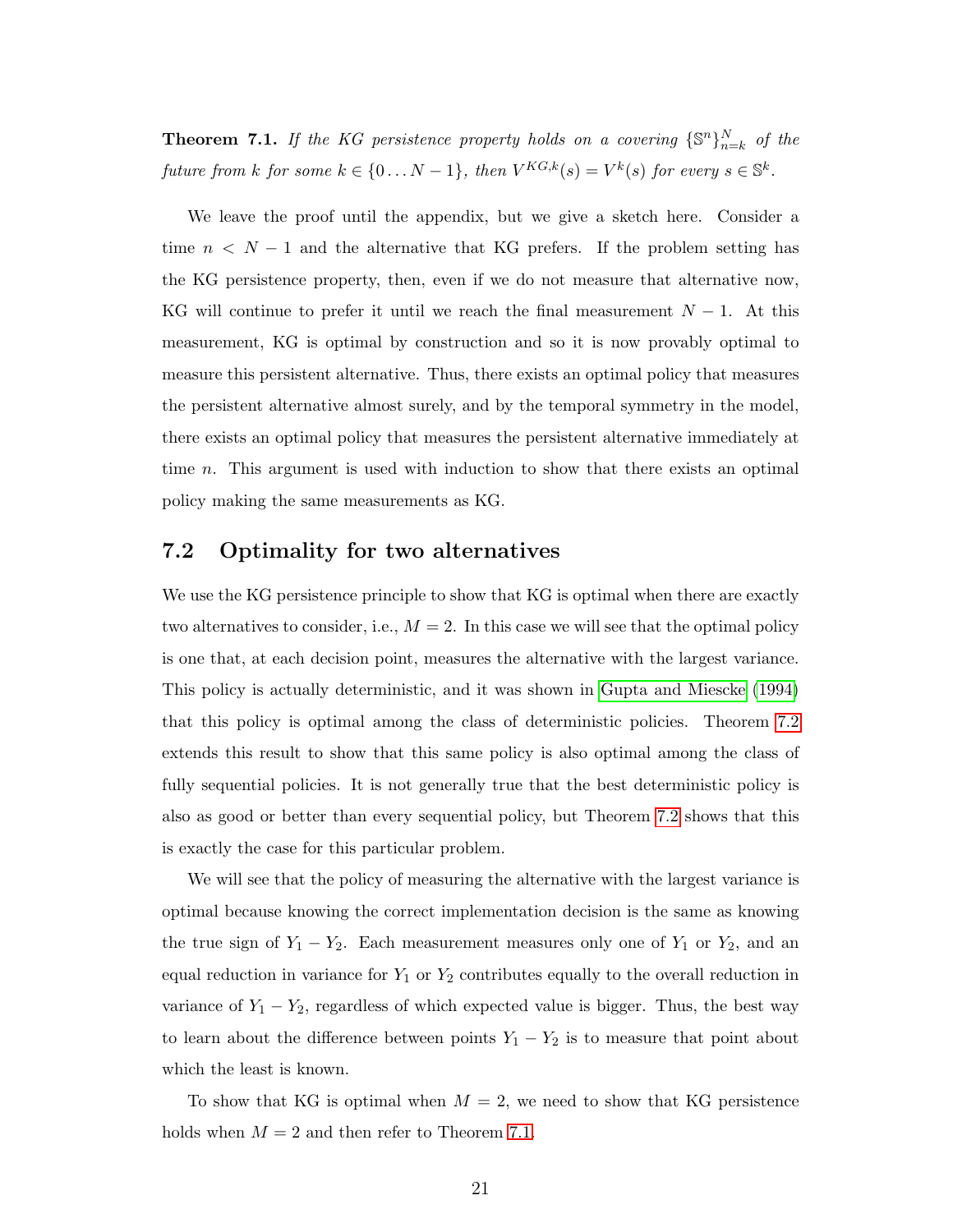**Lemma 7.1.** If  $M = 2$ , then  $X^{KG}(s) \in \arg\min_{x} \beta_x$  for each  $s = (\mu, \beta) \in \mathbb{S}$  with ties broken by choosing the alternative with the smaller index.

Proof. By [\(19\)](#page-13-0) from Theorem [4.1,](#page-13-3) it is enough to show equality between the sets  $\arg \max_x \tilde{\sigma}(\beta_x) f(\zeta_x(s))$  and  $\arg \min_x \beta_x$ . When  $M = 2$ ,  $\zeta_x(s) = -|\mu_1 - \mu_2|/\tilde{\sigma}(\beta_x)$ , so  $\arg \max_x \tilde{\sigma}(\beta_x) f(\zeta_x(s)) = \arg \max_x \tilde{\sigma}(\beta_x) f(-|\mu_1 - \mu_2|/\tilde{\sigma}(\beta_x)).$  The function  $\tilde{\sigma}$  is strictly decreasing by Remark [3.1.](#page-8-1) This fact will be used on its own, and it also implies that  $-|\mu_1 - \mu_2|/\tilde{\sigma}(\beta_x)$  is a decreasing function of  $\beta_x$ . The function f is non-decreasing by Lemma [4.1,](#page-15-2) so the function  $\beta_x \mapsto f(-|\mu_1 - \mu_2|/\tilde{\sigma}(\beta_x))$  is the composition of a non-decreasing function with a non-increasing function, and is thus itself nonincreasing. Thus, the function  $\beta_x \mapsto \tilde{\sigma}(\beta_x)f(-|\mu_1 - \mu_2|/\tilde{\sigma}(\beta_x))$  is the product of a strictly decreasing function with a non-increasing function, and is thus itself strictly decreasing. This implies that  $\arg \max_x \tilde{\sigma}(\beta_x) f(-|\mu_1 - \mu_2|/\tilde{\sigma}(\beta_x)) = \arg \min_x \beta_x$ .  $\Box$ 

<span id="page-21-0"></span>**Theorem 7.2.** If  $M = 2$ , then KG is optimal.

*Proof.* Let  $\mathbb{S}^n = \mathbb{S}$  for all n, and note that  $\{\mathbb{S}^n\}_{n=0}^N$  is a covering of the future from 0. We will show that the KG persistence property holds on  $\{\mathbb{S}^n\}_{n=0}^N$ .

Let  $n \in \{0, ..., N-1\}$  and  $s = (\mu, \beta) \in \mathbb{S}$ . First consider the case when  $\beta_1 \leq \beta_2$ . By Lemma [7.1,](#page-20-0)  $X^{KG}(s) = 1$ . The precision component of  $T(s, 2, Z^{n+1})$  is  $(\beta_1, \beta_2 + \beta^{\epsilon})$ . Since  $\beta_1 \leq \beta_2 \leq \beta_2 + \beta^{\epsilon}$  and by Lemma [7.1,](#page-20-0)  $X^{KG}(T(s, 2, \mathbb{Z}^{n+1})) = 1$  a.s.

Now consider the case when  $\beta_1 > \beta_2$ . By Lemma [7.1,](#page-20-0)  $X^{KG}(s) = 2$ . The precision component of  $T(s, 1, Z^{n+1})$  is  $(\beta_1 + \beta^{\epsilon}, \beta_2)$ . Since  $\beta_1 + \beta^{\epsilon} \ge \beta_1 > \beta_2$  and by Lemma [7.1,](#page-20-0)  $X^{KG}(T(s, 1, Z^{n+1})) = 2$  a.s.

In both cases,  $x \neq X^{KG}(s)$  implies  $X^{KG}(T(s, x, Z^{n+1})) = X^{KG}(s)$  a.s., so KG persistence holds. Then, by Theorem [7.1,](#page-19-1)  $V^{KG,0}(s) = V^0(s)$  for every  $s \in \mathbb{S}$ , and KG is optimal.  $\Box$ 

This theorem is founded on the intuition that the policy that learns the most is also the one that changes our beliefs the most. This has a comparison in other measurement problems — for example, the problem in which we have a quadratic function with known second derivative and we measure the first derivative to find the maximum of the function. In this case the optimal policy is also the one that maximizes the variance of the change in our final belief with respect to our current belief. In both cases we measure the change between our current and final belief by taking the variance. In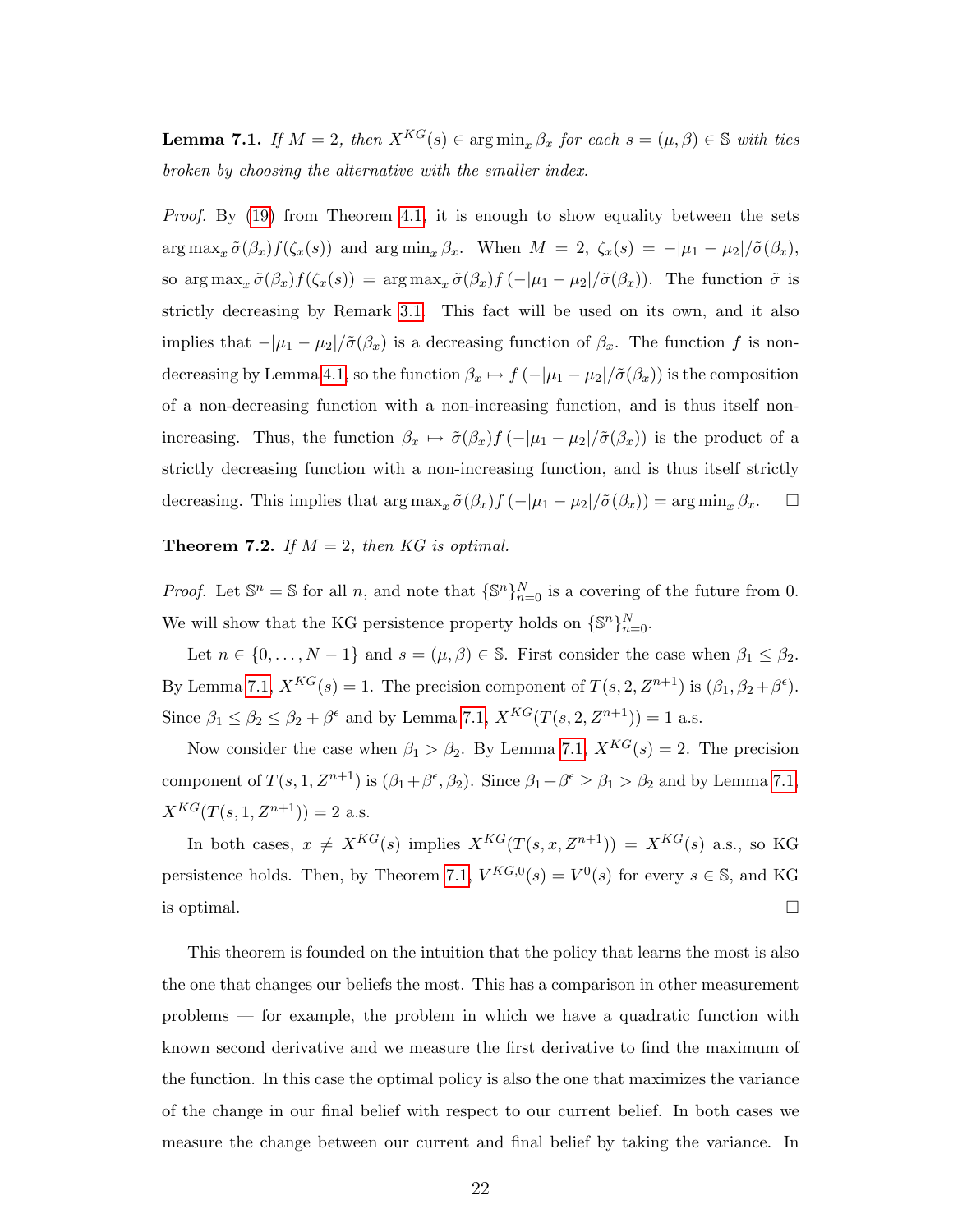other problems the variance is likely not the right measure of change, but the same intuition would apply with some other measure of change.

### 7.3 Optimality when the state space is ordered

The KG policy is also optimal when there is no measurement noise, i.e.,  $(\sigma^{\varepsilon})^2 = 0$ , and when the components of  $S^0$  may be ordered in such a way that we have  $\mu_1^0 \geq \cdots \geq \mu_M^0$ together with  $\beta_1^0 \leq \cdots \leq \beta_M^0$ . In other words, the optimality result requires that we may order the alternatives with increasing means while simultaneously ordering them with increasing variances. With the assumption of no measurement noise, the problem is only interesting if the number of alternatives  $M$  is larger than the measurement budget N.

We present this optimality result formally in the theorem below, but first, as these conditions are particularly restrictive, we motivate them with an example. Consider a problem in marketing research in which we have a collection of potential advertising campaigns, some of which are more ambitious than others. The predictive distributions for the value obtained from the ambitious campaigns have larger mean but larger variance as well. We may test a few of these campaigns in test markets before committing to one of them. We will assume that the number of test markets allowed is smaller than the number of potential campaigns. If we are willing to make two additional assumptions, that loss is linear and that test markets give us perfect knowledge of the campaign's true value, then the example meets the conditions of the theorem. These additional assumptions would not be met perfectly satisfied in reality, but it is not too unreasonable to imagine situations in which loss would be approximately linear, and in which the knowledge obtained from a test market would be large enough that one would not wish to performing a second test market. With this marketing application as an illustrative example, we expect that this sort of ordering of means and variances may also in financial applications, or wherever greater expected reward brings greater risk along with it.

<span id="page-22-0"></span>**Theorem 7.3.** If  $(\sigma^{\varepsilon})^2 = 0$  and  $s = (\mu, \beta) \in \mathbb{S}$  is such that the implication

 $(\beta_i \neq \infty \text{ and } \beta_j \neq \infty \text{ and } \beta_i < \beta_j) \implies \mu_i \geq \mu_j$ 

*holds every all*  $i, j \in \{1, ..., M\}$ , then  $V^0(s) = V^{KG,0}(s)$ .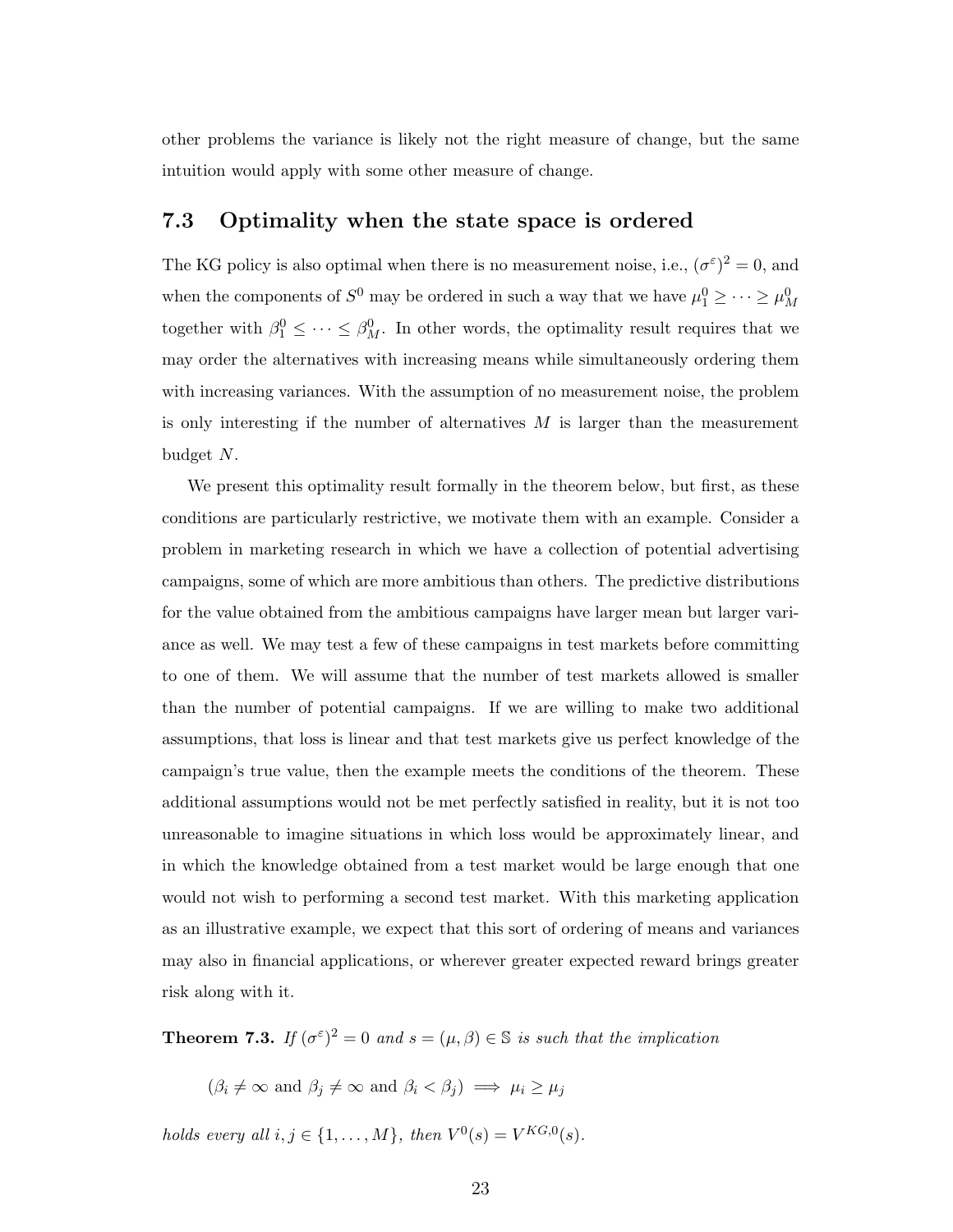The full proof may be found in the appendix, but the essential idea is that when this ordering holds, the tension between exploration and exploitation is gone, and KG will simply choose that alternative with the largest variance. This is because the alternative with the largest variance is also the alternative with the largest mean among those which are not yet perfectly known. This ordering by variances is persistent, as it was in the  $M = 2$  case. Thus, the KG persistence property holds and KG is optimal.

# <span id="page-23-0"></span>8 Computational experiments

We compared KG against other sampling policies using Monte Carlo simulation on 100 randomly generated problems, and found that it performs competitively. In particular, KG performed best when measured by average performance across all the problems, and the margin by which it outperformed the best competing policies in favorable cases was significantly larger than the margin by which it was outperformed in unfavorable cases. Its comparative performance was particularly good when the measurement budget was not much larger than the number of alternatives to measure, and we would argue that performing well in these cases is particularly important as it is often in these cases that measurement efficiency is most highly prized.

The space of problems is parameterized by a number of measurements  $N$ , a number of alternatives M, an initial precision  $\beta^0 \in (0, \infty]^M$ , an initial mean  $\mu^0 \in \mathbb{R}^M$ , and a measurement noise  $({\sigma}^{\varepsilon})^2 \in [0,\infty)$ . We chose a collection of 100 problems randomly generated within this space according to the following distribution: M was integervalued between 2 and 100. N was chosen by first choosing  $M$  and then choosing a ratio  $N/M$  uniformly from the set  $\{1, 3, 10\}$ . Each  $\mu_x$  was uniformly distributed in the interval  $[-1, 1]$ , and each  $\beta_x$  was independently chosen as 1 with probability .9 and 1000 with probability .1. The noise variance  $(\sigma^{\varepsilon})^2$  was set to 1 in all cases.

For each problem, we performed simulations in which true function values were generated independently according to the prior. Rather than collecting the value obtained by the policy in each simulation, we collected the opportunity cost realized, where the opportunity cost is the difference in true value between the best option and the option chosen by the policy. The difference in expected opportunity cost is the same as the difference in policy value, but samples of opportunity cost have less error and this allowed us to obtain accurate estimates with fewer simulations. We ran  $10^5$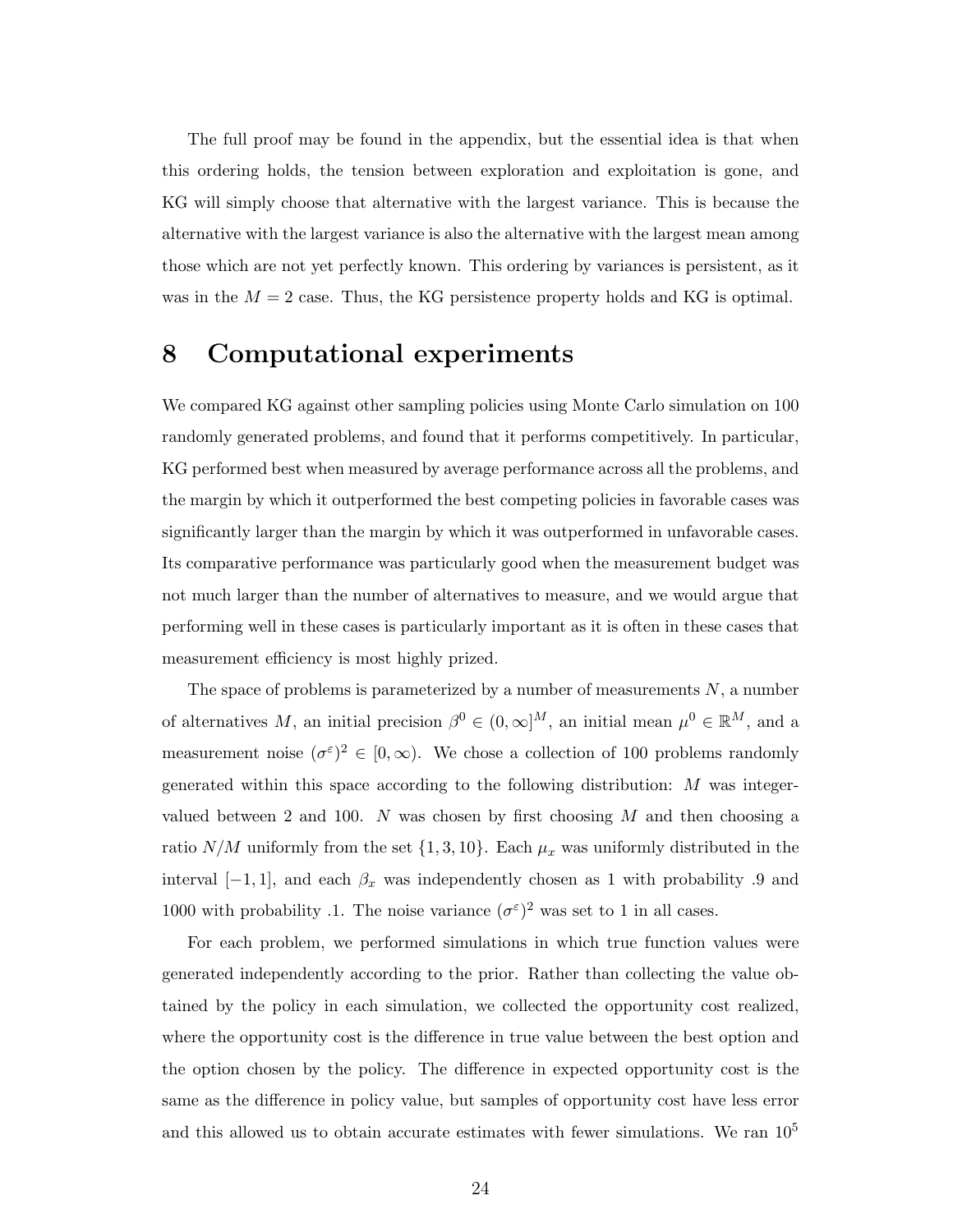<span id="page-24-0"></span>simulations for each policy.

We compared KG against seven other policies: the Optimal Computing Budget Allocation (OCBA) for linear loss of [He et al.](#page-42-1) [\(2007\)](#page-42-1), the LL(S) policy of [Chick and](#page-41-0) [Inoue](#page-41-0) [\(2001b\)](#page-41-0), the interval estimation (IE) policy of [Kaelbling](#page-42-8) [\(1993\)](#page-42-8), Boltzmann exploration (see, e.g., [Singh et al.](#page-43-1) [\(2000\)](#page-43-1)), equal allocation, and exploitation. Several of these policies required choosing one or more parameters, which we did by simulating several choices on all 100 problems and taking the parameters whose resulting opportunity cost was smallest when summed over all 100 problems. We briefly describe each policy and its tuning:

- (OCBA) This policy has three parameters: the number of alternatives to allocate to in each stage,  $m$ ; the number of measurements to allocate to each alternative in the first stage,  $n_0$ ; and the number of measurements per-chosen-alternative to allocate in each stage,  $\tau$ . We set  $n_0$  to 0 because our prior is informative, and so may be thought of as already providing the results of a first stage. To calibrate m and  $\tau$ , we ran initial experiments with 5000 samples each with settings of  $m = 1, \tau \in \{1, 2, 5, 10\}$ , and also with  $\tau = 1, m \in \{2, 5, 10\}$ . We found that  $m = 1, \tau = 1$  performed best.
- (LL(S) for known variance) The LL(S) policy allows normal measurement errors with *unknown* variance and uses a normal-gamma prior for the unknown mean and measurement precision. We adapted this policy to the known-variance case by taking the limit as the gamma prior on the precision becomes a point mass at the known variance. Details may be found in the appendix. The policy has two parameters,  $n_0$  and  $\tau$ . We set  $n_0$  to 0 as we did with OCBA. We tested the values  $1, 2, 3, 4, 5, 10$  for  $\tau$  on our collection of 100 problems with 5000 samples for each problem and found that  $\tau = 1$  worked best for every problem. This is the value we used in comparison with KG.
- (Interval Estimation) IE is parameterized by  $z_{\alpha/2}$ . As [Kaelbling](#page-42-8) [\(1993\)](#page-42-8) suggests that values of 2, 2.5 or 3 often work best for  $z_{\alpha/2}$ , we tested values between 2 and 4 in increments of .1 and found that  $z_{\alpha/2} = 3.1$  worked best. Although we found IE worked very well when properly tuned, we also found it to be very sensitive to the choice of tuning parameter.
- (Boltzmann exploration) Boltzmann exploration chooses its measurements by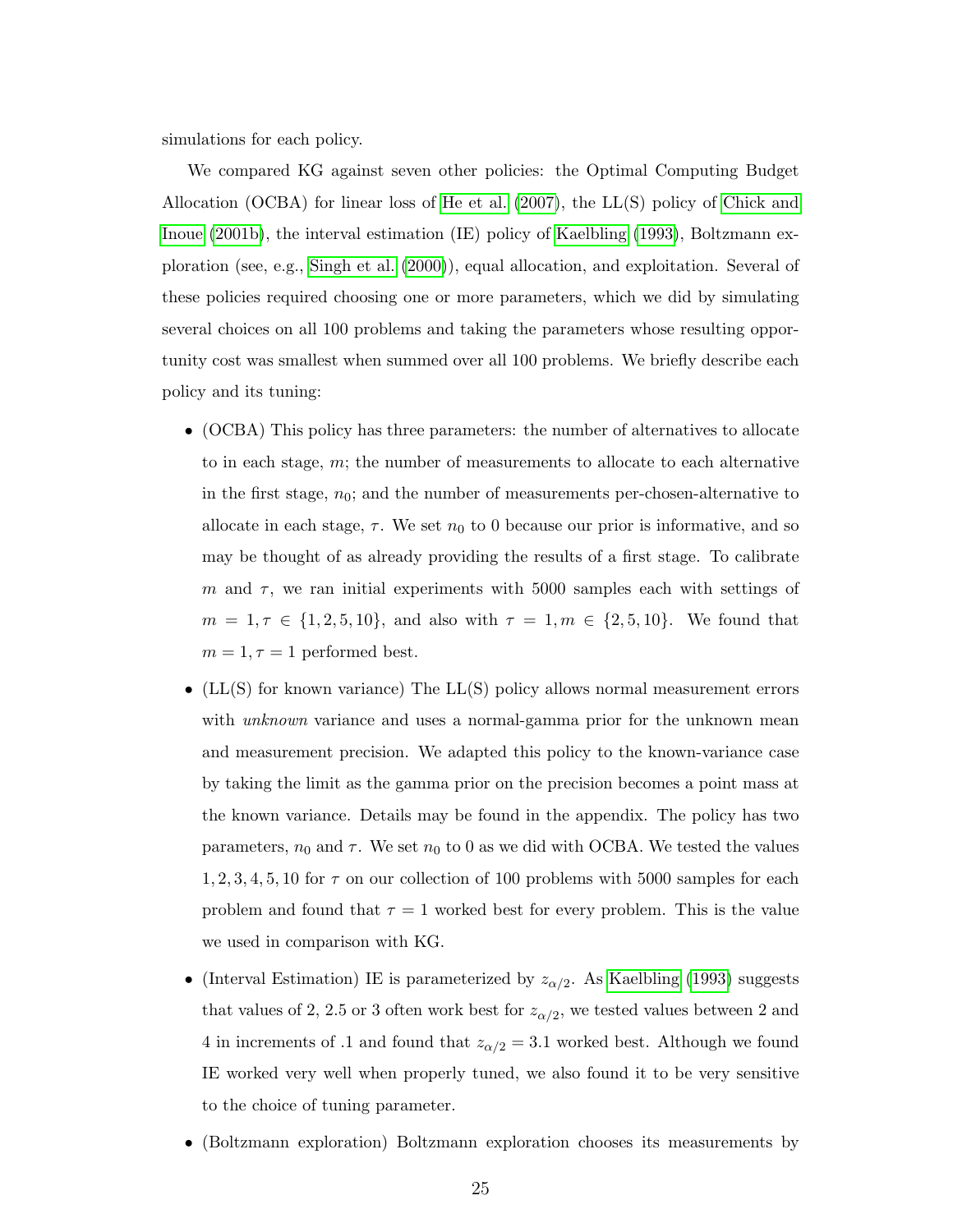$\mathbb{P}\left\{x^n=x\mid\mathcal{F}^n\right\}=\frac{\exp(\mu_x^n/T^n)}{\sum_{n=1}^M\left(x^n-(x^n)\right)^n}$  $\frac{\exp(\mu_x^2/T^{\alpha})}{\sum_{x'=1}^{M} \exp(\mu_{x'}^n/T^n)},$  where the policy is parameterized by a decreasing sequence of "temperature" coefficients  $(T^n)_{n=0}^{N-1}$ . We tuned this temperature sequence within the set of exponentially decreasing sequences defined by  $T^{n+1} = \gamma T^n$  for some constant  $\gamma \in (0, 1]$ . The set of all such sequences is parameterized by  $\gamma$  and  $T^N$ . We tested  $\gamma \in \{.1, .5, .8, .9, 1\}$  with  $T^N \in \{.1, 1, 10\}$  and found that  $\gamma = 1$  performed best. We then tested the set of possible  $T^N$  between .1 and 10 with  $\gamma$  fixed to 1 and found that  $T^N = .55$  performed best.

- (Equal allocation) The equal-allocation policy is  $x^n \in \arg\min_x \beta_x^n$ , since we think of the prior as providing the results of some previous first stage measurements, and we interpret  $\beta_x^n/\beta^{\epsilon}$  as the number of measurements of alternative x taken by time *n*. It requires no tuning.
- (Exploitation) The exploitation policy is  $x^n \in \arg \max_x \mu_x$ . It requires no tuning.

The work required to tune other policies highlights one practical advantage of KG policy: it requires no tuning.

#### 8.1 Results

On each of the 100 randomly generated problems, we took  $10<sup>5</sup>$  samples of opportunity cost from every policy. The distribution of opportunity cost is not normal, as it is positive almost surely and often equal to 0. We averaged groups of 500 samples to obtain approximately normal samples from which we estimated expected opportunity cost as well as standard errors on these estimates. The difference in value between KG and any other policy on any particular problem was then estimated as the difference in sampled opportunity costs, with standard error equal to the square root of the sum of the squared standard errors. The resulting standard errors of the difference, reporting maximum and averaged values across the 100 problems, were: .0018 and .0007 for IE; .0018 and .0007 for OCBA; .0019 and .0007 for LL(S); .0020 and .0009 for Boltzmann exploration; .0024 and .0013 for equal allocation; and .0026 and .0021 for exploitation.

We show in Figure [1](#page-26-0) the sample estimates of  $V^{KG} - V^{\pi}$  aggregated across the randomly generated problems for each of the competing policies  $\pi$ . Bars to the right of 0 indicate that KG outperformed the plotted policy on those problems and bars to the left indicate the converse. Note that the scale of the histograms in the right-hand plots is much smaller than in the left-hand plots. The histograms show that Boltzmann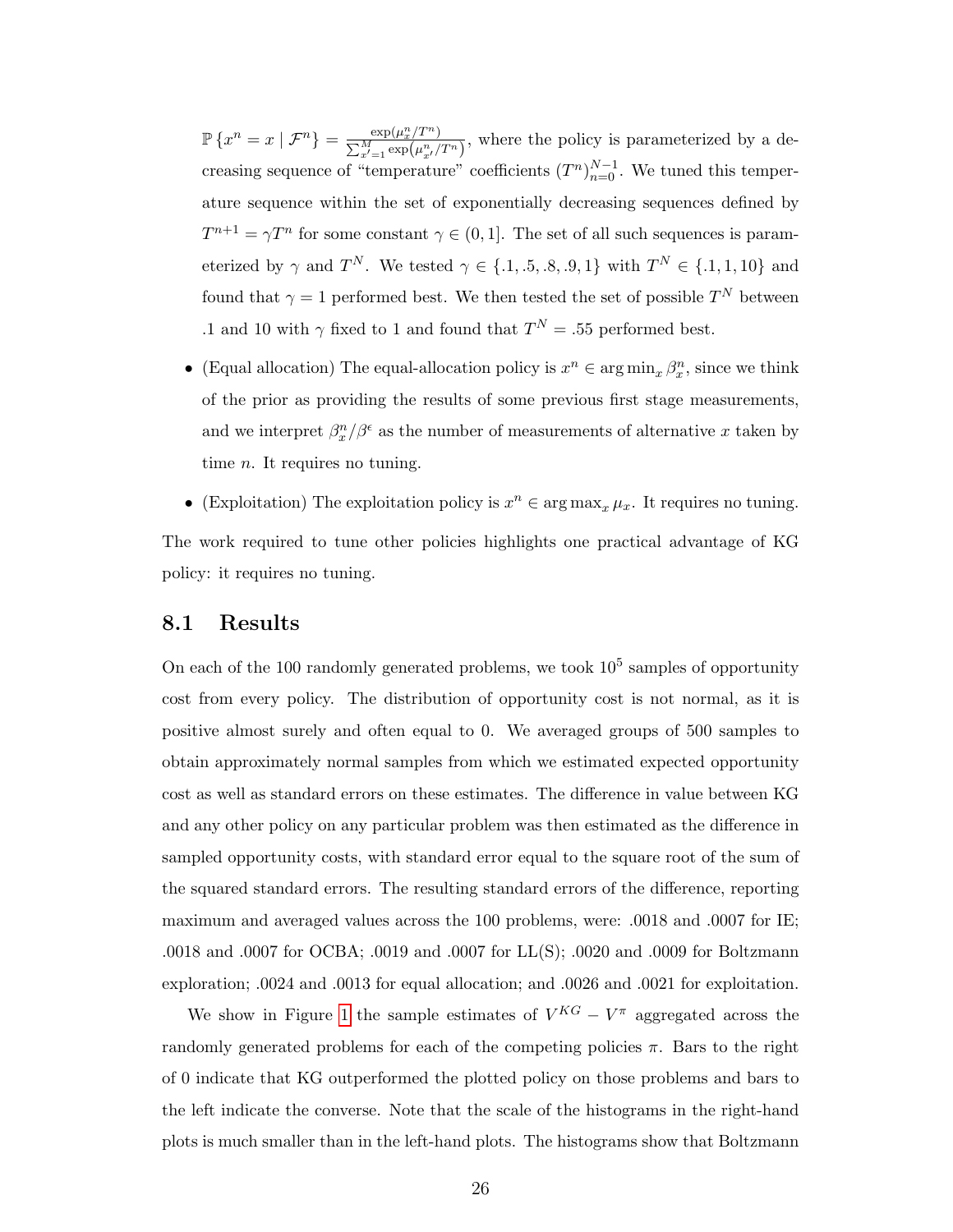<span id="page-26-1"></span>

<span id="page-26-0"></span>Figure 1: Histogram of the sampled difference in value for competing policies aggregated across the 100 randomly generated problems.

exploration, equal allocation, and exploitation policies were all outperformed by KG in every problem setting tested, while IE, OCBA for linear loss, and the LL(S) policy performed relatively better. Each of these three better competing policies performed better than KG on some problems, and were outperformed on others; however, the tail to the right of 0 is larger than to the left. This indicates that the amount by which KG outperformed the competing policies was significantly larger than the amount by which it was outperformed.

We note a seeming discrepancy between our numerical work and that in [Chick](#page-41-6) [et al.](#page-41-6)  $(2007)$ , who tested a variance-unknown version of the KG policy called  $LL_1$ . They found that  $LL_1$  performed well in small-sample settings, but poorly elsewhere. In contrast, we found that KG, a very similar policy, performed quite well overall. We believe that the difference lies in the stopping rule used. We simply stopped our sampling policies after a fixed horizon  $N$ , but [Chick et al.](#page-41-6) [\(2007\)](#page-41-6) drew many of its conclusions from experiments using the EOC Bonf stopping rule introduced in [Branke](#page-40-4) [et al.](#page-40-4) [\(2005\)](#page-40-4). In experiments not pictured here we found that KG also performed poorly with EOC Bonf stopping, but much better when it was stopped using a stopping rule that we introduce now.

This new rule stops as soon as the expected myopic value of the next measurement, as determined by  $Q^{N-1}(s,x) - \max_{x'} \mu_{x'} = \tilde{\sigma}(\beta_x) f(\zeta_x(s))$ , drops below a threshold  $c$ . That is, the number of measurements  $N$  to take under this rule is defined by  $N = \inf\{n \geq 0 : \tilde{\sigma}(\beta_x^n)f(\zeta_x(S^n)) < c\}.$  The threshold c should be interpreted as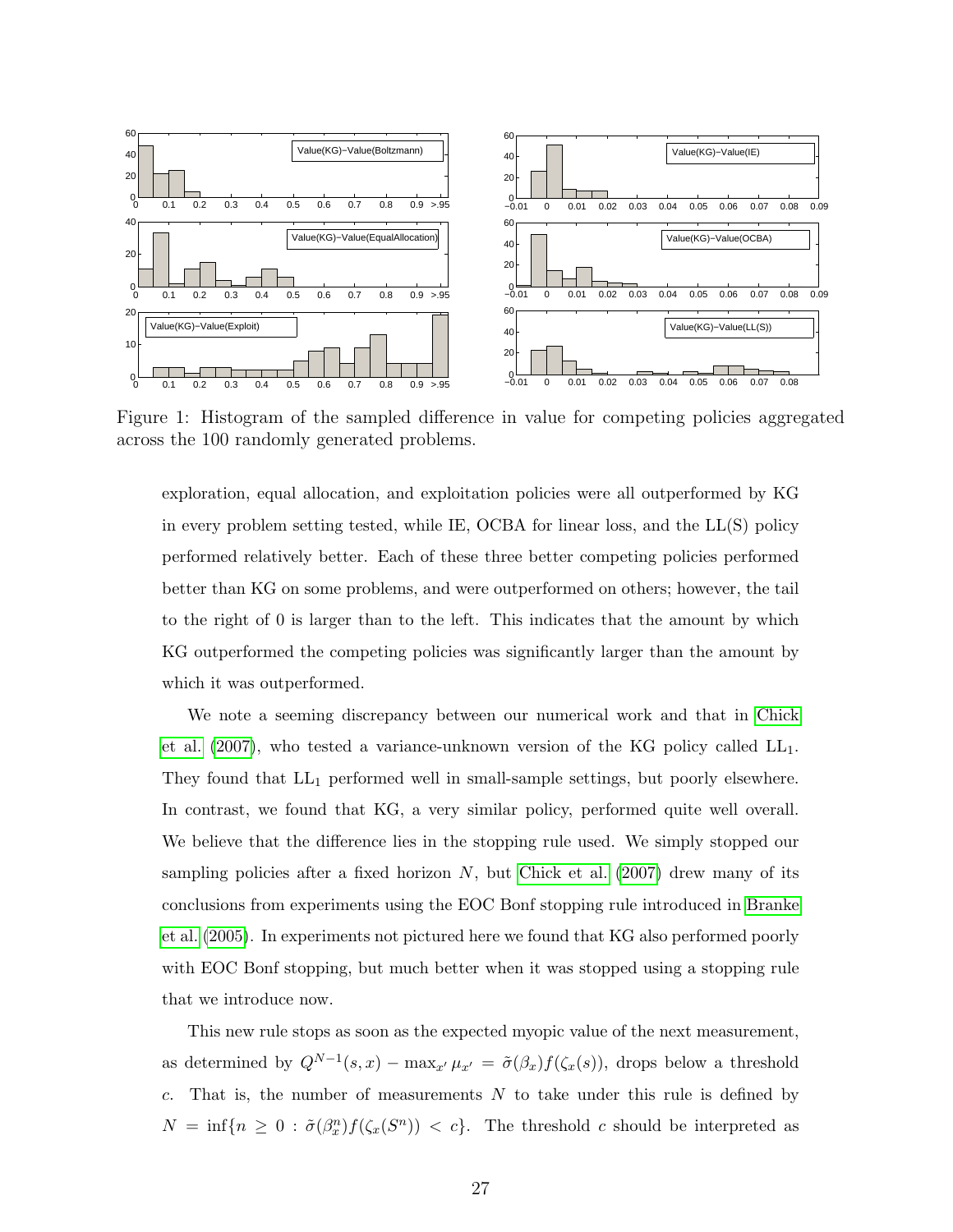<span id="page-27-0"></span>the cost of one measurement. Since the expected marginal value of each subsequent measurement decreases on average, it is reasonable to stop measuring as soon as the marginal expected value of the next measurement drops below its cost. Replacing EOC Bonf with this new stopping rule may improve the performance of the KG sampling policy enough to make it competitive with LL(S) and other commonly used policies in an adaptive stopping setting. Our initial experiments suggest that this may be the case, but space limitations prevent a thorough discussion of the experimental issues.

# 9 Conclusion

The KG measurement policy, as first proposed by [Gupta and Miescke](#page-42-0) [\(1996\)](#page-42-0) and as analyzed here, has several attractive features. Under the assumption of independent normally distributed priors with normal sampling errors of common known variance, we showed that the policy is optimal in both extremes of the number of measurements allowed  $(N = 1$  and  $N \to \infty)$ , as well as in other special cases, and has bounded suboptimality in the remaining cases. We showed numerically that it performs competitively with, or significantly better than, several other sequential measurement policies in a broad class of problem settings. In addition, KG is simple in concept, easy to implement, fast to compute, and requires no tuning. This simplicity may make it an attractive alternative to its more complex but similarly performant cousins, the optimal computing budget allocation and the LL(S) policy.

One important limitation of the version of the policy discussed herein is its assumption of common known variance, which often fails to be met in practice. To lift this assumption, it is possible to place a normal-gamma prior on the unknown means and variances, as was done in [Chick and Inoue](#page-41-0) [\(2001b\)](#page-41-0), and recompute the optimal singlestep-lookahead policy. Indeed, if we begin with a non-informative normal-gamma prior for the true mean  $Y_x$  and unknown sampling variance  $\beta_x^{\epsilon}$  of alternative x, and after sampling have vectors of statistics  $(\mu, \hat{\sigma}^2, n)$  where  $(\mu_x, \hat{\sigma}_x^2, n_x)$  indicate the sample mean, sample variance, and number of samples taken for alternative  $x$ , then a calculation similar to that of Theorem [4.1](#page-13-3) reveals that the corresponding KG policy is  $\arg \max_x \tilde{\sigma}_x f_{n_x-1}(\zeta_x)$ , where we must redefine  $\tilde{\sigma}_x := \sqrt{\hat{\sigma}^2/n_x(n_x+1)}$ , leave  $\zeta_x$  defined as before, and define  $f_n(z) := \frac{\nu + z^2}{\nu - 1}$  $\frac{\partial \psi + z^2}{\partial \psi - 1} \varphi_{\nu}(z) + z \Phi_{\nu}(z)$  where  $\varphi_{\nu}$  and  $\Phi_{\nu}$  are respectively the pdf and cdf of the student-t distribution with  $\nu$  degrees of freedom. This provides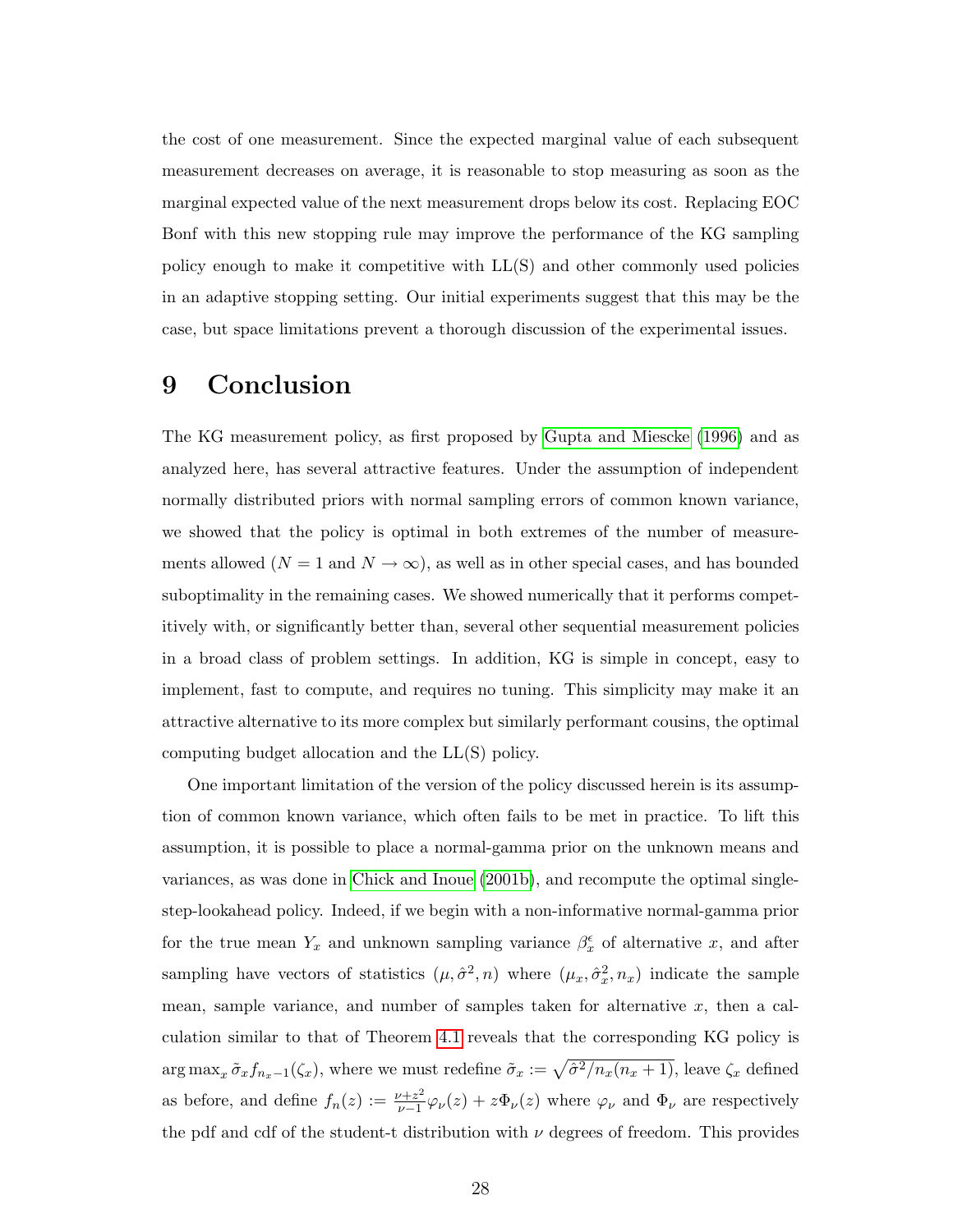<span id="page-28-0"></span>a version of KG for the unknown-variance case. This was derived earlier and independently in [Chick et al.](#page-41-6) [\(2007\)](#page-41-6), and is discussed there in much greater detail, together with a numerical analysis of its properties.

Additionally, the KG policy as described herein has used a fixed number of samples instead of an adaptive stopping rule, while [Branke et al.](#page-40-4) [\(2005\)](#page-40-4) has shown that such rules generally improve the efficiency of budgeted ranking and selection policies. Nevertheless, as implied briefly in section [8](#page-23-0) and as discussed in [Chick et al.](#page-41-6) [\(2007\)](#page-41-6), one can certainly use an adaptive stopping rule with the KG sampling policy. Future work is needed to assess the quality of such adaptively-stopped policies, and to determine which stopping rules are best to use with KG, but this is by no means an insurmountable obstacle.

Other limitations would seem to present more difficulty. The use of common random numbers has proved immensely beneficial for simulation-based ranking and selection. [Chick and Inoue](#page-41-7) [\(2001a\)](#page-41-7) and [Fu et al.](#page-41-8) [\(2007\)](#page-41-8) discuss Bayesian ranking and selection policies taking advantage of common random numbers, as does [Kim and Nelson](#page-42-9) [\(2006a\)](#page-42-9) for the frequentist formulation, and it may be possible to extend the KG approach along these lines as well. Indeed, KG's benefits may be overshadowed by its inability to leverage common random numbers in simulation-based ranking and selection unless this extension can be made. In addition, KG assumes the alternatives have a common measurement cost while in practice it may be more expensive or time consuming to measure some alternatives than others. It may be possible to lift this restriction by dividing the benefit of measurement by the cost so as to obtain a normalized quantity for comparison (a benefit per unit cost), but it may also be that the OCBA approach is more appropriate in such instances.

Despite these limitations, KG has great potential for application. As demonstrated here, it should be considered a reasonable alternative to other measurement policies for those applications that meet its assumptions of a fixed sampling budget and normally distributed errors with common known variance.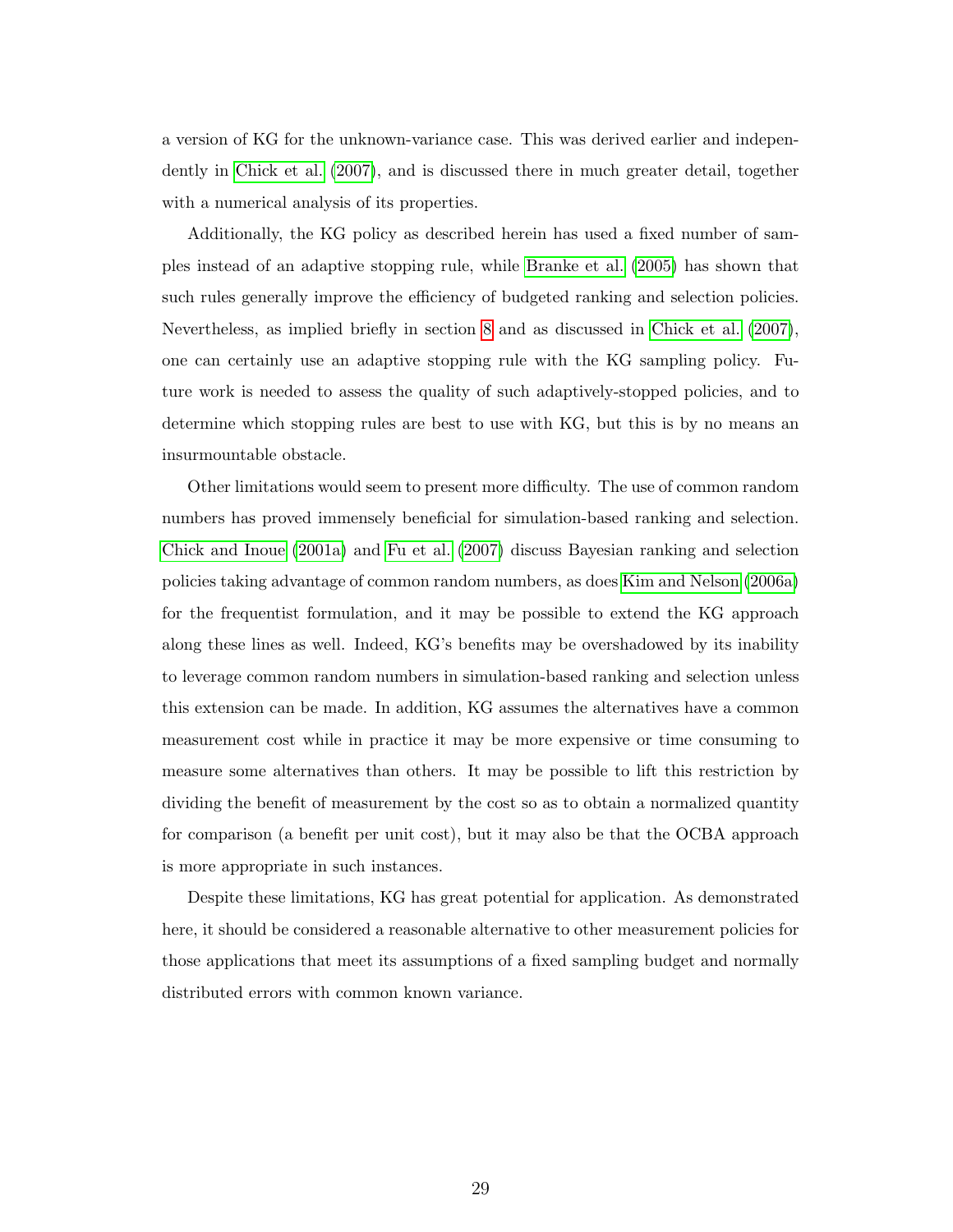### 10 Appendix

### Proof of Proposition [3.2](#page-10-0)

We proceed by induction on n. For  $n = N - 1$  and  $s = (\mu, \beta)$  we have

$$
Q^{N-1}(s,x) = \mathbb{E}\left[V^N(T(s,x,Z^N))\right] = \mathbb{E}\left[\left(\mu_x + \tilde{\sigma}(\beta_x)Z^N\right) \vee \max_{x' \neq x} \mu_{x'}\right]
$$

$$
\geq \mu_x \vee \max_{x' \neq x} \mu_{x'} = V^N(s),
$$

where the inequality is justified by Jensen's inequality and the convexity of the max operator. Now we prove the induction step. For  $0 \leq n < N$ ,

<span id="page-29-0"></span>
$$
Q^{n}(s,x) = \mathbb{E}\left[V^{n+1}(T(s,x,Z^{n+1}))\right] = \mathbb{E}\left[\max_{x' \in \{1,\ldots,M\}} Q^{n+1}(T(s,x,Z^{n+1}),x')\right]
$$
  
\n
$$
\geq \max_{x' \in \{1,\ldots,M\}} \mathbb{E}\left[Q^{n+1}(T(s,x,Z^{n+1}),x')\right]
$$
  
\n
$$
= \max_{x' \in \{1,\ldots,M\}} \mathbb{E}\left[V^{n+2}(T(T(s,x,Z^{n+1}),x',Z^{n+2}))\right].
$$
 (21)

In this equation both decisions x and  $x'$  are fixed, so the state to which we arrive when we measure x first and x' second,  $T(T(s, x, Z^{n+1}), x', Z^{n+2})$ , is equal in distribution to the state to which we arrive when we measure  $x'$  first and x second,  $T(T(s, x', Z^{n+2}), x, Z^{n+1})$ . This allows us to exchange the time-order of the decisions x and  $x'$  in equation [\(21\)](#page-29-0) to write

$$
Q^{n}(s,x) \geq \max_{x' \in \{1,\dots,M\}} \mathbb{E}\left[V^{n+2}(T(T(s,x',Z^{n+2}),x,Z^{n+1}))\right]
$$
  
= 
$$
\max_{x' \in \{1,\dots,M\}} \mathbb{E}\left[\mathbb{E}\left[V^{n+2}(T(T(s,x',Z^{n+2}),x,Z^{n+1})) \mid Z^{n+2}\right]\right]
$$
  
= 
$$
\max_{x' \in \{1,\dots,M\}} \mathbb{E}\left[Q^{n+1}(T(s,x',Z^{n+2}),x)\right].
$$

Then the induction hypothesis tells us that

$$
Q^{n+1}(T(s, x', Z^{n+2}), x) \ge V^{n+2}(T(s, x', Z^{n+2})) \text{ a.s.},
$$

allowing us to write

$$
Q^{n}(s,x) \ge \max_{x' \in \{1,\ldots,M\}} \mathbb{E}\left[V^{n+2}(T(s,x',Z^{n+2}))\right] = \max_{x' \in \{1,\ldots,M\}} Q^{n+1}(s,x') = V^{n+1}(s).
$$

### Proof of Theorem [3.1](#page-11-2)

We proceed by induction on n. Consider the base case, which is  $n = N - 1$ . Fix  $s = (\mu, \beta) \in \mathbb{S}$ . Then  $V^N(s) = \max_x \mu_x$  is convex in its arguments, so we can employ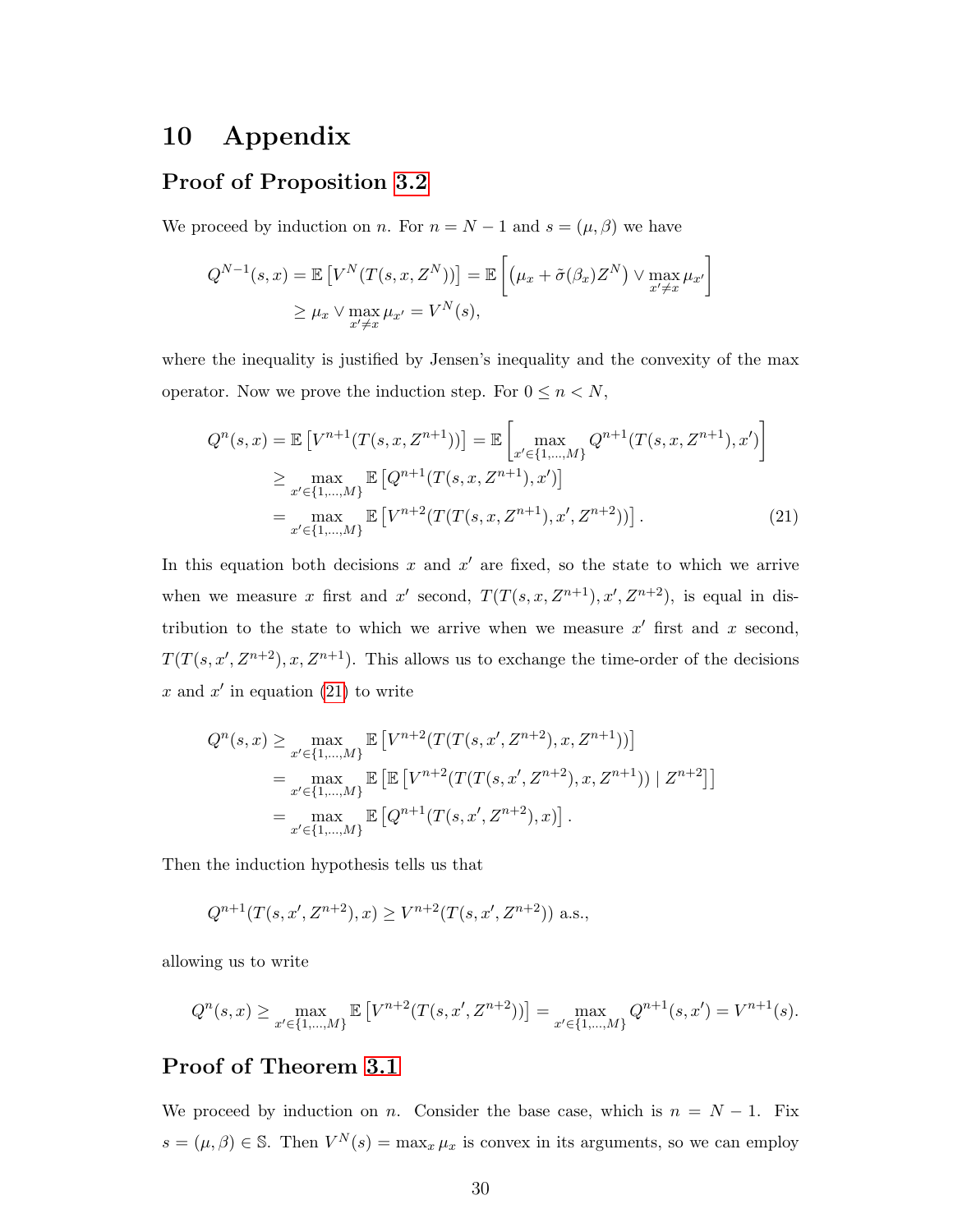<span id="page-30-2"></span>Jensen's inequality to write

$$
V^{\pi, N-1}(s) = \mathbb{E}\left[V^{\pi, N}(T(s, X^{\pi}(s), Z^N))\right] \geq V^{\pi, N}\left(\mathbb{E}\left[T(s, X^{\pi}(s), Z^N)\right]\right)
$$

$$
= V^{\pi, N}(\mu, \beta + \beta^{\epsilon} e_{X^{\pi}(s)}) = V^{\pi, N}(\mu, \beta) = V^{\pi, N}(s).
$$

Now consider the induction step. For  $n < N - 1$ ,

$$
V^{\pi,n}(s) = \mathbb{E}\left[V^{\pi,n+1}(T(s,X^{\pi}(s),Z^{n+1}))\right] \geq \mathbb{E}\left[V^{\pi,n+2}(T(s,X^{\pi}(s),Z^{n+1}))\right],
$$

by the induction hypothesis. Then, by the definition of  $V^{\pi,n+1}$  in terms of  $V^{\pi,n+2}$  from [\(10\)](#page-10-4), we have  $V^{\pi,n}(s) \geq V^{\pi,n+1}(s)$ .

### Proof of Theorem [4.1](#page-13-3)

By [\(15\)](#page-12-1), computing  $X^{KG}(s)$  reduces to computing  $Q^{N-1}(s, x)$  for each  $x \in \{1, ..., M\}$ . By definition  $(11)$  we have, for a generic state s and standard normal random variable Z,

<span id="page-30-0"></span>
$$
Q^{N-1}(s,x) = \mathbb{E}\left[V^N(T(s,x,Z))\right] = \mathbb{E}\left[\left(\mu_x + \tilde{\sigma}(\beta_x)Z\right) \vee \max_{x' \neq x} \mu_{x'}\right].\tag{22}
$$

This expectation is the expectation of the maximum of a constant and a normal random variable, for which we have an analytical expression from [Clark](#page-41-9) [\(1961\)](#page-41-9). Let  $a \in \mathbb{R}$  be an arbitrary constant and  $W \sim \mathcal{N}(b, c^2)$  an arbitrary normal random variable. Then [Clark](#page-41-9) [\(1961\)](#page-41-9) tells us,

<span id="page-30-1"></span>
$$
\mathbb{E}\left[W \vee a\right] = a\Phi\left(\frac{a-b}{c}\right) + b\Phi\left(\frac{b-a}{c}\right) + c\varphi\left(\frac{a-b}{c}\right),\tag{23}
$$

which can be rewritten as

$$
\mathbb{E}\left[W \vee a\right] = a\Phi\left(\frac{a-b}{c}\right) + b\left(1 - \Phi\left(\frac{a-b}{c}\right)\right) + c\varphi\left(\frac{a-b}{c}\right)
$$

$$
= b + (a-b)\Phi\left(\frac{a-b}{c}\right) + c\varphi\left(\frac{a-b}{c}\right)
$$

$$
= b + c\left[\left(\frac{a-b}{c}\right)\Phi\left(\frac{a-b}{c}\right) + \varphi\left(\frac{a-b}{c}\right)\right].
$$

Fix x and consider two cases. First, consider the case that  $\mu_x > \max_{x'} \mu_{x'}$ . This is the case in which we measure an alternative that is uniquely the best according to the prior. Then  $\mu_x - \max_{x'\neq x} \mu_{x'}$  is positive and  $(\max_{x'\neq x} \mu_{x'} - \mu_x)/\tilde{\sigma}(\beta_x) = \zeta_x(s)$ . Substitute  $\zeta_x(s)$  for  $(a - b)/c$  and write [\(22\)](#page-30-0) as

$$
Q^{N-1}(s,x) = \mu_x + \tilde{\sigma}(\beta_x) [\zeta_x(s)\Phi(\zeta_x(s)) + \varphi(\zeta_x(s))] = \mu_x + \tilde{\sigma}(\beta_x)f(\zeta_x(s)),
$$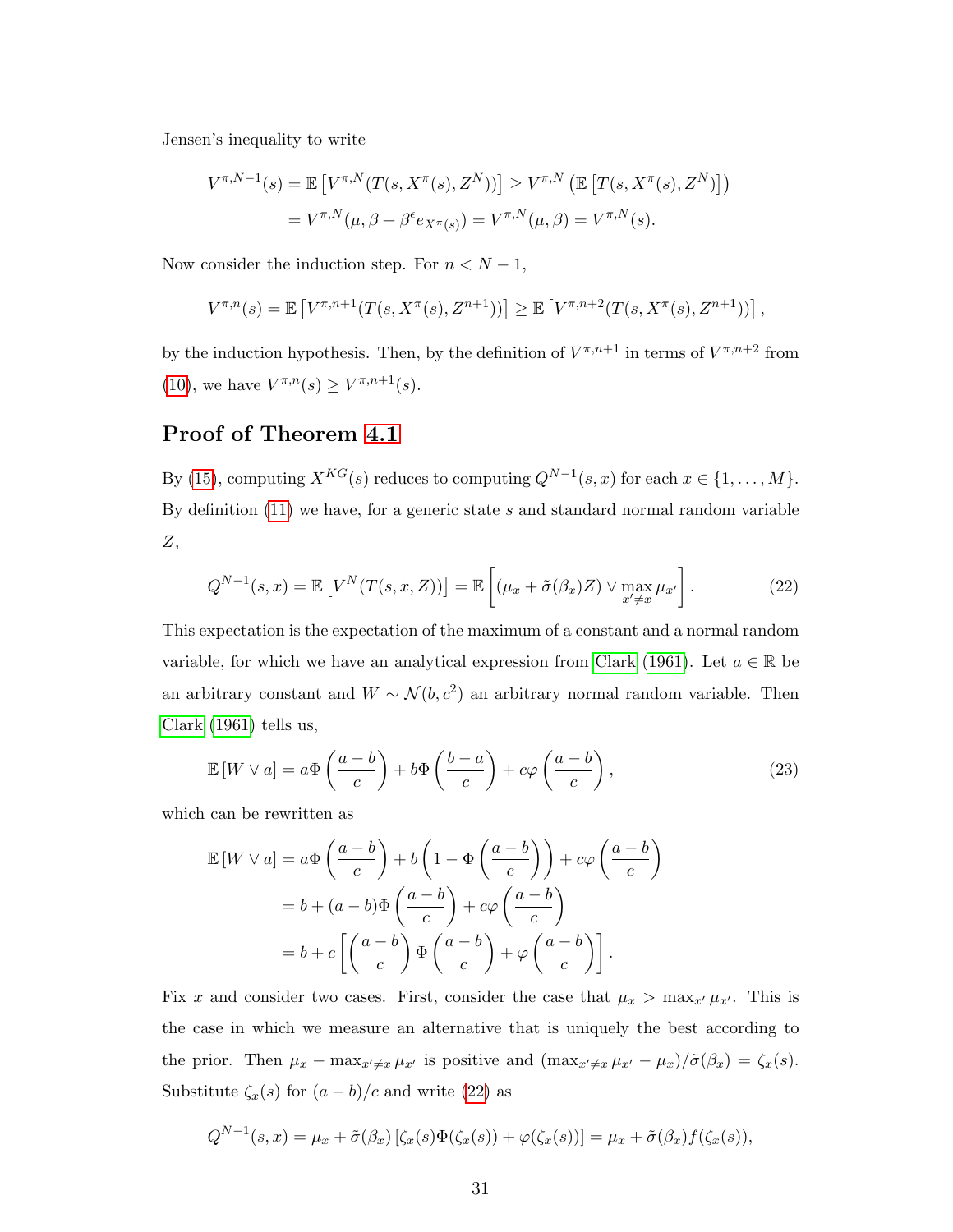which can be rewritten in our case using  $\mu_x = \max_{x'} \mu_{x'}$  as

<span id="page-31-1"></span>
$$
Q^{N-1}(s,x) = \max_{x'} \mu_{x'} + \tilde{\sigma}(\beta_x) f(\zeta_x(s)).
$$
\n(24)

Now consider the case that  $\mu_x \leq \max_{x'} \mu_{x'}$ . We rewrite [\(23\)](#page-30-1) again using the substitution  $\Phi(-z) = 1 - \Phi(z)$ , and also using the symmetric property of the normal probability density function,  $\varphi(-z) = \varphi(z)$ , as

$$
\mathbb{E}\left[Z \vee a\right] = a + c \left[ \left(\frac{b-a}{c}\right) \Phi\left(\frac{b-a}{c}\right) + \varphi\left(\frac{b-a}{c}\right) \right].
$$

In the case we are considering,  $\mu_x - \max_{x'\neq x} \mu_{x'} \leq 0$  and  $(\mu_x - \max_{x'\neq x})/\tilde{\sigma}(\beta_x) = \zeta_x(s)$ . Substitute  $\zeta_x(s)$  for  $(b-a)/c$  and write [\(22\)](#page-30-0) as

$$
Q^{N-1}(s,x) = \max_{x' \neq x} \mu_{x'} + \tilde{\sigma}(\beta_x) \left[ \zeta_x(s) \Phi(\zeta_x(s)) + \varphi(\zeta_x(s)) \right]
$$

$$
= \max_{x' \neq x} \mu_{x'} + \tilde{\sigma}(\beta_x) f(\zeta_x(s)),
$$

which can be rewritten in our case using  $\max_{x'\neq x} \mu_{x'} = \max_{x'} \mu_{x'}$  as

$$
Q^{N-1}(s,x) = \max_{x'} \mu_{x'} + \tilde{\sigma}(\beta_x) f(\zeta_x(s)).
$$
\n(25)

In both cases the expression for  $Q^{N-1}(s, x)$  agrees with [\(18\)](#page-13-1), and we use this expression to rewrite [\(15\)](#page-12-1) as

$$
X^{KG}(s) \in \arg\max_{x} \max_{x'} \mu_{x'} + \tilde{\sigma}(\beta_x) f(\zeta_x(s)) = \arg\max_{x \in \{1, ..., M\}} \tilde{\sigma}(\beta_x) f(\zeta_x(s)),
$$

since  $\max_{x'} \mu_{x'}$  does not depend on x.

### Proof of Proposition [4.3](#page-15-3)

By Theorem [4.1,](#page-13-3) KG prefers the alternative with the largest value of  $\tilde{\sigma}(\beta_x) f(\zeta_x(S))$ . Fix  $S = (\mu, \beta)$ , and let a be as in the statement of Proposition [4.3.](#page-15-3) Let i be the alternative preferred by KG, so

<span id="page-31-0"></span>
$$
i = \underset{x \in \{1, \ldots, M\}}{\arg \max} \tilde{\sigma}(\beta_x) f(\zeta_x(S)), \tag{26}
$$

where we recall that we are breaking ties by choosing the smallest index. Note that the theorem's condition on a trivializes the case when  $\mu_i = \max_x \mu_x$  because here the range of a contains only the value 0, for which the theorem is obviously true. Thus,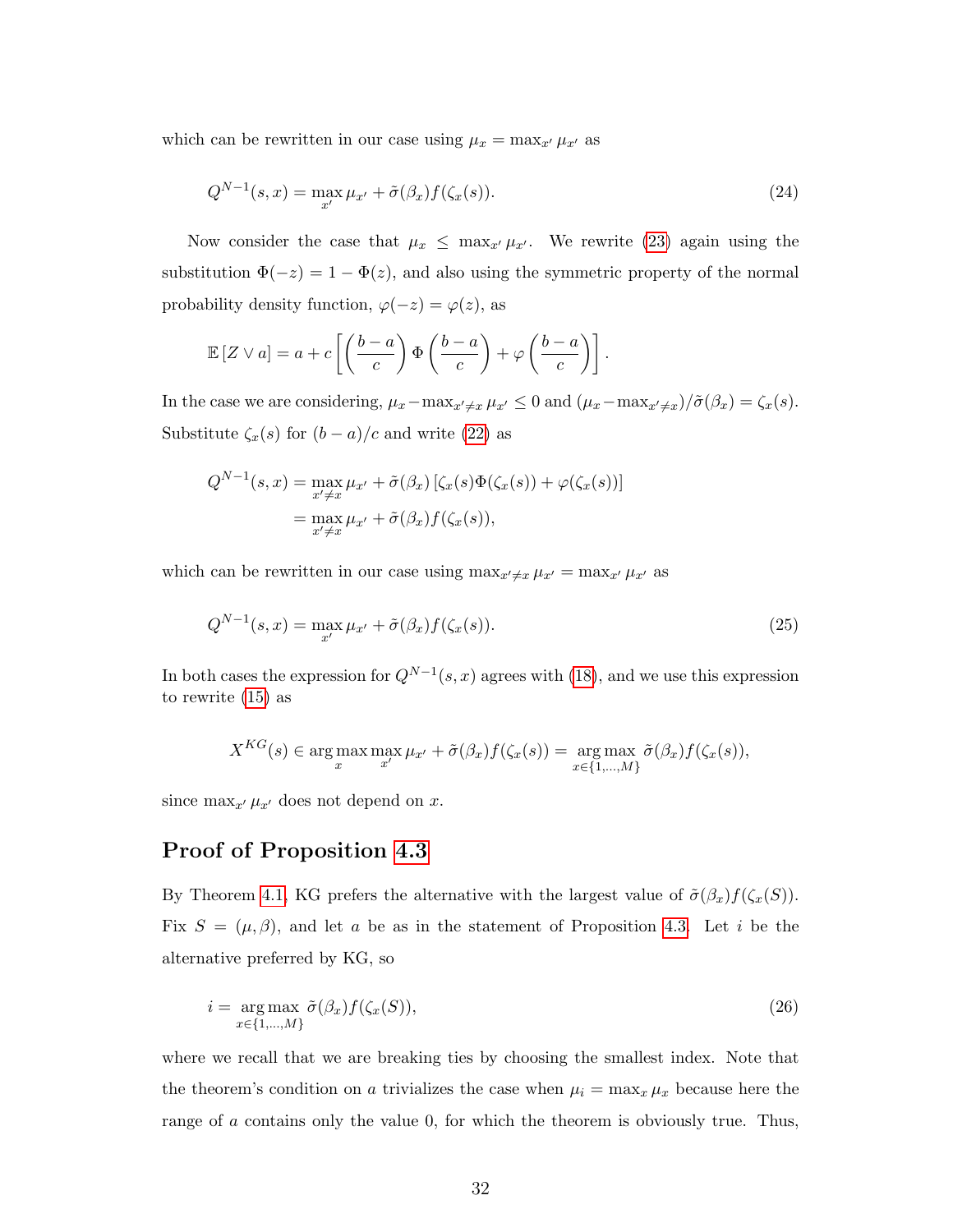without loss of generality we may assume  $\mu_i < \max_x \mu_x$ , and let  $j \in \arg \max_x \mu_x$ . Then  $j \neq i$ .

Let  $S' = (\mu + ae_i, \beta)$ . We will show first for all alternatives  $x \neq i$ 

<span id="page-32-1"></span><span id="page-32-0"></span>
$$
\tilde{\sigma}(\beta_i) f(\zeta_i(S')) \ge \tilde{\sigma}(\beta_x) f(\zeta_x(S')). \tag{27}
$$

This will show  $i \in \arg \max_x \tilde{\sigma}(\beta_x) f(\zeta_x(S'))$ . We will then show that the implication

$$
\tilde{\sigma}(\beta_x)f(\zeta_x(S)) < \tilde{\sigma}(\beta_i)f(\zeta_i(S)) \implies \tilde{\sigma}(\beta_x)f(\zeta_x(S')) < \tilde{\sigma}(\beta_i)f(\zeta_i(S')) \tag{28}
$$

holds for all  $x \neq i$ . This will suffice to show the proposition because if we choose any  $x' \notin \arg \max_x \tilde{\sigma}(\beta_x) f(\zeta_x(S)),$  [\(26\)](#page-31-0) will imply  $\tilde{\sigma}(\beta_{x'}) f(\zeta_{x'}(S)) < \tilde{\sigma}(\beta_i) f(\zeta_i(S)).$  The implication [\(28\)](#page-32-0) will then imply that  $\tilde{\sigma}(\beta_{x'}) f(\zeta_{x'}(S')) < \tilde{\sigma}(\beta_i) f(\zeta_i(S'))$  and, moreover, that  $x' \notin \arg \max_x \tilde{\sigma}(\beta_x) f(\zeta_x(S'))$ . Taking the contrapositive of the statement

$$
x' \notin \argmax_{x} \tilde{\sigma}(\beta_x) f(\zeta_x(S)) \implies x' \notin \argmax_{x} \tilde{\sigma}(\beta_x) f(\zeta_x(S'))
$$

reveals that

$$
x' \in \argmax_{x} \tilde{\sigma}(\beta_x) f(\zeta_x(S')) \implies x' \in \argmax_{x} \tilde{\sigma}(\beta_x) f(\zeta_x(S)).
$$

By this argument, [\(28\)](#page-32-0) implies that  $\arg \max_x \tilde{\sigma}(\beta_x) f(\zeta_x(S')) \subseteq \arg \max_x \tilde{\sigma}(\beta_x) f(\zeta_x(S)).$ Therefore *i* is the element of  $\arg \max_x \tilde{\sigma}(\beta_x) f(\zeta_x(S))$  with the smallest index, and thus i is the alternative that KG prefers in state  $S'$ .

We will show [\(27\)](#page-32-1) and [\(28\)](#page-32-0) by treating three cases separately, noting in general that  $\zeta_i(\mu, \beta) \leq \zeta_i(\mu + ae_i, \beta)$ . The first case is when  $x \neq i, j$ . Then

$$
\zeta_x(S') = \zeta_x(\mu + ae_i, \beta) = \zeta_x(\mu, \beta) = \zeta_x(S).
$$

Thus, [\(27\)](#page-32-1) is true because

$$
\tilde{\sigma}(\beta_i) f(\zeta_i(S')) \geq \tilde{\sigma}(\beta_i) f(\zeta_i(S)) \geq \tilde{\sigma}(\beta_x) f(\zeta_x(S)) = \tilde{\sigma}(\beta_x) f(\zeta_x(S')),
$$

and [\(28\)](#page-32-0) is true because if  $\tilde{\sigma}(\beta_x)f(\zeta_x(S)) < \tilde{\sigma}(\beta_i)f(\zeta_i(S))$  then

$$
\tilde{\sigma}(\beta_x) f(\zeta_x(S')) = \tilde{\sigma}(\beta_x) f(\zeta_x(S)) < \tilde{\sigma}(\beta_i) f(\zeta_i(S)) \leq \tilde{\sigma}(\beta_i) f(\zeta_i(S')).
$$

The second case is when  $x = j$  and  $\mu_i + a < \max_{x' \neq j} \mu_{x'}$ . Then again  $\zeta_j(S') = \zeta_j(S)$ because  $j \neq i$ , and both [\(27\)](#page-32-1) and [\(28\)](#page-32-0) hold by the same reasoning as in the first case.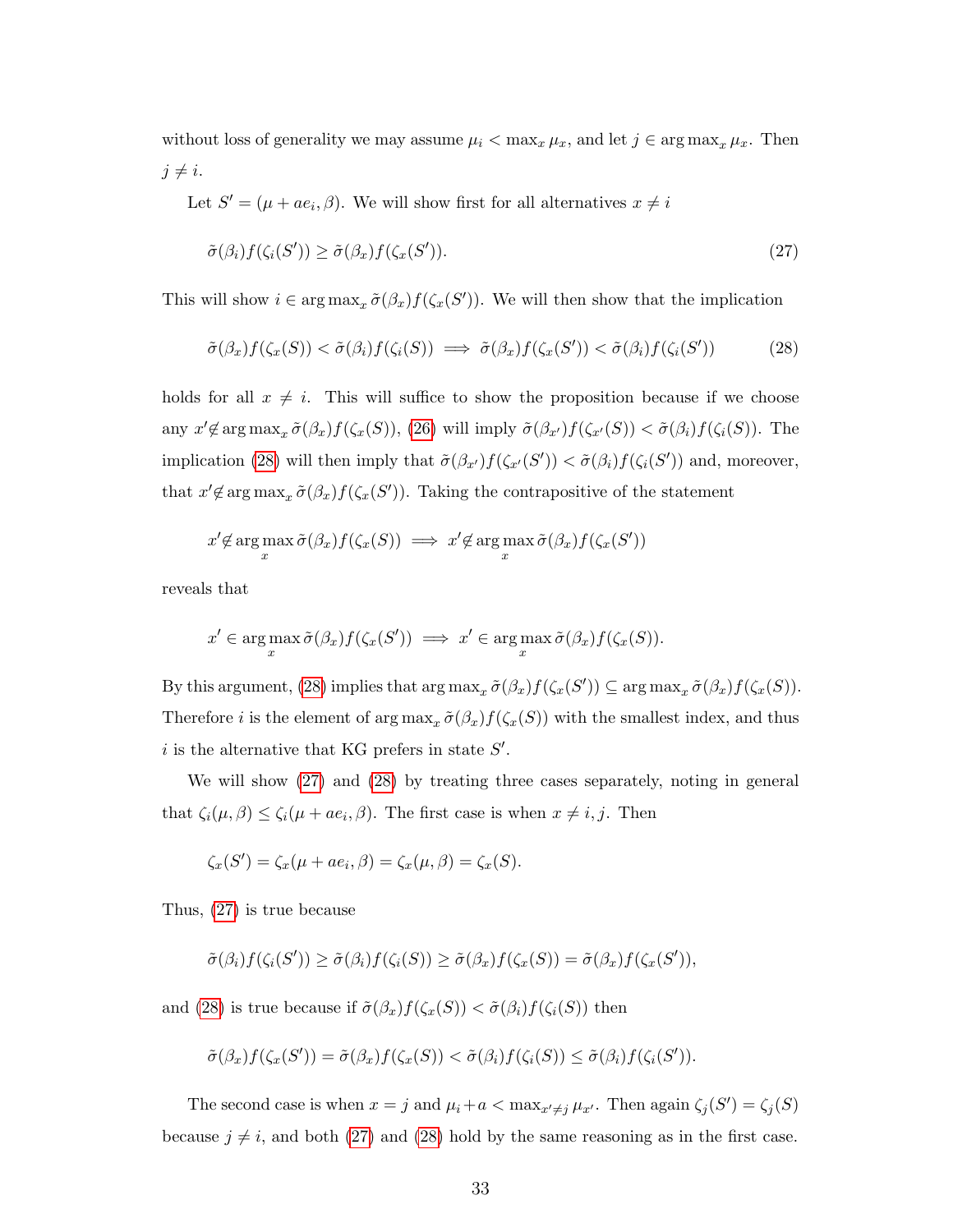The third case is when  $x = j$  and  $\mu_i + a \ge \max_{x' \ne j} \mu_{x'}$ . Then we have  $\zeta_j(\mu + ae_i, \beta) = \frac{-\mu_i + a - \mu_j}{\tilde{\sigma}(\beta_j)}$ . For  $x = j$ , KG's preference of alternative i implies that  $\beta_i \leq \beta_j$ . Otherwise, by Remark [4.2](#page-14-0) and because  $\mu_j \geq \mu_i$ , KG would prefer alternative j. This shows that

$$
\zeta_i(\mu+ae_i,\beta)=\frac{-|\mu_i+a-\mu_j|}{\tilde{\sigma}(\beta_i)}\geq \frac{-|\mu_i+a-\mu_j|}{\tilde{\sigma}(\beta_j)}=\zeta_j(\mu+ae_i,\beta).
$$

This shows [\(27\)](#page-32-1). To show [\(28\)](#page-32-0), assume the antecedent of condition [\(28\)](#page-32-0). Since  $|\mu_j - \max_{x' \neq j} \mu_{x'}| \leq |\mu_j - \mu_i|$ , and  $\tilde{\sigma}(\beta_j) f(\zeta_j(S)) < \tilde{\sigma}(\beta_i) f(\zeta_i(S))$ , it must be that  $\tilde{\sigma}(\beta_j) < \tilde{\sigma}(\beta_i)$  since otherwise j would have been KG's choice in state S. Thus,

$$
\zeta_i(\mu+ae_i,\beta)=\frac{-|\mu_i+a-\mu_j|}{\tilde{\sigma}(\beta_i)}>\frac{-|\mu_i+a-\mu_j|}{\tilde{\sigma}(\beta_j)}=\zeta_j(\mu+ae_i,\beta).
$$

### Proof of Proposition [5.1](#page-17-0)

We will show that  $V^0(S^0; N)$  is a non-decreasing function of N bounded from above by  $U(S^0)$ , which will imply that the limit  $V(S^0; \infty)$  exists and is bounded as claimed. To show that  $V^0(S^0; N)$  is non-decreasing in N, note that  $V^0(S^0; N-1) = V^1(S^0; N)$ , so

$$
V^{0}(S^{0}; N) - V^{0}(S^{0}; N - 1) = V^{0}(S^{0}; N) - V^{1}(S^{0}; N).
$$

This difference is positive by Corollary [3.2.](#page-11-1)

Now we show that  $V^0(S^0; N) \leq U(S^0)$ . For every  $N \geq 1$  and policy  $\pi$ ,

$$
\mathbb{E}^{\pi}\left[\max_{x} \mu_x^N\right] = \mathbb{E}^{\pi}\left[\max_{x} \mathbb{E}_N^{\pi}\left[Y_x\right]\right] \leq \mathbb{E}^{\pi}\left[\mathbb{E}_N^{\pi}\left[\max_{x} Y_x\right]\right] = \mathbb{E}^{\pi}\left[\max_{x} Y_x\right] = \mathbb{E}\left[\max_{x} Y_x\right].
$$

This value is independent of  $\pi$  and is equal to  $U(S^0)$ . Thus

$$
V^0(S^0; N) := \sup_{\pi} \mathbb{E}^{\pi} \left[ \max_{x} \mu_x^N \right] \le U(S^0)
$$

for every  $N \ge 1$ . Taking the limit as  $N \to \infty$  shows  $V(S^0; \infty) \le U(S^0)$ .

Finally, we show that the limit  $V^{\pi}(S^0; \infty)$  exists and is finite for every stationary policy  $\pi$ . Fix a stationary policy  $\pi$ . Then Theorem [3.1](#page-11-2) implies that  $V^{\pi,0}(S^0;N)$  is nondecreasing in N, and  $V^{\pi,0}(S^0;N)$  is bounded by  $V^0(S^0;N)$ , which is itself uniformly bounded in N by  $U(S^0)$ . Then  $V^{\pi}(S^0; \infty)$  is the limit of a non-decreasing bounded sequence. Hence, it exists.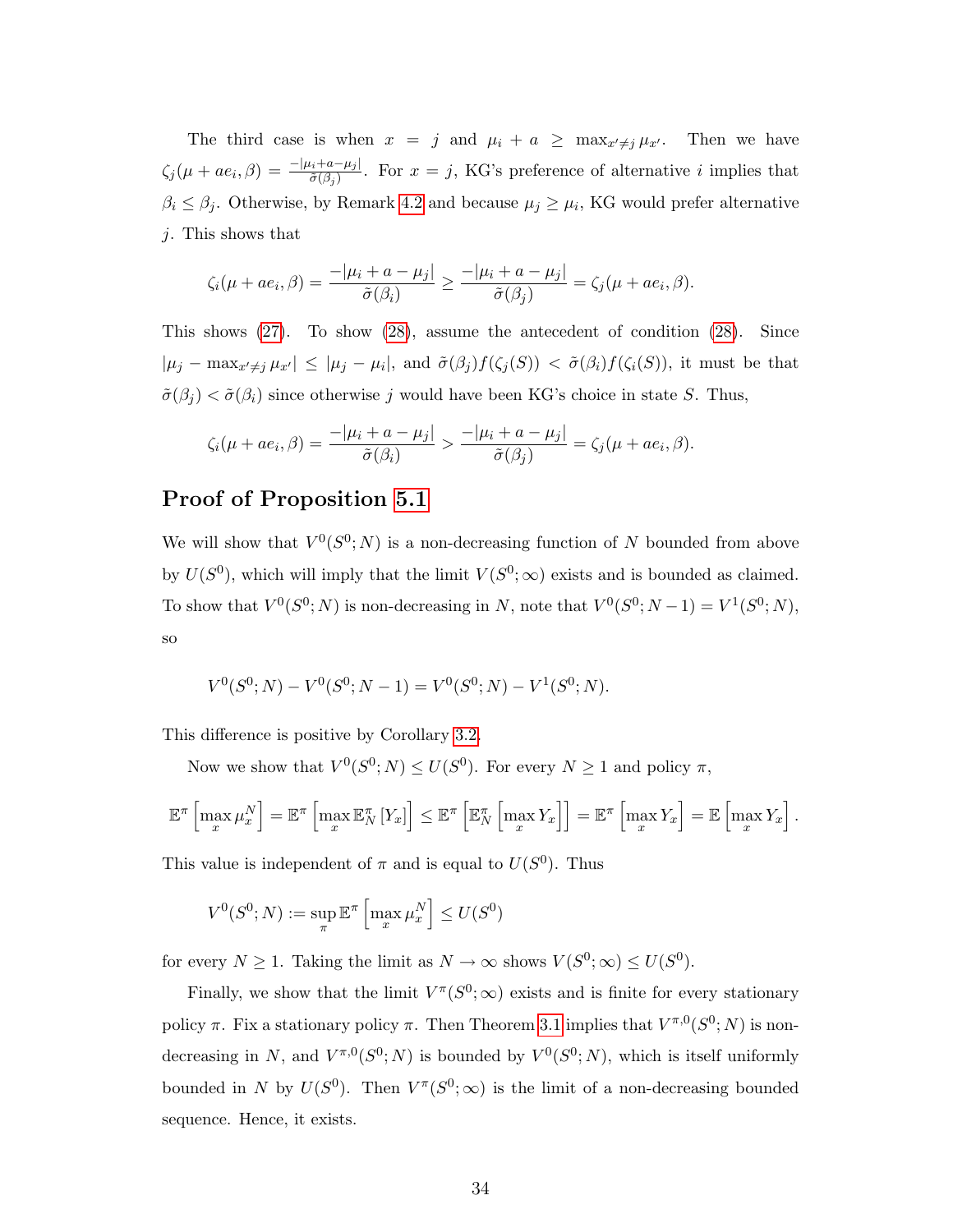#### <span id="page-34-0"></span>Proof of Proposition [5.2](#page-18-1)

We assumed in the formal model in section [3.1](#page-5-1) that our measurement-noise variance  $(\sigma^{\varepsilon})^2$  is finite. This implies via the strong law of large numbers that the sequence of posterior predictive means  $\mu_x^N$  converges as  $\lim_{N\to\infty}\mu_x^N = Y_x$  almost surely for each  $x = 1, ..., M$ . Thus  $\lim_{N \to \infty} \max_x \mu_x^N$  exists almost surely and in probability. We will show next that the sequence  $(\max_x \mu_x^N)_{N\geq 1}$  is uniformly integrable and then convergence in probability together with uniform integrability imply convergence in  $L^1$ (see, e.g., [Kallenberg](#page-42-10) [\(1997\)](#page-42-10) Theorem 3.12). Convergence in  $L^1$  of  $\max_x \mu_x^N$  as  $N \to \infty$ implies

$$
V^{\pi}(S^{0}; \infty) = \lim_{N \to \infty} \mathbb{E}^{\pi} \left[ \max_{x} \mu_{x}^{N} \right] = \mathbb{E}^{\pi} \left[ \lim_{N \to \infty} \max_{x} \mu_{x}^{N} \right] = \mathbb{E}^{\pi} \left[ \max_{x} Y_{x} \right] = U(S^{0}).
$$

Proposition [5.1](#page-17-0) showed that  $U(S^0) \geq V(S^0; \infty)$ , so  $V^{\pi}(S^0; \infty) = V(S^0; \infty)$  and  $\pi$  must be asymptotically optimal.

To complete the proof we must show uniform integrability of the sequence  $\left(\max_x \mu_x^N\right)_{N\geq 1}$ . For every fixed K we have

$$
\mathbb{E}\left[\left|\max_{x} \mu_{x}^{N}\right| 1_{\left\{\left|\max_{x} \mu_{x}^{N}\right| \geq K\right\}}\right] \leq \mathbb{E}\left[\max_{x} |\mu_{x}^{N}| 1_{\left\{\max_{x} |\mu_{x}^{N}\right| \geq K\right\}}\right]
$$
\n
$$
= \mathbb{E}\left[\max_{x} |\mathbb{E}_{N}\left[Y_{x}\right]| 1_{\left\{\max_{x} |\mathbb{E}_{N}\left[Y_{x}\right]| \geq K\right\}}\right] \leq \mathbb{E}\left[\max_{x} |\mathbb{E}_{N}\left[\left|Y_{x}\right|\right] 1_{\left\{\max_{x} \mathbb{E}_{N}\left[\left|Y_{x}\right|\right| \geq K\right\}}\right]
$$
\n
$$
\leq \mathbb{E}\left[\mathbb{E}_{N}\left[\max_{x} |Y_{x}|\right] 1_{\left\{\mathbb{E}_{N}\left[\max_{x} |Y_{x}\right|\right\} \geq K\right\}}\right] = \mathbb{E}\left[\mathbb{E}_{N}\left[\max_{x} |Y_{x}| 1_{\left\{\mathbb{E}_{N}\left[\max_{x} |Y_{x}\right|\right\} \geq K\right\}}\right]
$$
\n
$$
= \mathbb{E}\left[\max_{x} |Y_{x}| 1_{\left\{\mathbb{E}_{N}\left[\max_{x} |Y_{x}\right|\right\} \geq K\right\}}\right].
$$

We assumed in the formal model in section [3.1](#page-5-1) that  $\max_x |Y_x|$  was integrable. This implies via Markov's inequality that

$$
\mathbb{P}\left\{\mathbb{E}_N\left[\max_x |Y_x|\right] \geq K\right\} \leq \frac{\mathbb{E}\left[\mathbb{E}_N\left[\max_x |Y_x|\right]\right]}{K} = \frac{\mathbb{E}\left[\max_x |Y_x|\right]}{K}.
$$

This is bounded uniformly in N and the bound goes to zero as  $K \to \infty$ .

### Proof of Theorem [5.1](#page-18-2)

First note that KG is stationary. We will show that  $\lim_{N\to\infty} \eta_x^N = \infty$  almost surely for all  $x$  under KG, and then Proposition [5.2](#page-18-1) will complete the proof.

First we show that, for each  $x$ ,  $\{\mu_x^n\}_{n=0}^{\infty}$  is a uniformly integrable martingale with respect to the filtration  $\mathcal F$  and hence converges.  $\mu_x^n$  is defined by  $\mu_x^n := \mathbb E[Y_x | \mathcal F^n]$ and thus is  $\mathcal{F}^n$ -measurable and, by the tower property of conditional expectation,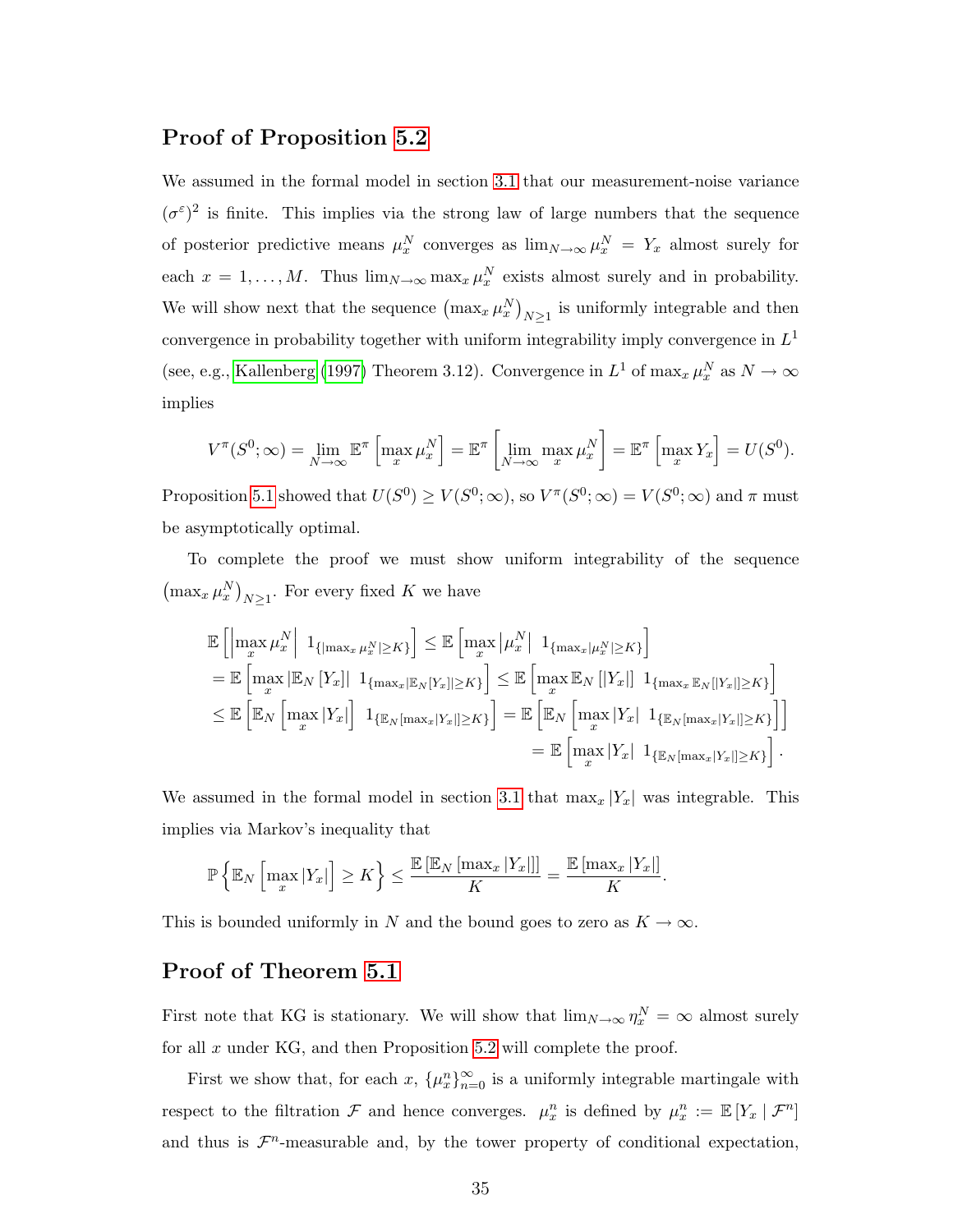<span id="page-35-2"></span>satisfies the martingale identity.  $Y_x$  is a normal random variable with finite variance. Thus,  $Y_x \in L^2 \subset L^1$ , and by the Doob uniform integrability lemma [\(Kallenberg](#page-42-10) [\(1997\)](#page-42-10) Lemma 5.5), the collection of conditional expectations  $\{\mu_x^n\}_n$  is uniformly integrable (and hence each  $\mu_x^n$  is integrable). Thus,  $\{\mu_x^n\}_n$  is a uniformly integrable martingale and hence converges almost surely to an integrable random variable  $\mu_x^{\infty}$ . In addition,  $\lim_{n\to\infty}\beta_x^n \stackrel{a.s.}{=} \beta_x^0 + \beta^{\epsilon}\eta_x^{\infty}$  for each x.

By the computation performed in Theorem [4.1,](#page-13-3) the Q-factors for each alternative x are continuous functions of their arguments  $(\mu, \beta)$  and hence,

$$
\lim_{n \to \infty} Q^{N-1}(S^n; x) \stackrel{a.s.}{=} \max_{x'} \mu_{x'}^{\infty} + \tilde{\sigma}(\beta_x^{\infty}) f\left(\frac{\mu_x^{\infty} - \max_{x'' \neq x} \mu_{x''}^{\infty}}{\tilde{\sigma}(\beta_x^{\infty})}\right).
$$

Define  $\Omega_0$  to be the almost sure event on which this convergence holds, and define the event  $\mathcal{H}_x$  to be  $\mathcal{H}_x := \{ \omega : \eta_x^{\infty}(\omega) < \infty \}.$  Then,

<span id="page-35-1"></span><span id="page-35-0"></span>
$$
\lim_{n \to \infty} Q^{N-1}(S^n(\omega); x) > \max_{x'} \mu_{x'}^{\infty}(\omega) \qquad \text{for all } \omega \in \mathcal{H}_x \cap \Omega_0,
$$
 (29)

$$
\lim_{n \to \infty} Q^{N-1}(S^n(\omega); x) = \max_{x'} \mu_{x'}^{\infty}(\omega) \qquad \text{for all } \omega \in \mathcal{H}_x^c \cap \Omega_0.
$$
 (30)

Let A be any subset of  $\{1, \ldots, M\}$ , and define the event  $\mathcal{H}_A$  to be  $\mathcal{H}_A := (\cap_{x \in A} \mathcal{H}_x) \cap (\cap_{x \in A^c} \mathcal{H}_x^c)$ . We will show if  $A \neq \emptyset$  then  $\mathbb{P}(\mathcal{H}_A) = 0$ . This will prove the theorem because  $\Omega = \cup_{A \subseteq \{1,\dots,M\}} \mathcal{H}_A$ , so if we know that  $A \neq \emptyset \implies \mathbb{P}(\mathcal{H}_A) = 0$ , then  $1 = \mathbb{P}(\mathcal{H}_{\emptyset}) = \mathbb{P}\{\lim_{n \to \infty} \eta_x^n = \infty \quad \forall x\}.$ 

Fix A nonempty and suppose for contradiction that  $\mathcal{H}_A \cap \Omega_0$  is nonempty so that we may choose  $\omega \in \mathcal{H}_A \cap \Omega_0$  to be an element of this set. By [\(29\)](#page-35-0) and [\(30\)](#page-35-1), for all  $x \in A$  and all  $y \in A^c$ ,

$$
\lim_{n \to \infty} Q^{N-1}(S^n(\omega); x) > \lim_{n \to \infty} Q^{N-1}(S^n(\omega); y),
$$

and there exists a finite number  $K_{xy}$  such that, for all  $n > K_{xy}$ ,

$$
Q^{N-1}(S^{n}(\omega); x) > Q^{N-1}(S^{n}(\omega); y).
$$

Let  $K := \max_{x \in A, y \in A^c} K_{xy}$  if  $A^c$  is nonempty, and  $K := 1$  if  $A^c$  is empty. Then K is finite and for all  $n > K$  and all  $x \in A$  and  $y \in A^c$ ,

$$
Q^{N-1}(S^n(\omega);x) > Q^{N-1}(S^n(\omega);y).
$$

Therefore, KG distributes all measurements  $n > K$  only to alternatives in the set A, and  $\sum_{x \in A} \eta_x^{\infty}(\omega) = \infty$ . This is a contradiction because  $x \in A$  implies  $\omega \in \mathcal{H}_x$ , which implies  $\eta_x^{\infty}(\omega) < \infty$ .

Thus,  $\mathbb{P}(\mathcal{H}_{\emptyset} \cap \Omega_0) = 0$ , and since  $\mathbb{P}(\Omega_0) = 1$ ,  $\mathbb{P}(\mathcal{H}_{\emptyset}) = 0$ .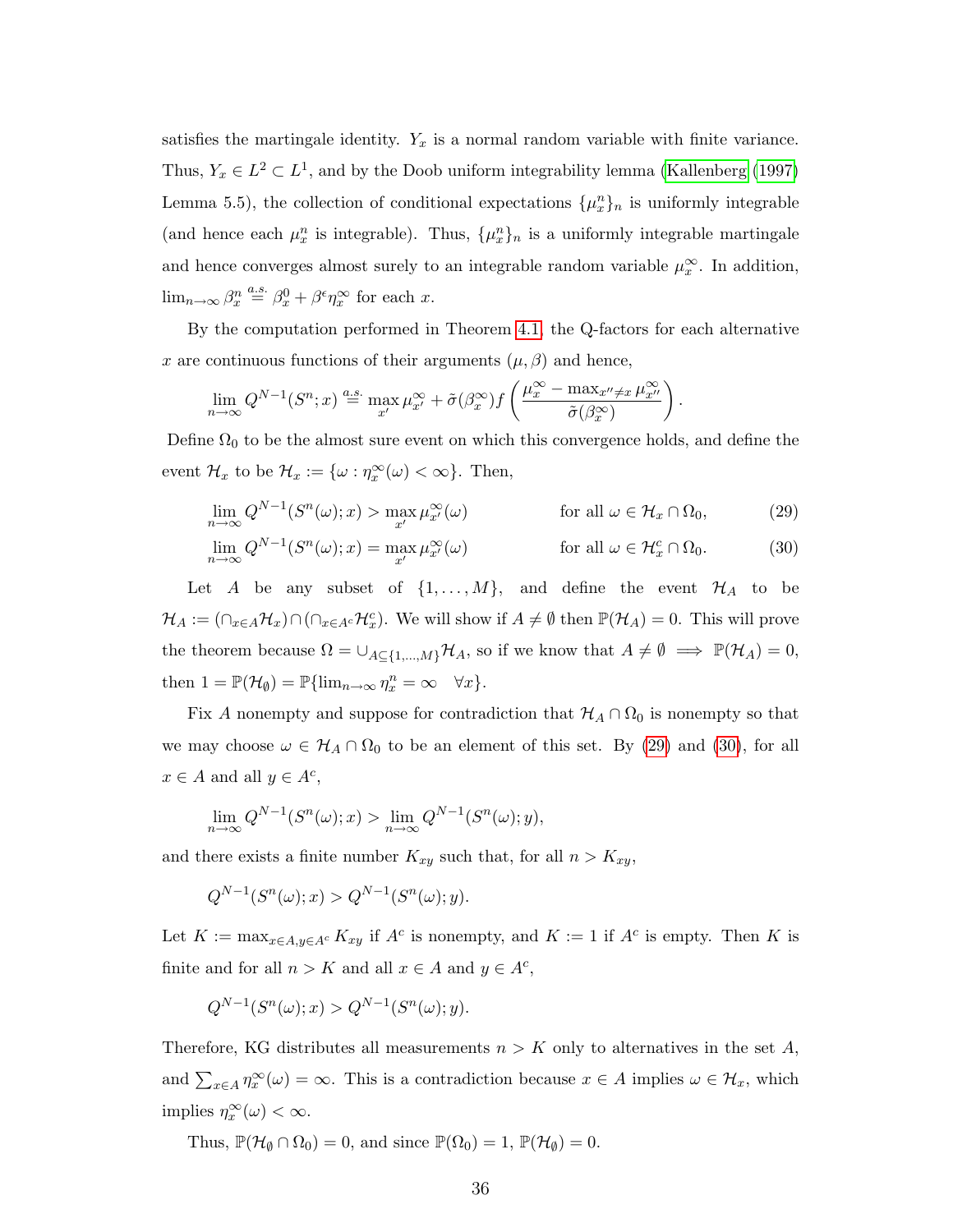### Proof of Theorem [6.1](#page-18-3)

Note that  $\varphi(0) = (2\pi)^{-1/2}$ , where  $\varphi$  is the normal pdf. We will use this throughout. We induct backwards over n. First, when  $n = N - 1$ , the theorem is trivially true with equality. Now, under the assumption that the theorem is true for some  $n + 1$ ,

$$
V^{n}(s) = \max_{x} \mathbb{E}\left[V^{n+1}(T(s, x, Z^{n+1}))\right]
$$
  
\$\leq \max\_{x} \mathbb{E}\left[V^{N-1}(T(s, x, Z^{n+1})) + \varphi(0)(N - n - 2) \max\_{x} \tilde{\sigma}\left(\beta\_{x'} + \beta^{\epsilon} 1\_{\{x = x'\}}\right)\right].

Then, since  $\tilde{\sigma}$  is a decreasing function and  $\beta_{x'}^n \leq \beta_{x'}^n + \beta^{\epsilon} 1_{\{x = x'\}}$ ,

$$
V^{n}(s) \leq \max_{x} \mathbb{E}\left[V^{N-1}(T(s,x,Z^{n+1})) + \varphi(0)(N-n-2)\max_{x'}\tilde{\sigma}(\beta_{x'})\right].
$$

Since the last term is a constant and does not depend on  $x$ , we may move it outside the maximum and expectation operators, giving

<span id="page-36-0"></span>
$$
V^{n}(s) \le \max_{x} \mathbb{E}\left[V^{N-1}(T(s,x,Z^{n+1}))\right] + \varphi(0)(N-n-2)\max_{x'} \tilde{\sigma}(\beta_{x'}).
$$
 (31)

We will rewrite the first term on the right hand side of this inequality as a maximum over a set of Q-factors using the definition of  $V^{N-1}$  in terms of  $Q^{N-1}$ , but before making this substitution, let us bound  $Q^{N-1}$ . We rewrite the expression [\(24\)](#page-31-1) for  $Q^{N-1}$ as  $Q^{N-1}(s, x') = \max_{x''} \mu_{x''} + \tilde{\sigma}(\beta_{x'}) f(\zeta_{x'}) = V^N(s) + \tilde{\sigma}(\beta_{x'}) f(\zeta_{x'})$ . Lemma [4.1](#page-15-2) tells us that f is non-decreasing, so  $\zeta_{x'} \leq 0$  implies that  $f(\zeta_{x'}) \leq f(0) = \varphi(0)$ . Thus,

$$
Q^{N-1}(s,x') \le V^N(s) + \varphi(0)\tilde{\sigma}(\beta_{x'}).
$$

Using this and the definition of the value function in terms of the Q-factors from [\(10\)](#page-10-4) and [\(11\)](#page-10-5), we have

$$
V^{N-1}(T(s, x, Z^{n+1})) = \max_{x'} Q^{N-1}(T(s, x, Z^{n+1}), x')
$$
  
\n
$$
\leq \max_{x'} V^N(T(s, x, Z^{n+1})) + \varphi(0)\tilde{\sigma}(\beta_{x'} + \beta^{\epsilon_1}_{\{x=x'\}})
$$
  
\n
$$
= V^N(T(s, x, Z^{n+1})) + \varphi(0) \max_{x'} \tilde{\sigma}(\beta_{x'} + \beta^{\epsilon_1}_{\{x=x'\}})
$$
  
\n
$$
\leq V^N(T(s, x, Z^{n+1})) + \varphi(0) \max_{x'} \tilde{\sigma}(\beta_{x'}).
$$

Combining this bound with [\(31\)](#page-36-0), and moving the  $\tilde{\sigma}(\beta_x)$  outside the maximization and expectation operators, we obtain

$$
V^{n}(s) \leq \max_{x} \mathbb{E}\left[V^{N}(T(s,x,Z^{n+1})) + \varphi(0) \max_{x'} \tilde{\sigma}(\beta_{x'}^{n})\right] + \varphi(0)(N-n-2) \max_{x'} \tilde{\sigma}(\beta_{x'})
$$
  
=  $\max_{x} \mathbb{E}\left[V^{N}(T(s,x,Z^{n+1}))\right] + \varphi(0)(N-n-1) \max_{x'} \tilde{\sigma}(\beta_{x'})$   
=  $V^{N-1}(s) + \varphi(0)(N-n-1) \max_{x'} \tilde{\sigma}(\beta_{x'}),$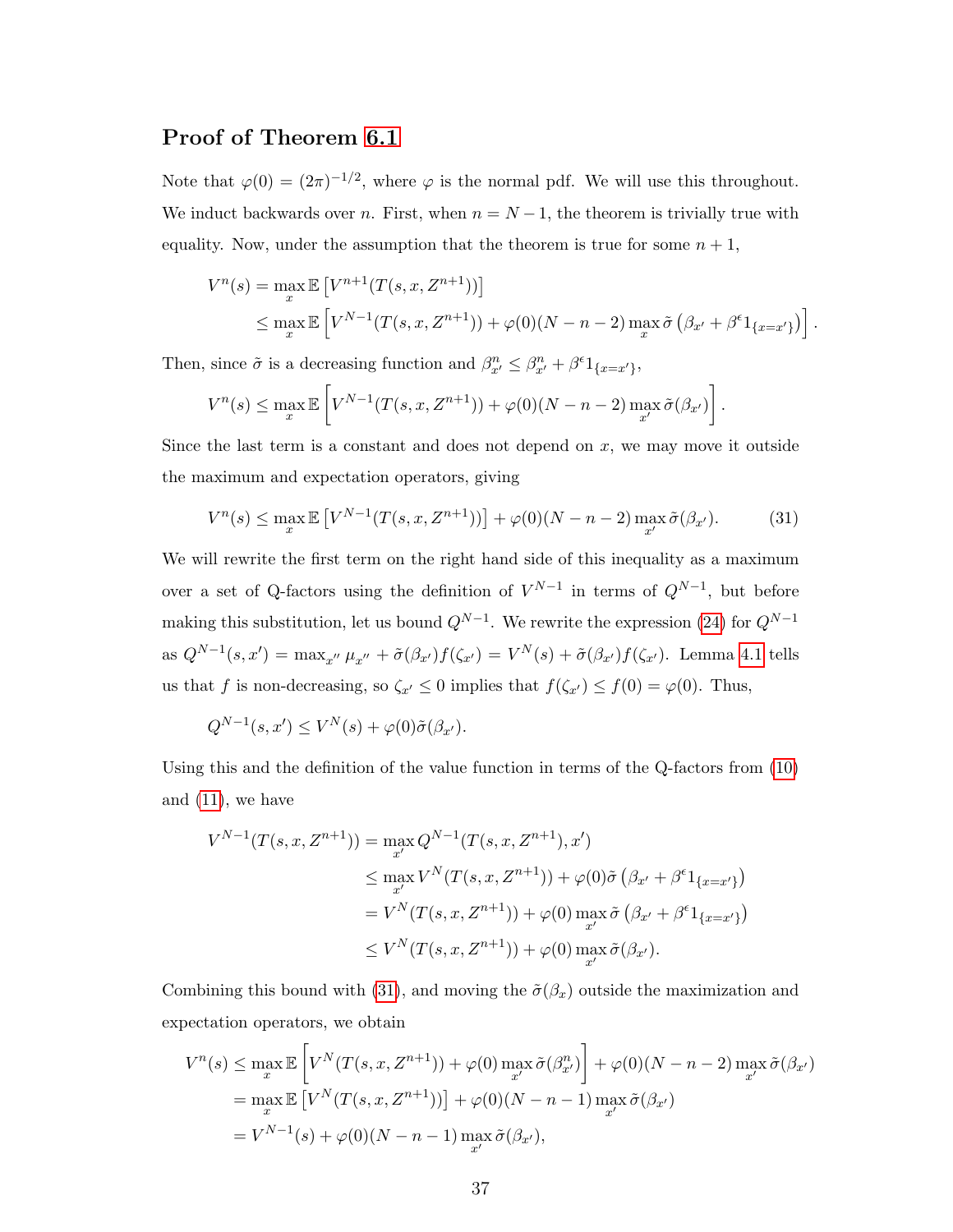where in the last step we used the definition of  $V^N$  in terms of  $V^{N-1}$  from [\(10\)](#page-10-4).

### Proof of Theorem [7.1](#page-19-1)

The proof is by induction backward on  $k$ . The theorem holds for the base case,  $k = N - 1$ , by Remark [4.1.](#page-12-3) Now let  $k < N - 1$ . Let  $\pi^*$  be an optimal policy, with decision function  $X^{*k}$  at time k. Let  $s = (\mu, \beta) \in \mathbb{S}^k$ . Then

<span id="page-37-0"></span>
$$
V^{k}(s) = \mathbb{E}\left[V^{k+1}(T(s, X^{*k}(s), Z^{k+1}))\right] = \mathbb{E}\left[V^{KG, k+1}(T(s, X^{*k}(s), Z^{k+1}))\right], (32)
$$

by the induction hypothesis, since  $\{\mathbb{S}^n\}_{n=k+1}^N$  is a covering of the future from  $k+1$  on which KG persistence holds, and  $T(s, X^{*k}(s), Z^{k+1}) \in \mathbb{S}^{k+1}$  a.s.

Consider two cases. In the first case, suppose  $X^{*k}(s) = X^{KG}(s)$ . By [\(32\)](#page-37-0),

$$
V^{k}(s) = \mathbb{E}\left[V^{KG,k+1}(T(s, X^{KG}(s), Z^{k+1}))\right] = V^{KG,k}(s).
$$

In the second case, suppose  $X^{*k}(s) \neq X^{KG}(s)$ . Then, abbreviating the random state at time  $k+1$  under the optimal policy by  $S^{k+1} = T(s, X^{*k}(s), Z^{k+1}),$ 

$$
V^{k}(s) = \mathbb{E}\left[V^{KG,k+2}(T(S^{k+1}, X^{KG}(S^{k+1}), Z^{k+2}))\right]
$$
  
=  $\mathbb{E}\left[V^{KG,k+2}(T(S^{k+1}, X^{KG}(s), Z^{k+2}))\right],$  (33)

since  $X^{KG}(s) = X^{KG}(S^{k+1})$  a.s. by the KG persistence property. Let  $S^{k+2} = T(S^{k+1}, X^{KG}(s), Z^{k+2})$ . Then  $V^k(s) = \mathbb{E} \left[ V^{KG, k+2}(S^{k+2}) \right]$ .

Note that  $S^{k+2}$  is the state to which we arrive when we measure  $X^{*k}(s)$  at time k and  $X^{KG}(s)$  at time  $k+1$ . Let  $E_x = e_x(e_x)^T$  be a matrix of all zeros except for a single 1 at row x, column x, and let  $\stackrel{d}{=}$  denote equality in distribution. Then the definition [\(8\)](#page-9-0) of the transition function T and  $X^{KG}(s) \neq X^{*,k}(s)$  imply

$$
S^{k+2} = T(S^{k+1}, X^{KG}(s), Z^{k+2})
$$
  
=  $T(T(s, X^{*k}(s), Z^{k+1}), X^{KG}(s), Z^{k+2})$   
=  $\mu + \tilde{\sigma}(\beta_{X^{KG}(s)})Z^{k+1} + \tilde{\sigma}(\beta_{X^{*,k}(s)})Z^{k+2} + \beta^{\epsilon}E_{X^{KG}(s)} + \beta^{\epsilon}E_{X^{*,k}(s)}$   
 $\stackrel{d}{=} \mu + \tilde{\sigma}(\beta_{X^{KG}(s)})Z^{k+2} + \tilde{\sigma}(\beta_{X^{*,k}(s)})Z^{k+1} + \beta^{\epsilon}E_{X^{KG}(s)} + \beta^{\epsilon}E_{X^{*,k}(s)}$   
=  $T(T(s, X^{KG}(s), Z^{k+1}), X^{*k}(s), Z^{k+2}).$ 

Thus, we have  $V^k(s) = \mathbb{E}\left[V^{KG,k+2}(S^{k+2})\right]$  equals

$$
\mathbb{E}\left[V^{KG,k+2}(T(T(s,X^{KG}(s),Z^{k+1}),X^{*k}(s),Z^{k+2}))\right].
$$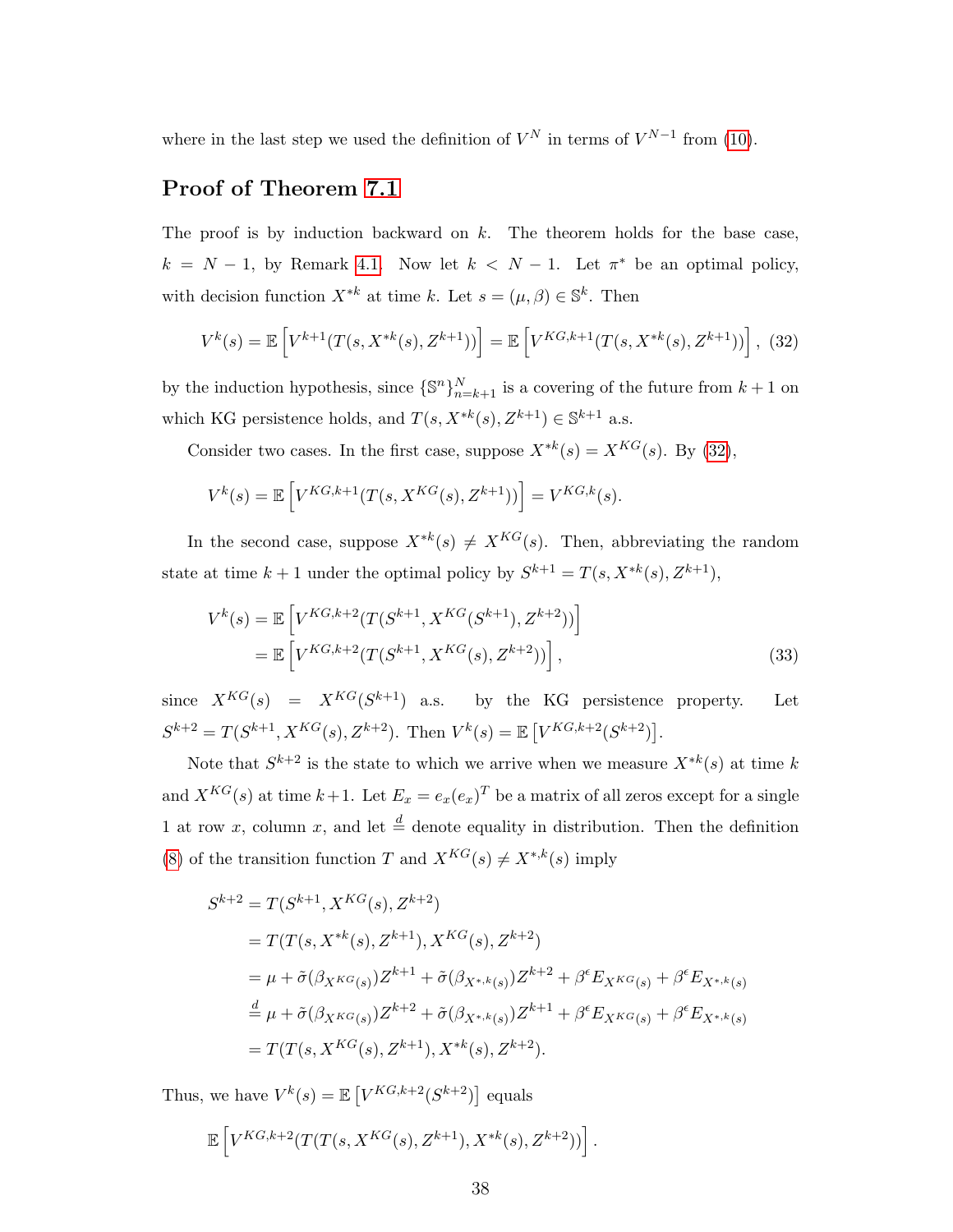This quantity is the value of making decisions  $X^{KG}(s)$  at time  $k, X^{*k}(s)$  at time  $k+1$ , and then following KG afterward. This value must be less than the value of making the same decision  $X^{KG}(s)$  at time k and following the optimal policy afterward. Thus,  $V^k(s) \leq \mathbb{E}\left[V^{k+1}(T(s, X^{KG}(s), Z^{k+1}))\right]$ . Now,  $T(s, X^{KG}(s), Z^{n+1}) \in \mathbb{S}^{n+1}$  a.s., so by the induction hypothesis we may replace the optimal value function with the KG value function when operating on this state. This allows us to write

$$
V^k(s) \le \mathbb{E}\left[V^{KG,k+1}(T(s,X^{KG}(s),Z^{k+1}))\right] = V^{KG,k}(s).
$$

Finally,  $V^k(s) \geq V^{KG,k}(s)$  implies  $V^k(s) = V^{KG,k}(s)$ .

#### Proof of Theorem [7.3](#page-22-0)

For  $n \in \{0...N-1\}$ , define  $\mathbb{S}^n$  to be the set of all  $s = (\mu, \beta) \in \mathbb{S}$  satisfying

<span id="page-38-0"></span>
$$
(\beta_i \neq \infty \text{ and } \beta_j \neq \infty \text{ and } \beta_i < \beta_j) \implies \mu_i \ge \mu_j \tag{34}
$$

for all  $i, j \in \{1, ..., M\}$ . Note that the sets  $\mathbb{S}^n$  are identical for all n. We will show that  $\{\mathbb{S}^n\}$  is a covering of the future from 0.

Let  $n \in \{0...N-2\}, x \in \{1,...,M\}, s \in \mathbb{S}^n, \text{ and } S^n = s \text{ a.s.}$  Consider  $S^{n+1} := T(S^n, x, Z^{n+1})$ . Let  $i, j \in \{1, ..., M\}$  meet the conditions of the implica-tion [\(34\)](#page-38-0) for  $S^{n+1}$ , so  $\beta_i^{n+1} \neq \infty$  and  $\beta_j^{n+1} \neq \infty$  and  $\beta_i^{n+1} < \beta_j^{n+1}$ . We will show that  $\mu_i^n \geq \mu_j^n$ , which will show that  $S^{n+1}$  meets condition [\(34\)](#page-38-0) and is in  $\mathbb{S}^{n+1}$ .

First,  $\beta^n \leq \beta^{n+1}$  component-wise implies that  $\beta_i^n \neq \infty$  and  $\beta_j^n \neq \infty$ . Also, since  $({\sigma}^{\varepsilon})^2 = 0$ ,  $\beta_x^{n+1} = \infty$ , which implies that  $x \neq i, j$ , and the measurement between  $S^n$  and  $S^{n+1}$  altered neither the *i* component nor the *j* component. Thus,  $\beta_i^n = \beta_i^{n+1} < \beta_j^{n+1} = \beta_j^n$ . This shows that  $i, j$  meet the conditions of the implication [\(34\)](#page-38-0) for  $S^n$  as well as  $S^{n+1}$ . Thus, since  $S^n \in \mathbb{S}^n$ ,  $\mu_i^n \geq \mu_j^n$ . Then, again because  $x \neq i, j$  implies that the means of the i and j components did not change from time n to  $n+1$ ,  $\mu_i^{n+1} \geq \mu_j^{n+1}$ , showing that  $S^{n+1}$  meets the condition [\(34\)](#page-38-0), and  $S^{n+1} \in \mathbb{S}^{n+1}$ . Thus,  $\{\mathbb{S}^n\}$  is a covering of the future from 0.

Now we will show that KG is persistent on  $\{\mathbb{S}^n\}$ . Let  $s \in \mathbb{S}^n$  and  $S^n = s$  a.s. Con-dition [\(34\)](#page-38-0) together with Remark [4.2](#page-14-0) and Remark [4.3](#page-14-1) imply  $X^{KG}(S^n) \in \arg\min_{x'} \beta_{x'}^n$ with ties broken by smallest index. n ). We showed that  $S^{n+1} := T(S^n, x, Z^{n+1}) \in \mathbb{S}^{n+1}$  almost surely. Thus, again by condition [\(34\)](#page-38-0), Re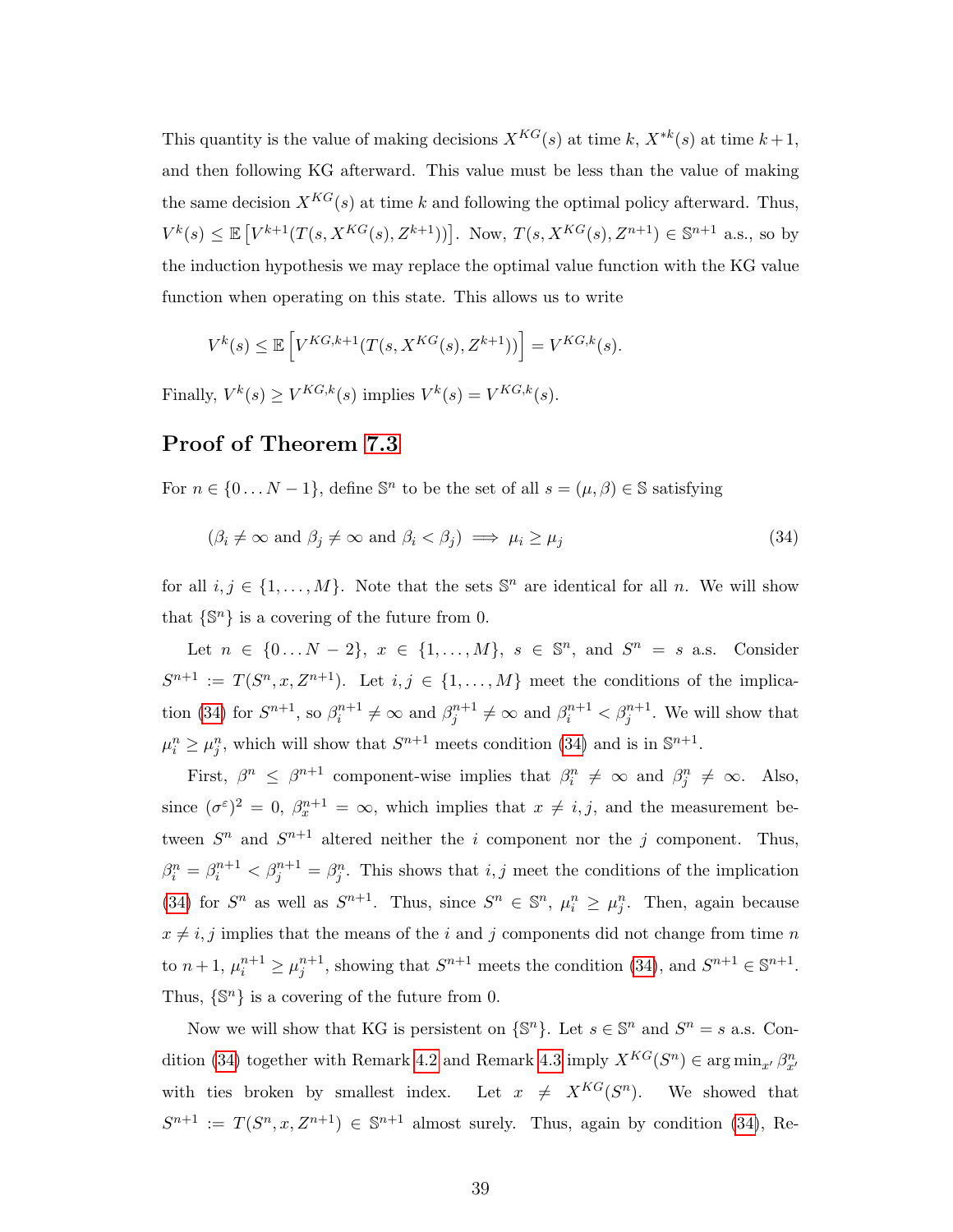<span id="page-39-0"></span>mark [4.2](#page-14-0) and Remark [4.3,](#page-14-1)  $X^{KG}(S^{n+1}) \in \arg \min_{x'} \beta_{x'}^{n+1}$ . We use the state transition function for the case with  $(\sigma^{\varepsilon}) = 0$ ,  $\beta_{x'}^{n+1} = \beta_{x'}^n + \infty \mathbb{1}_{\{x'=x\}}$ , and we consider two cases.

In the first case suppose  $\beta_{x'}^n < \infty$  for some  $x' \neq x$ . Then, since  $\beta_x^{n+1} = \infty$ , we have  $\beta_{x'}^{n+1} = \beta_{x'}^n < \beta_x^{n+1}$ . Thus, we may drop x from the argmin set as in

$$
\underset{x'}{\arg \min} \beta_{x'}^{n+1} = \underset{x' \neq x}{\arg \min} \beta_{x'}^{n+1} = \underset{x' \neq x}{\arg \min} \beta_x^n.
$$

 $X^{KG}(S^n)$  is the element of this set with the smallest index, and since  $X^{KG}(S^{n+1})$  is also defined to be the element of this set with the smallest index,  $X^{KG}(S^{n+1}) = X^{KG}(S^n)$ .

In the second case suppose  $\beta_{x'}^n = \infty$  for all  $x' \neq x$ . Then, by  $X^{KG} \in \arg\min_{x'} \beta_{x'}^n$ , and since  $X^{KG}(S^n) \neq x$ , we also have that  $\beta_x^n = \infty$ . The state transition rule for  $\beta$ implies that  $\beta_{x'}^{n+1} = \infty$  for all x'. Thus,  $\arg \min_{x'} \beta_{x'}^{n} = \{1, ..., M\} = \arg \min_{x'} \beta_{x'}^{n+1}$ , and since the tie-breaking rule is fixed to choose the element with the smallest index,  $X^{KG}(S^{n+1}) = X^{KG}(S^{n}).$ 

In both cases KG is persistent on  $\{\mathbb{S}^n\}$ , and Theorem [7.1](#page-19-1) shows that  $V^{KG,0}(s) = V^0(s)$  for all  $s \in \mathbb{S}^0$ .

### Known Variance LL(S) Policy

The LL(S) policy was developed for normal measurement errors with *unknown* variance and uses a normal-gamma prior for the unknown mean and measurement precision. To adapt it to the known-variance case, we take both the shape and rate parameter in the gamma prior on the measurement precision to infinity while keeping their ratio fixed to the known measurement precision  $\beta^{\epsilon}$ , we obtain a prior in which the measurement precision is known perfectly and the alternative's true value is still normally distributed. Taking this limit in the allocation given by [Chick and Inoue](#page-41-0) [\(2001b\)](#page-41-0) in Corollary 1 provides the following policy. The steps below describe how the policy allocates  $\tau$ measurements for the stage beginning at a generic time  $n$ , and should be repeated a total of  $N/\tau$  times beginning at time 0 and finishing at time N. We use the notation [i] to indicate the alternative whose  $\mu^n$  component is *i*th largest. That is,  $\mu_{[M]}^n \geq \cdots \geq \mu_{[1]}^n$ .

- (i) For each alternative calculate  $n_i = \beta_i^n/\beta^{\epsilon}$ , which may be interpreted as the effective number of times alternative i has been sampled.
- (ii) Initialize  $S$ , the set of alternatives under consideration for measurement in the current stage, to  $S = \{1, \ldots, M\}.$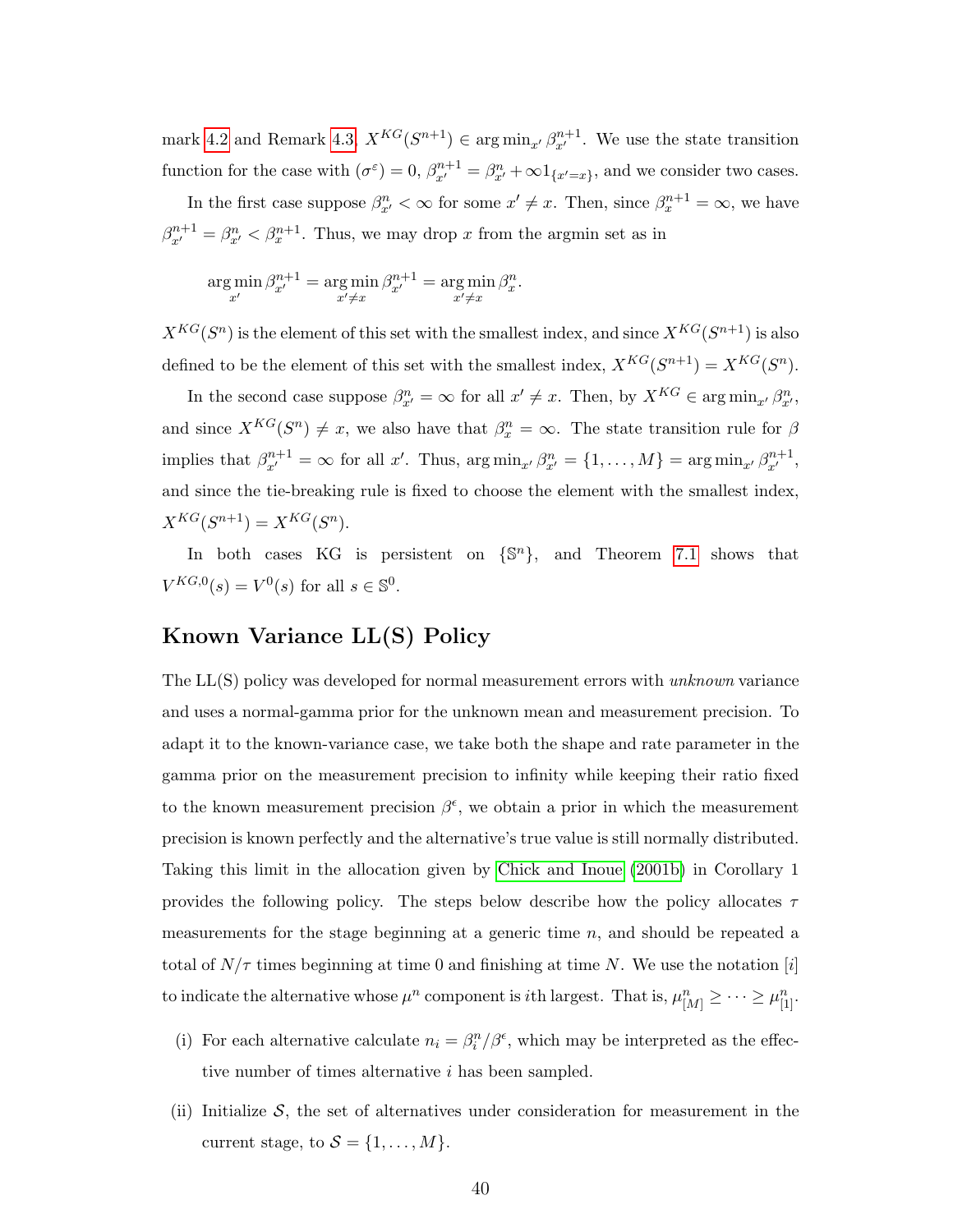- <span id="page-40-5"></span>(iii) For each  $i \in \mathcal{S} \setminus \{[M]\}\$  set  $\lambda_{i,M}$  as follows. If  $[M]\notin\mathcal{S}$ , set  $\lambda_{i,M} = \beta_{[i]}$ . If  $[M] \in \mathcal{S}$ , set  $\lambda_{i,M} = ((\beta_{[M]}^n)^{-1} + (\beta_{[i]}^n)^{-1})^{-1}.$
- (iv) Calculate a tentative number of samples  $r_{[i]}$  to take from alternative  $[i]$ ,

$$
r_{[i]} = \frac{\tau + \sum_{j \in S} n_j}{\sum_{j \in S} \sqrt{\gamma_j/\gamma_{[i]}}} - n_{[i]},
$$

where

$$
\gamma_{[i]} = \begin{cases} \sqrt{\lambda_{i,M}} \; \phi\left(\sqrt{\lambda_{i,M}}(\mu_{[M]}^n - \mu_{[i]}^n)\right), & \text{if } [i] \neq [M], \\ \sum_{[j] \in \mathcal{S} \setminus \{[M]\}} \gamma_{[j]}, & \text{if } [i] = [M]. \end{cases}
$$

- (v) For each  $[i] \in S$  with  $r_{[i]} < 0$ , remove  $[i]$  from S and set  $r_{[i]} = 0$ . If any  $[i]$  were removed, then return to Step [iii.](#page-40-5)
- (vi) Round the  $r_{[i]}$  to integer values so that they still sum to  $\tau$ .
- (vii) Run  $r_{[i]}$  additional samples for each alternative  $[i]$ .

### References

- <span id="page-40-3"></span>Bechhofer, R., Santner, T., and Goldsman, D. (1995). Design and Analysis of Experiments for Statistical Selection, Screening and Multiple Comparisons. J.Wiley & Sons, New York. [6](#page-5-2)
- <span id="page-40-4"></span>Branke, J., Chick, S., and Schmidt, C. (2005). New developments in ranking and selection: an empirical comparison of the three main approaches. In Kuhl, M., Steiger, N., Argstrong, F., and Joines, J., editors, Proc. 2005 Winter Simulation Conference, pages 708–717, Piscataway, NJ. IEEE, Inc. [27,](#page-26-1) [29](#page-28-0)
- <span id="page-40-0"></span>Chang, H., Fu, M., Hu, J., and Marcus, S. (2007). Simulation-Based Algorithms for Markov Decision Processes. Springer, Berlin. [2,](#page-1-0) [6](#page-5-2)
- <span id="page-40-1"></span>Chen, C. (1995). An effective approach to smartly allocate computing budget for discrete event simulation. IEEE Conference on Decision and Control, 34 th, New Orleans, LA, pages 2598–2603. [4](#page-3-1)
- <span id="page-40-2"></span>Chen, C., Dai, L., and Chen, H. (1996). A gradient approach for smartly allocating computing budget for discrete event simulation. Simulation Conference Proceedings, 1996. Winter, pages 398–405. [4](#page-3-1)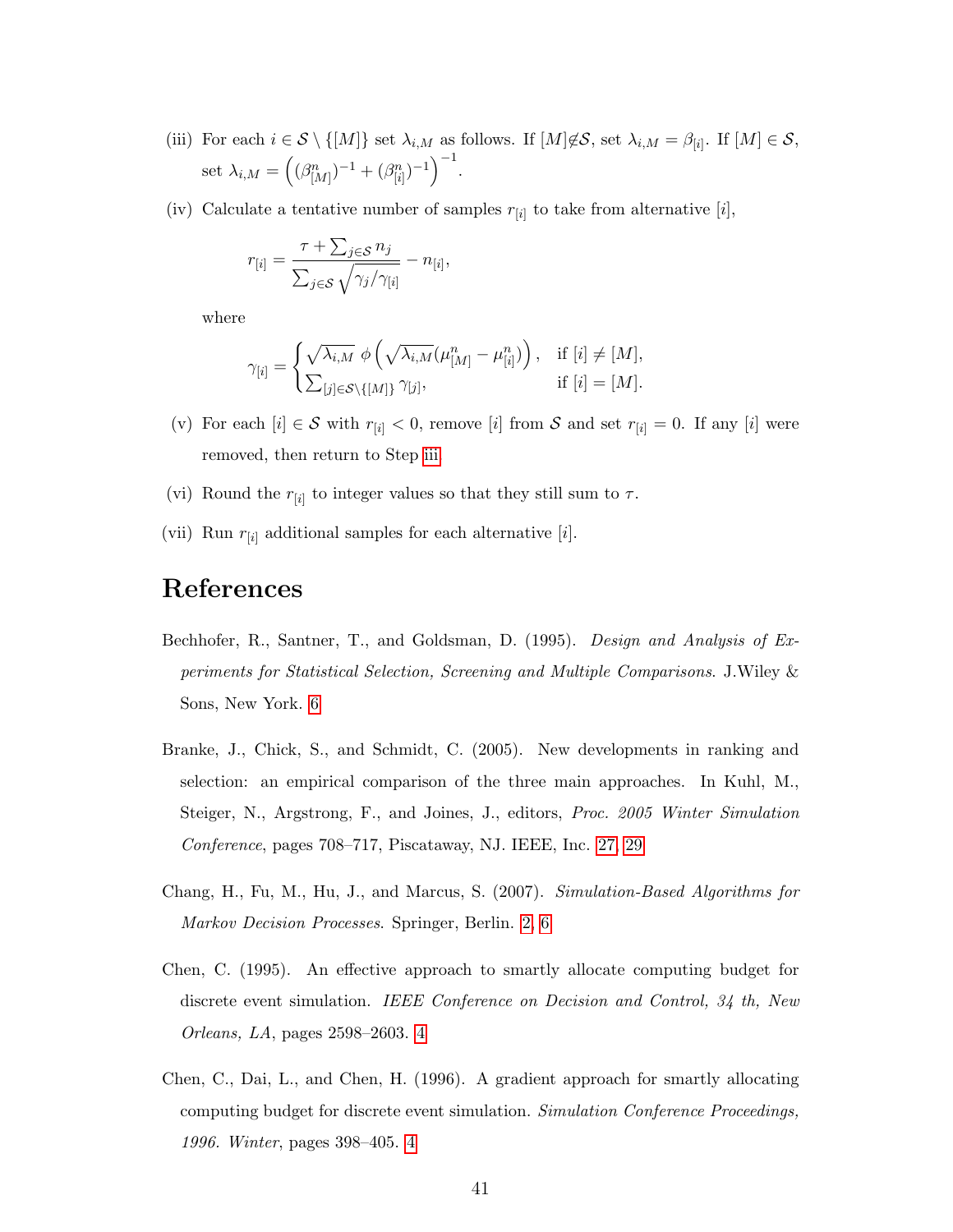- <span id="page-41-5"></span>Chen, C., Donohue, K., Yücesan, E., and Lin, J. (2003). Optimal computing budget allocation for monte carlo simulation with application to product design. Simulation Modelling Practice and Theory, 11(1):57–74. [4](#page-3-1)
- <span id="page-41-3"></span>Chen, C., Lin, J., Y¨ucesan, E., and Chick, S. (2000a). Simulation Budget Allocation for Further Enhancing the Efficiency of Ordinal Optimization. Discrete Event Dynamic Systems, 10(3):251–270. [4](#page-3-1)
- <span id="page-41-4"></span>Chen, H., Chen, C., and Yucesan, E. (2000b). Computing efforts allocation for ordinal optimization and discrete event simulation. Automatic Control, IEEE Transactions on, 45(5):960–964. [4](#page-3-1)
- <span id="page-41-2"></span>Chen, H., Dai, L., Chen, C., and Yücesan, E. (1997). New development of optimal computing budget allocation for discrete event simulation. Proceedings of the 29th conference on Winter simulation-Volume 00, pages 334–341. [4](#page-3-1)
- <span id="page-41-6"></span>Chick, S., Branke, J., and Schmidt, C. (2007). New myopic sequential sampling procedures. Submitted to INFORMS J. on Computing. [5,](#page-4-0) [14,](#page-13-4) [27,](#page-26-1) [29](#page-28-0)
- <span id="page-41-7"></span>Chick, S. and Inoue, K. (2001a). New procedures to select the best simulated system using common random numbers. Management Science, 47(8):1133–1149. [29](#page-28-0)
- <span id="page-41-0"></span>Chick, S. and Inoue, K. (2001b). New two-stage and sequential procedures for selecting the best simulated system. Operations Research, 49(5):732–743. [3,](#page-2-0) [5,](#page-4-0) [14,](#page-13-4) [18,](#page-17-1) [25,](#page-24-0) [28,](#page-27-0) [40](#page-39-0)
- <span id="page-41-9"></span>Clark, C. (1961). The greatest of a finite set of random variables. Operations Research, 9:145–163. [31](#page-30-2)
- <span id="page-41-8"></span>Fu, M. C., Hu, J.-Q., Chen, C.-H., and Xiong, X. (2007). Simulation allocation for determining the best design in the presence of correlated sampling. INFORMS J. on Computing, 19(1):101–111. [29](#page-28-0)
- <span id="page-41-1"></span>Gupta, S. and Miescke, K. (1994). Bayesian look ahead one stage sampling allocations for selecting the largest normal mean. Statistical Papers, 35:169–177. [3,](#page-2-0) [21](#page-20-1)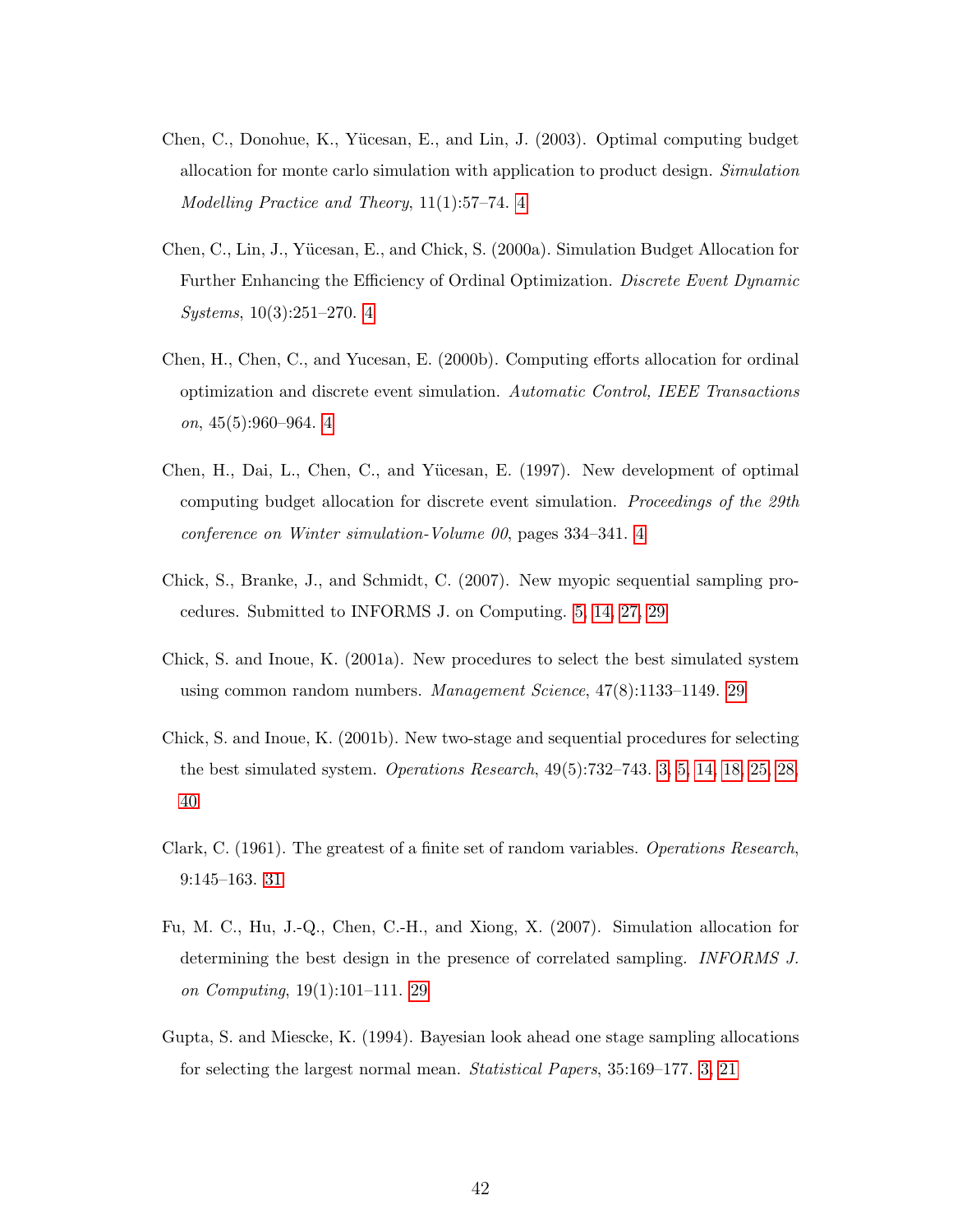- <span id="page-42-0"></span>Gupta, S. and Miescke, K. (1996). Bayesian look ahead one-stage sampling allocations for selection of the best population. Journal of statistical planning and inference, 54(2):229–244. [2,](#page-1-0) [3,](#page-2-0) [4,](#page-3-1) [12,](#page-11-3) [13,](#page-12-4) [14,](#page-13-4) [15,](#page-14-2) [28](#page-27-0)
- <span id="page-42-5"></span>Hartmann (1991). An improvement on paulsons procedure for selecting the population with the largest mean from k normal populations with a common unknown variance. Sequential Analysis, 10(1-2):1–16. [6](#page-5-2)
- <span id="page-42-1"></span>He, D., Chick, S., and Chen, C. (2007). Opportunity cost and OCBA selection procedures in ordinal optimization for a fixed number of alternative systems. IEEE Transactions on Systems Man and Cybernetics Part C-Applications and Reviews, 37(5):951–961. [3,](#page-2-0) [5,](#page-4-0) [25](#page-24-0)
- <span id="page-42-8"></span>Kaelbling, L. P. (1993). Learning in Embedded Systems. MIT Press, Cambridge, MA. [6,](#page-5-2) [17,](#page-16-1) [25](#page-24-0)
- <span id="page-42-10"></span>Kallenberg, O. (1997). Foundations of Modern Probability. Springer, New York. [35,](#page-34-0) [36](#page-35-2)
- <span id="page-42-9"></span>Kim, S. and Nelson, B. (2006a). Handbook in Operations Research and Management Science: Simulation, chapter Selecting the best system. Elsevier. [29](#page-28-0)
- <span id="page-42-3"></span>Kim, S. and Nelson, B. (2006b). On the asymptotic validity of fully sequential selection procedures for steady-state simulation. Operations Research, 54(3):475–488. [6](#page-5-2)
- <span id="page-42-2"></span>Kim, S.-H. and Nelson, B. L. (2001). A fully sequential procedure for indifference-zone selection in simulation. ACM Trans. Model. Comput. Simul., 11(3):251–273. [6](#page-5-2)
- <span id="page-42-7"></span>Nelson, B., Swann, J., Goldsman, D., and Song, W. (2001). Simple procedures for selecting the best simulated system when the number of alternatives is large. Operations Research, 49(6):950–963. [6](#page-5-2)
- <span id="page-42-4"></span>Paulson, E. (1964). A sequential procedure for selecting the population with the largest mean from k normal populations. The Annals of Mathematical Statistics, 35(1):174– 180. [6](#page-5-2)
- <span id="page-42-6"></span>Paulson, E. (1994). Sequential procedures for selecting the best one of k koopmandarmois populations. Sequential Analysis, 13(3). [6](#page-5-2)